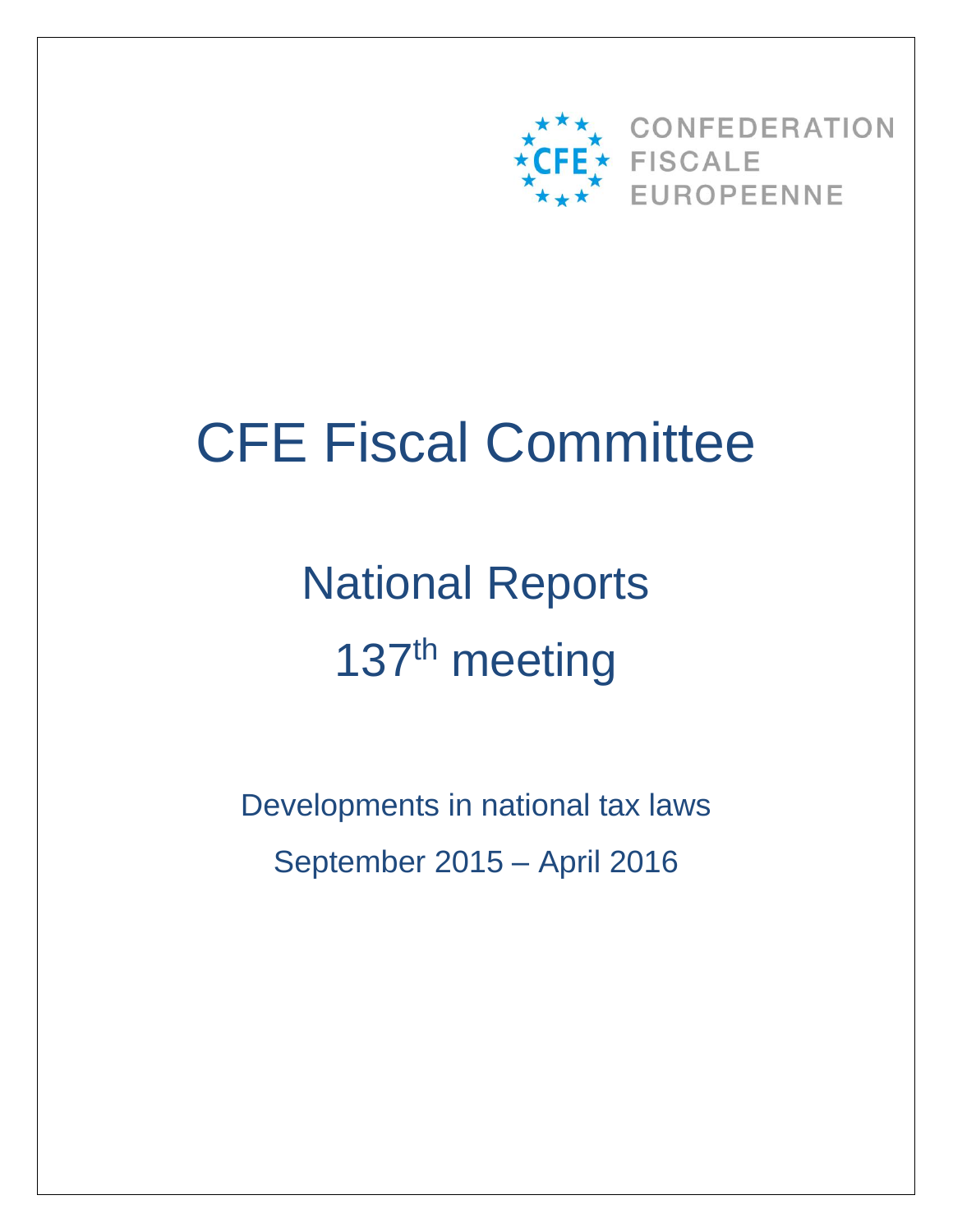

# **Table of Contents**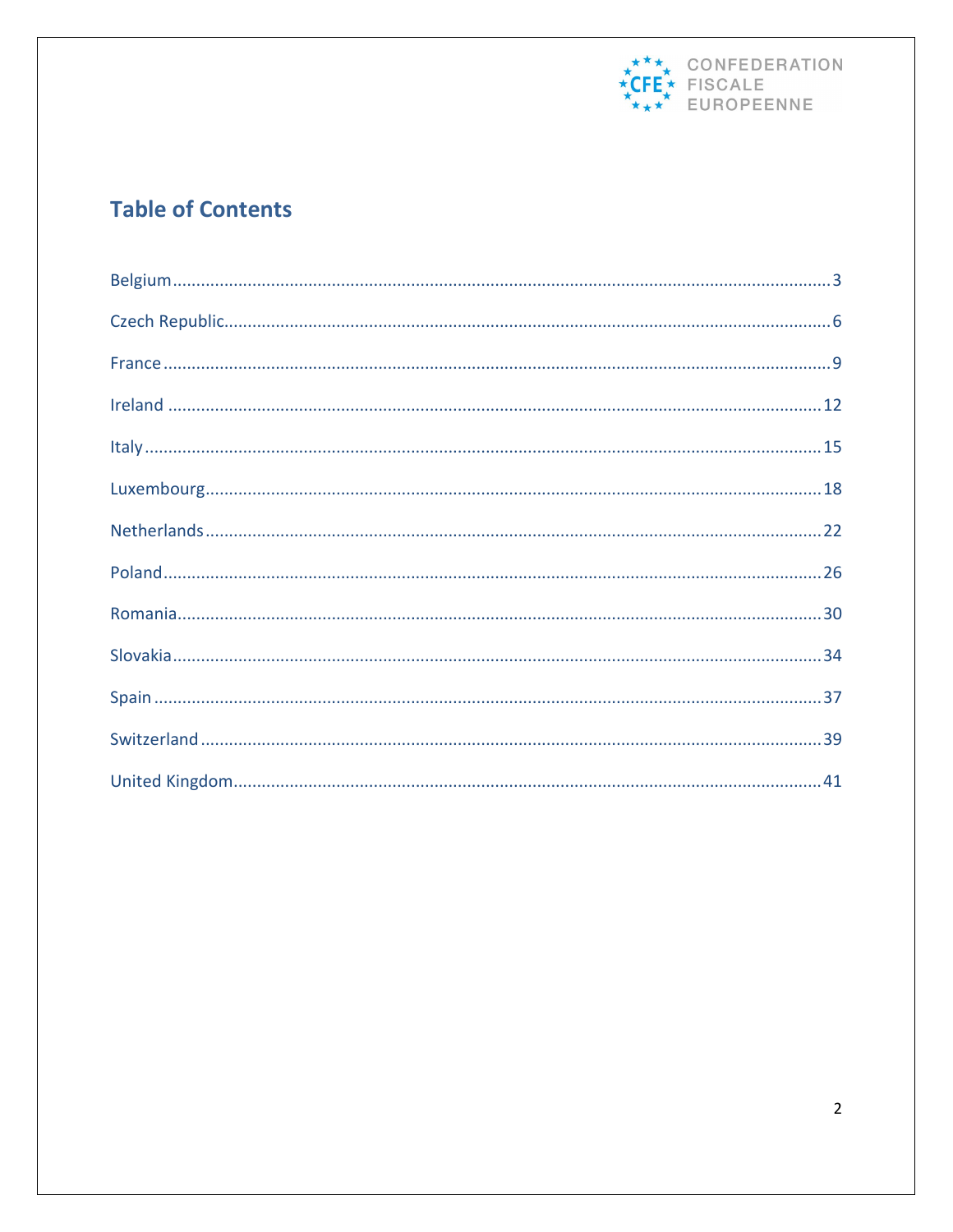

# **BELGIUM**

#### **Law containing miscellaneous tax provisions of 18/12/2015 – Published on 28/12/2015**

#### Implementation of Tate & Lyle case

The federal government decided to implement the ECJ decision in the Tate & Lyle case into Belgian legislation and to remove the difference in treatment created by the possibility for resident companies to claim the dividends-received deduction (DRD) and to credit the withholding tax (WHT) on dividends from participations below 10%, but above 1,2 M EUR (at that time, currently 2,5 M EUR) against Belgian corporate income tax, whereas a non-resident company could not do so.

A movable withholding tax rate of 1,6995% will apply to Belgian-sourced dividends paid to qualifying foreign companies to the extent that the movable withholding tax cannot be credited or reimbursed in the hands of the receiving company. The rate of 1,6995% equals the corporate income tax (33,99 % ) on 5 % of the dividend received that is taxable in the hands of a Belgian company.

The law applies as from 28 December 2015.

#### **Tax shift Law of 26/12/2015 published on 30/12/2015**

#### Lump-sum business expenses

The higher limit of the first bracket of 30% of the salaries of employees will be increased from 3.800 to 5.500 EUR (to be indexed) as from AY 2017.

For AY 2019, the percentage of 30% will remain and the maximum lump sum of business expenses will be increased from 2.760 to 2.950 EUR (to be indexed)

#### Personal income tax rates

Lower bracket of 30% is increased from 5.705 to 7.070 EUR (to be indexed) as from AY 2017. As from AY 2019, the bracket of 30% will be abolished and the higher limit of 40% will be increased from 13.530 to 13.940 EUR (to be indexed). The higher limit of the bracket of 40% will be further increased to 14.330 EUR (to be indexed) as from AY 2020.

#### Tax free sum

Limit income for the application of the increased tax-free sum (131 BITC) will be increased from 15.220 to 25.220 EUR (to be indexed) as form AY 2019. At the same time the correction for the transformation of the deduction for own dwelling in a tax reduction will be abolished.

Taxation of capital gains (so-called speculation tax)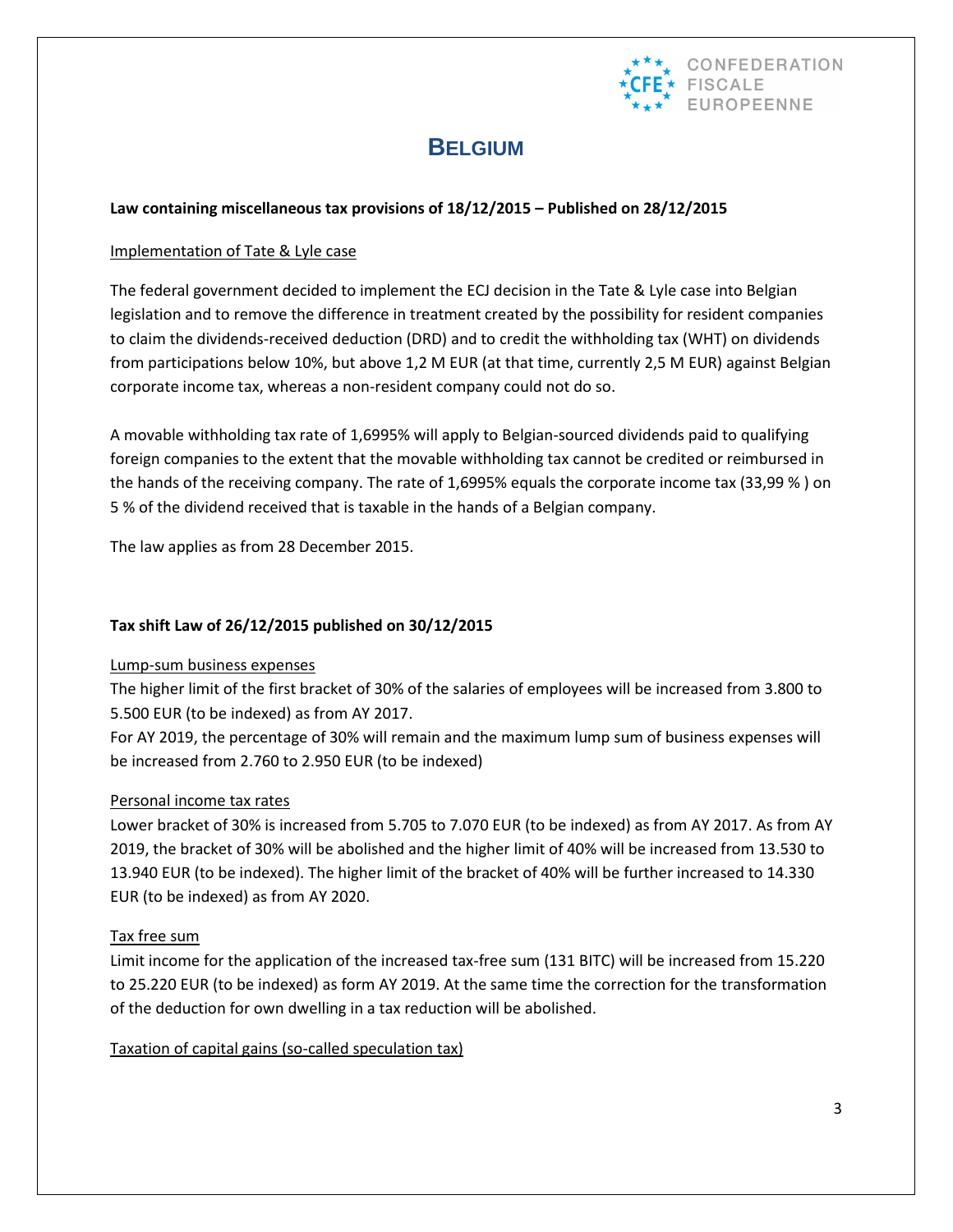

A new tax of 33% will be applied on capital gains on listed shares (including share certificates)/options/warrants and other stock quoted financial instruments on shares) that are held for less than six months. The speculation tax is only applicable on resident and non-resident individuals and if the investment in shares is not their professional activity.

#### Investment deduction

The investment deduction for ordinary investments for the purposes of individual income tax and corporate income tax (only for SMEs) has been increased to 8% as from 1 January 2016.

#### Increase withholding tax on movable income

The rate of the withholding tax on dividends interests and royalties has been increased from 25 to 27% as from 1 January 2016. In specific cases a lower rate may still apply.

#### High-technology products (investment deduction and wage withholding tax exemption)

Introduction of a spread investment deduction (20,5 %) for investment in means of production of hightech products. Conditions:

- products of which the production is new
- products results of increased costs in R&D at the moment of the first series production.

This new deduction is applicable to investments made as from 1 January 2016. For companies that produce high-tech products, the exemption from WHT for shift and night work is increased by 2,2% but only for workers that are effectively employed in the production of these hightech products.

#### Social security contribution

Employer social security contributions will decrease yearly from 33% end 2015 to 25% in 2019.

#### **Royal Decree regarding investment deduction for digital assets published**

A Royal Decree published on 08/12/2015 clarifies the qualifying assets for the investment deduction for investments in digital assets for SMEs. The regime foresees two categories of assets: assets for the integration and exploitation of digital payments and invoicing systems and systems for the security of information and communications technology.

#### **New list of tax havens for the purpose of the dividends received deduction**

A royal Decree published on 10/03/2016 modifies the list of tax havens for the application of the Dividend received deduction. This new list contains the following countries: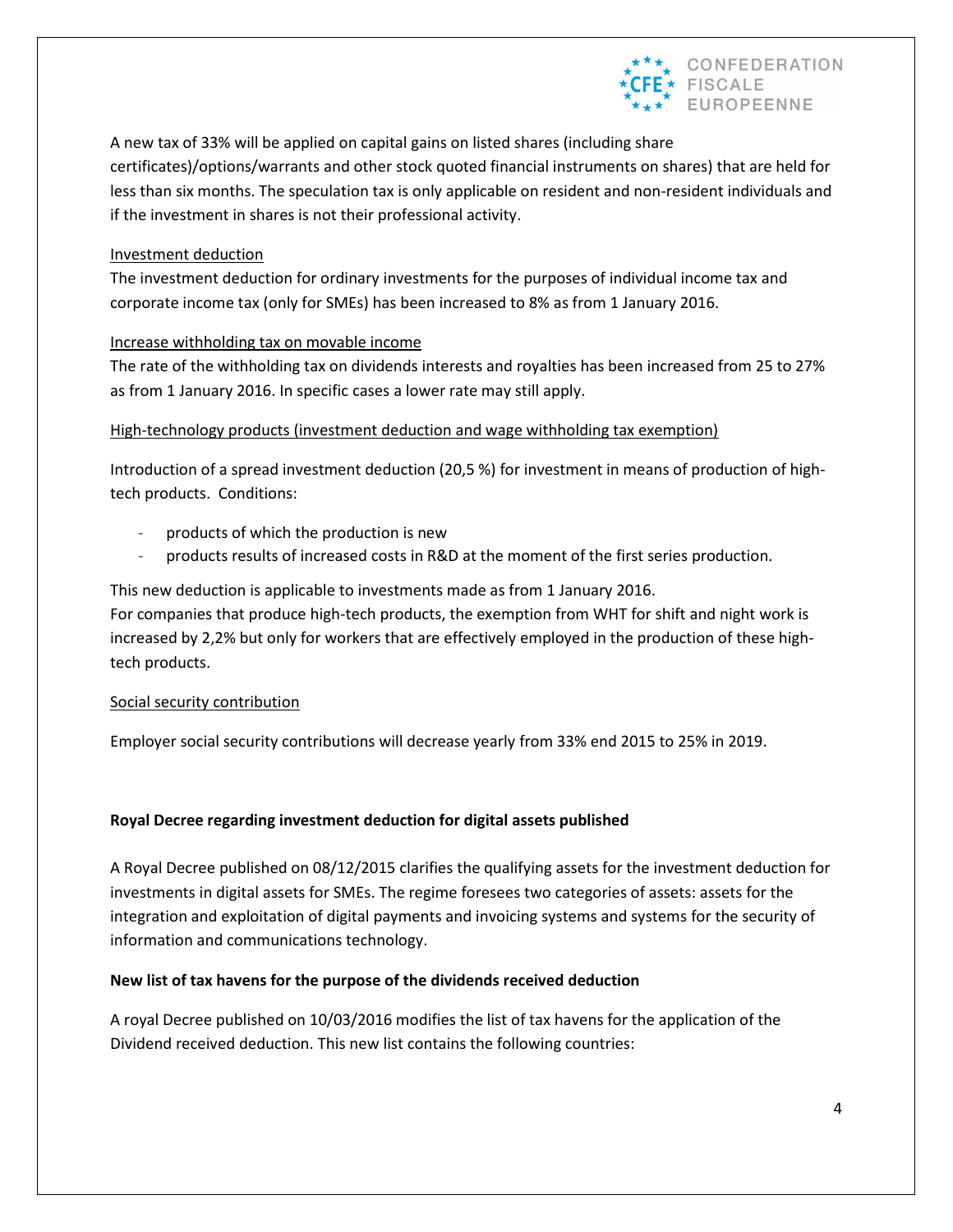

Abu Dhabi, Ajman, Andorra, Bosnia and Herzegovina, Dubai, Gibraltar, Guernsey, Jersey, Kyrgyzstan, Kuwait, Kosovo, Liechtenstein, Macao, Macedonia, Maldives, Isle of Man, Marshall Islands, Micronesia, Moldova, Monaco, Montenegro, Oman, Uzbekistan, Paraguay, Qatar, Ras al Khaimah, Serbia, Sharjah, East Timor, Turkmenistan, Umm al Quaiwain

The new list is applicable to dividends allowed/attributed as from 1 January 2016. (Except if the accounting period is closing before 1 April 2016 where the old list still applies)

### **Update of the list of tax havens for the purpose of the reporting of payments (art 179 RD BITC – 307 BITC)**

Another Royal Decree published on 11/03/2016 adapted the list of tax havens for the purpose of the reporting of payments (art. 307 BITC and 179 RD BITC). This list contains countries:

-Without corporate tax -Or with a nominal corporate tax rate less than 10%

The new list contains the following countries:

Abu Dhabi, Ajman, **Anguilla**, Bahamas, Bahrain, Bermuda, British Virgin Islands, Cayman Islands, Dubai, Fujairah, Guernsey, Jersey, Isle of Man, **Marshall Islands**, Micronesia, Monaco, Montenegro, Nauru, **Uzbekistan**, Palau, **Pitcairn Islands**, Ras al Khaimah, St. Barthelemy, Sharjah, **Somalia**, **Turkmenistan**, Turkey Islands and Caicos, Umm al Quwain, Wallis and Futuna

The list is applicable to payments made as from 1 January 2016 but as transitional regime, the old list remains applicable to payments made during an accounting period closing before 1 April 2016.

#### **VAT**

#### Ceiling for VAT exemption

Ceiling for the VAT exemption for small businesses has been increased from 15.000 to 25.000 EUR. VAT payers whose annual turnover in Belgium does not exceed 25.000 EUR will be able to benefit from this VAT exemption.

#### VAT chargeable again upon issuance of invoice as from 01/01/2016

VAT on the supply of goods and services for which an invoice must be issued (in B2B and some B2C situations) becomes chargeable upon the issuance of the invoice. If no invoice is issued before the 15th of the month following the supply, VAT is chargeable on that date. If a (partial) payment is made before the supply, VAT is chargeable on the date of payment.

This new regime entered into force as from 01/01/2016

Legal persons acting as directors subject to VAT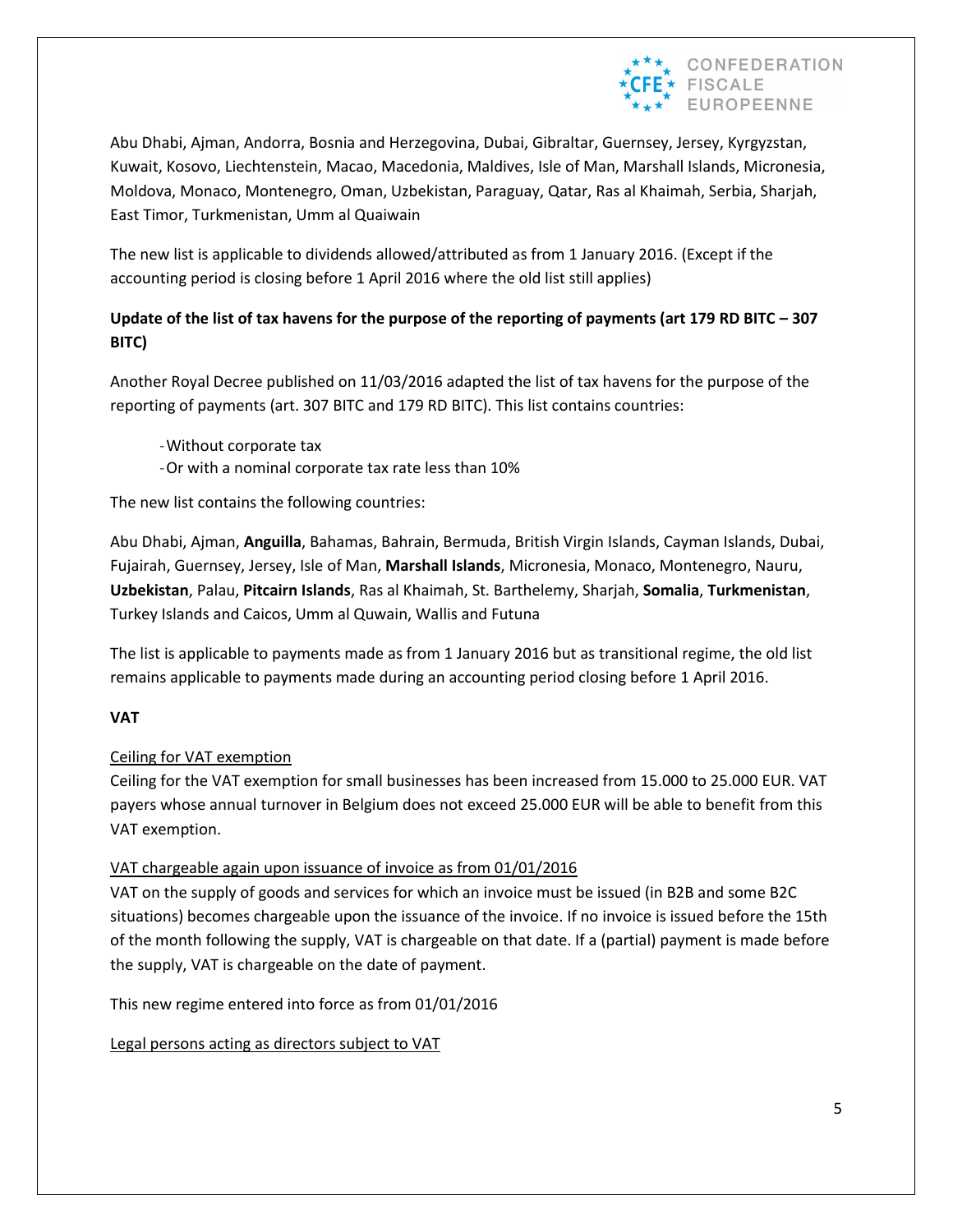

The VAT authorities abolished the option according to which legal persons acting as directors were allowed not to register for VAT purposes has been postponed until 1 June 2016.

#### **BEPS**

Implementation of EU directive 2014/107/EU on automatic exchange of information in tax matters, OECD common reporting standard, FATCA US-Belgium

The law of 16 December 2015 (published in the Belgian Official Gazette on 31 December 2015) implements Automatic Exchange of Information (AEoI) regimes such as FATCA and the Common Reporting Standard (CRS) in Belgium. FATCA and CRS are the latest in a growing line of information sharing agreements that Belgium and other counties have entered into.

These regimes compel Financial Institutions to identify and report accounts (and their income) held by specified non-resident persons or entities.

The Belgian authorities actually work on the implementation of following action points :

- Adapt the patent income deduction on the new nexus approach (action 5)
- Implementation of country by country reporting and introduction of Transfer pricing master file and local file (action 13 and EU directive).

*Jos Goubert* 

*KPMG Tax advisers Brussels* 

\*\*\*\*\*\*

# **CZECH REPUBLIC**

#### **1) VAT Control Statement**

Obligatory submitting of the so-called "VAT Control Statement" by all taxable persons registered for VAT in the Czech Republic as of 1 January 2016. In relation to the submission of the first Control Statements, the Tax Administration has started far-reaching check-ups of the reported data.

#### **2) Electronic Sales Record**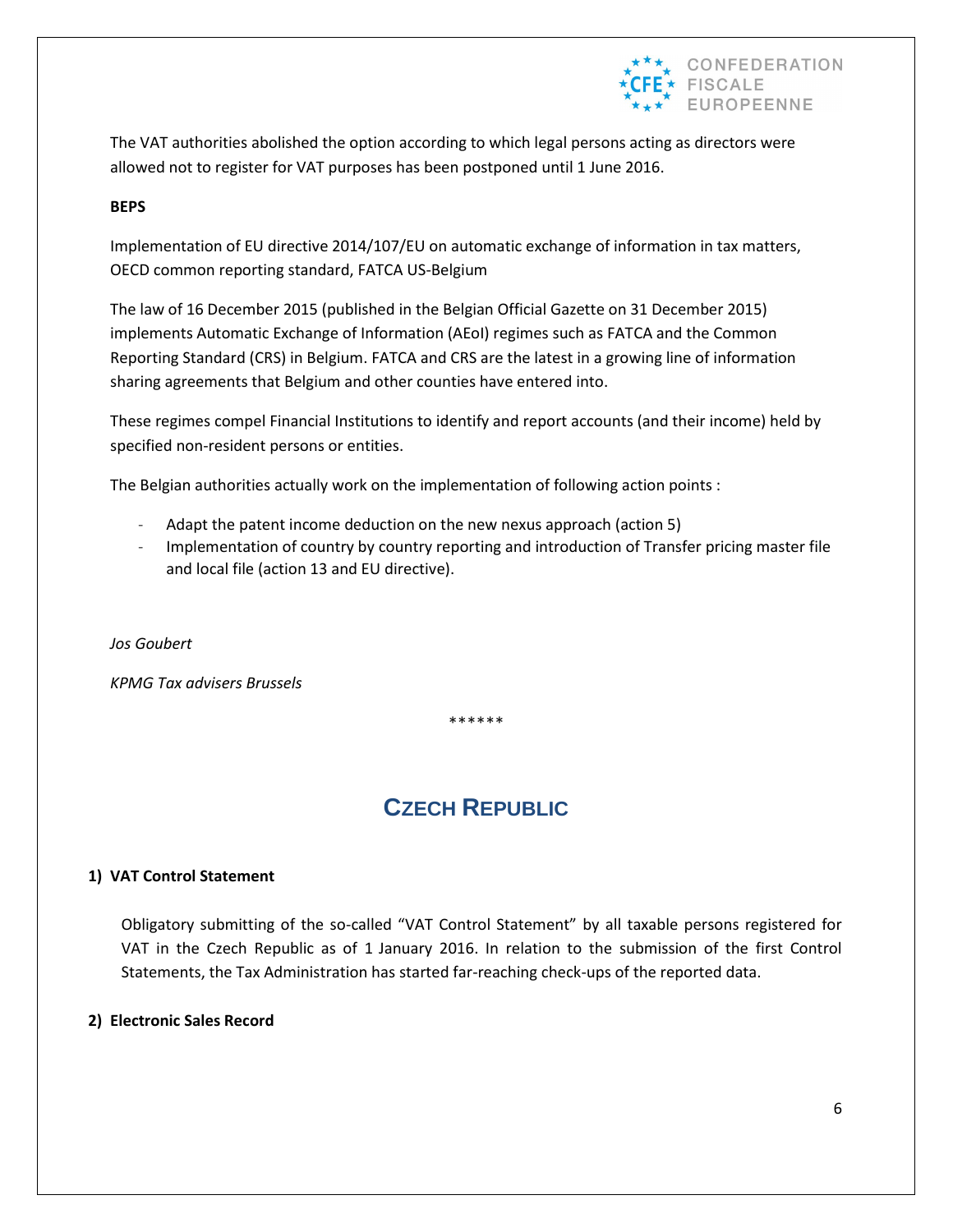

At the end of 2016, obligatory Electronic Sales Record will be introduced for hotels and restaurants. In relation to this, VAT for catering services should be decreased from 21 to 15 per cent and a lump-sum tax allowance for businessmen (CZK 5,000) should be introduced.

Implementation of the Electronic Sales Record for further industries should follow in 2017.

#### **3) New categories of accounting units defined from January 2016**

New amendment to the Accounting Act effective January 2016, changes principally triggered by the implementation of EU Directive.

New categories of accounting units: micro, small, medium-sized and large entities (based on criteria of assets, turnover and employees).

#### **4) New DTTS with Pakistan come into effect from 1 January 2016**

5 % withholding tax is imposed on **dividends** for companies if 25% shareholding interest for at least one year is maintained, in other cases the WHT is 15%. In case of **interest** and **royalties** (if taxed in contractual state), the WHT should not exceed 10% if paid to the beneficial owner which is resident in the contractual state.

#### **5) VAT Reverse charge mechanism extended**

From February 2016 the reverse charge mechanism was extended on business transactions with gas and electricity.

#### **6) VAT return: End of the exception to the mandatory electronic filing for individuals**

Effective as of 1 January 2016, there is a change regarding mandatory electronic filing of Value Added Tax Return, request for VAT registration and notification of change in the VAT registration data, VAT control statement etc.

Until the end of 2015, only the individuals whose turn-over exceeded CZK 6,000,000 in the previous 12 months were required to file those filings electronically. No exception applies anymore.

#### **7) Signature of MCAA – CbC reporting**

The Czech Republic joined the Multilateral Competent Authority Agreement on the Exchange of Country-by-Country Reports under BEPS Action 13.

The Czech Republic will thus more often act as a CbC report recipient and the automatic exchange of CbC reports will become one of the important information sources for Tax Administration in conducting a risk analysis for transfer pricing purposes.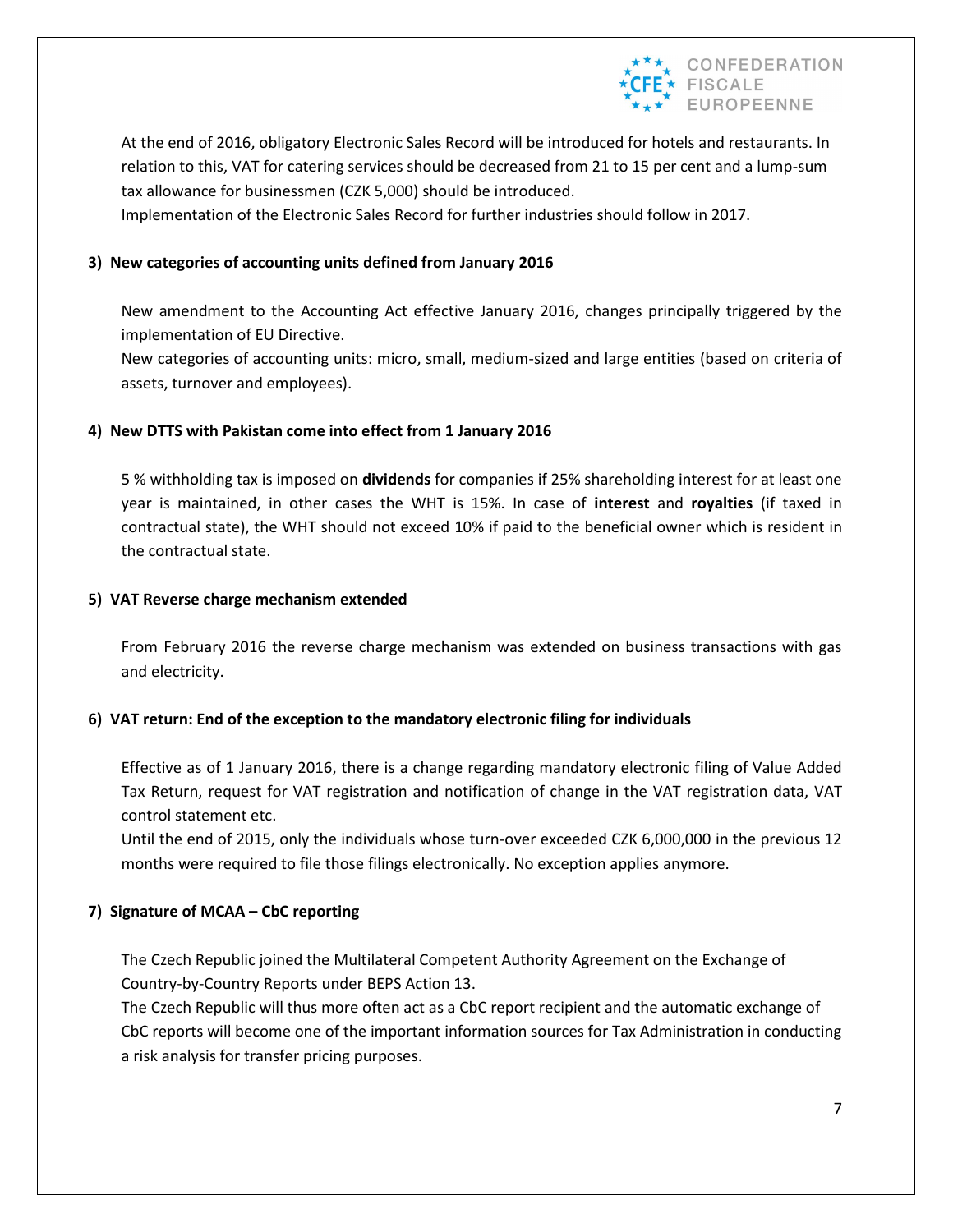

The signing of the multilateral competent authority agreement assumes the adoption of related legislation at the local level.

#### **8) Signature of DTT with Turkmenistan in March 2016**

No such convention had been in place between the two countries previously. Follow-up legislative process is required to make the convention valid and effective.

#### **9) Lex GATCA – introduction of automatic Exchange of information on financial accounts (CRS) from April 2016**

An amendment to the Act on Mutual International Assistance in Tax Matters (Lex GATCA) introduces an automatic exchange of information on financial accounts (the Common Reporting Standard, CRS), based on which financial institutions, including certain trusts, will be required to collect information about their clients, tax residents in contractual countries, and will report this information to the Financial Administration.

The exempted accounts from reporting duty include retirement benefit savings accounts and supplementary pension insurance accounts up to the annual limit of contributions of USD 50 thousand.

#### **10) New test on VAT exemption for real estate transactions**

Starting from 2016, the VAT Act contains an entirely reworked test to determine whether it is necessary to tax the transfer of the building or land and when they can be exempt from tax. In this respect new Instruction of the General Financial Directorate was published.

#### **11) Penalty as a punishment: pursuant to the ruling of the Supreme Administrative Court it will no longer be possible to punish certain persons for tax evasion**

The ruling of the Supreme Administrative Court impacted the current practice where a penalty was primarily imposed and subsequently a criminal prosecution for tax evasion was initiated with regard to the most serious cases. The new practice would be that once taxable persons receive a penalty from the tax administrator, it will no longer be possible to criminally prosecute them in the relevant matter.

#### **12) Abuse of Right in Taxation – decisions of the Supreme Administrative Court on interest-deductible structures (CTP cases)**

With reference to the judicature of the Court of Justice of the European Union (it is possible to mention, e.g decisions C-110/99 Emsland-Stärke or C 255/02 Halifax), the Supreme Administrative Court dealt with the issue of the tax-deductibility of interest on an acquisition loan accepted within the Group for the purpose of intragroup restructuring.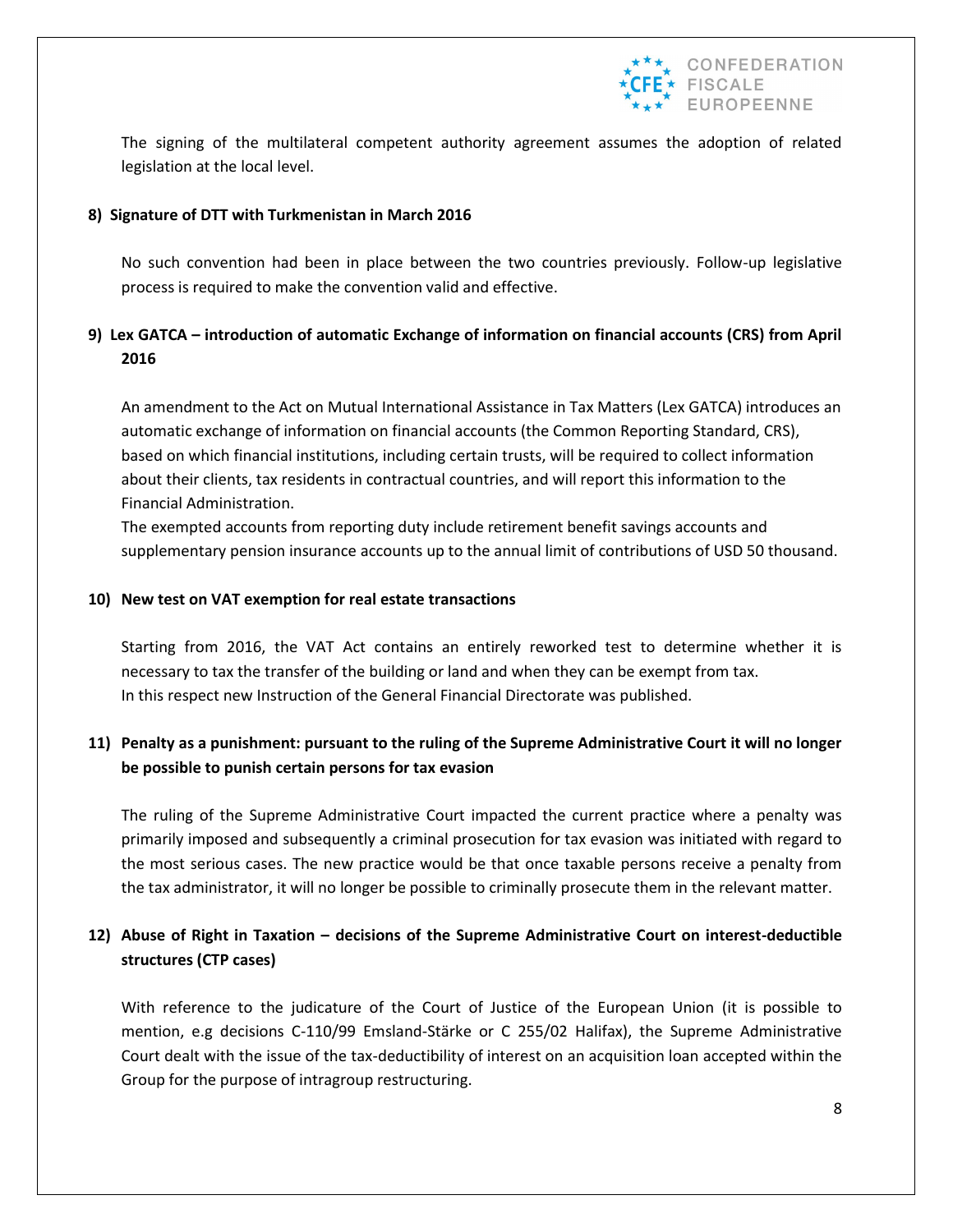

The Supreme Administrative Court concluded that the intragroup loan accepted for the purpose of intragroup acquisition, which implementation had no rational economic substantiation (e.g. change of ownership structure, new acquisition, management unification or operational cost savings), had to be considered as forming a purely formal legal situation. Meaning that it's only purpose is obtaining a tax benefit to which, under regular circumstances, the tax subject would not be entitled.

#### **13) Increase of tax allowances on children (second and third child), possible to apply in PIT returns already for 2015**

As of January 2016, parents of two or more children should qualify for higher personal income tax relief (CZK 100 less in taxes for 2 children and bigger families CZK 300 less for a third and every additional child).

This allowance can be applied already in the tax returns filed for 2015.

*Prepared by: KDP CR, Czech Republic*

\*\*\*\*\*

## **FRANCE**

**Direct Tax News**

#### **1. Participation-exemption**

In general, dividends received by corporations subject to corporate income tax are tax-exempt (subject to the taxation of a 5% service charge) providing that the shareholding represents at least 5% and that the shares are held for at least two years.

With respect to fiscal years beginning on or after 1 January 2016, the anti-abuse provision contained in EU Directive 2015/121 of 27 January 2015 has been embodied in French law: non-application to dividends paid in the framework of an arrangement or a series of arrangements that are not genuine (Article 145, 6 k of the French tax code, "FTC"). The limitation applies not only to EU subsidiaries but also French and non-EU subsidiaries.

Regarding dividends paid by subsidiaries established in Non-Cooperative States or Territories, the participation-exemption is applicable only if, in short, the French parent demonstrates that there is no tax fraud (previously, there was no possibility to benefit from the participation-exemption but this was not in accordance with the Constitution).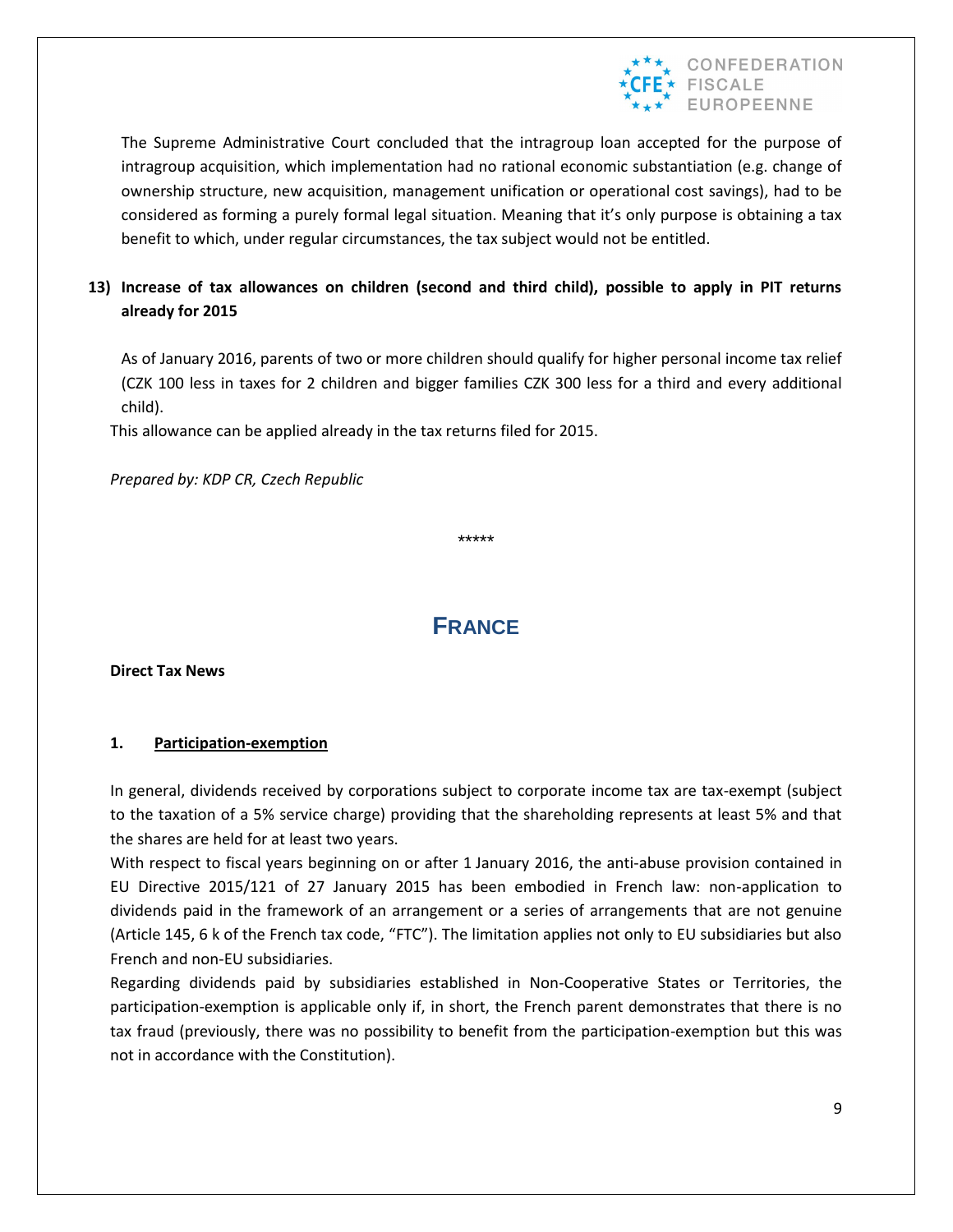

#### **2. Withholding tax on dividends paid to EU shareholders**

Dividends paid by French companies to EU or EEA shareholders owning at least 5% of the capital of the distributing entity are not subject to withholding tax if the shareholder would not otherwise be able to use the withholding tax as a tax credit in its country of residence (Article 119 ter of the FTC as amended). In addition, the anti-abuse provision set forth by EU Directive 2015/121 of 27 January 2015 has been introduced under Article 119 ter of the FTC.

#### **3. Fiscal unity**

The statute has been amended with respect to fiscal years beginning on or after 1 January 2016 in order to comply with EU law (CJEU case No C-386/14, Groupe Steria SCA). In order to avoid discrimination, it is now provided that dividends eligible to the participation exemption paid by French subsidiaries that belong to a tax group are exempt from corporation income tax subject to the reincorporation of a service charge of 1%.

In order to avoid discrimination, the same applies to dividends paid by EU subsidiaries that would have been able to be part of the tax group if they were incorporated in France, i.e. among others if they meet the 95% ownership test. (Previously, no service charge was applicable in the first case whereas a 5% service charge applied in the second case, which was found discriminatory.)

#### **4. Small reduction of the corporate income tax rate**

The ordinary tax rate is set at 33.33%; in addition, two additional taxes of 3.3% and 10.7% are applicable (except for small enterprises). The 10.7% contribution is applicable for the last time to enterprises that close their financial year on or before 30 December 2016. For enterprises that close their financial year on 31 December 2016, the maximum rate is thus 34.43%.

#### **5. BEPS: Country-by-country reporting (CBCR)**

As recommended by Action 13 of the OECD anti-BEPS plan, the statute has been amended with respect to fiscal years beginning on or after 1 January 2016 (Article 223 quinquies C of the FTC). A country-bycountry reporting has been introduced for multinational groups of companies which establish consolidated accounts and which annual consolidated group revenue is at least €750m; the obligation bares on French companies that are not owned by another French company that already falls within the scope of the filing obligation or by a foreign company falling within the scope of a similar legislation in its country of residence.

The information to be disclosed includes, on a country-by-country basis, the group's profits, economic, accounting and tax aggregates and information on the location and activities of the group entities. The CBCR has to be filed with the French tax authorities within 12 months from the end of the tax year and it will be automatically exchanged with other compliant countries.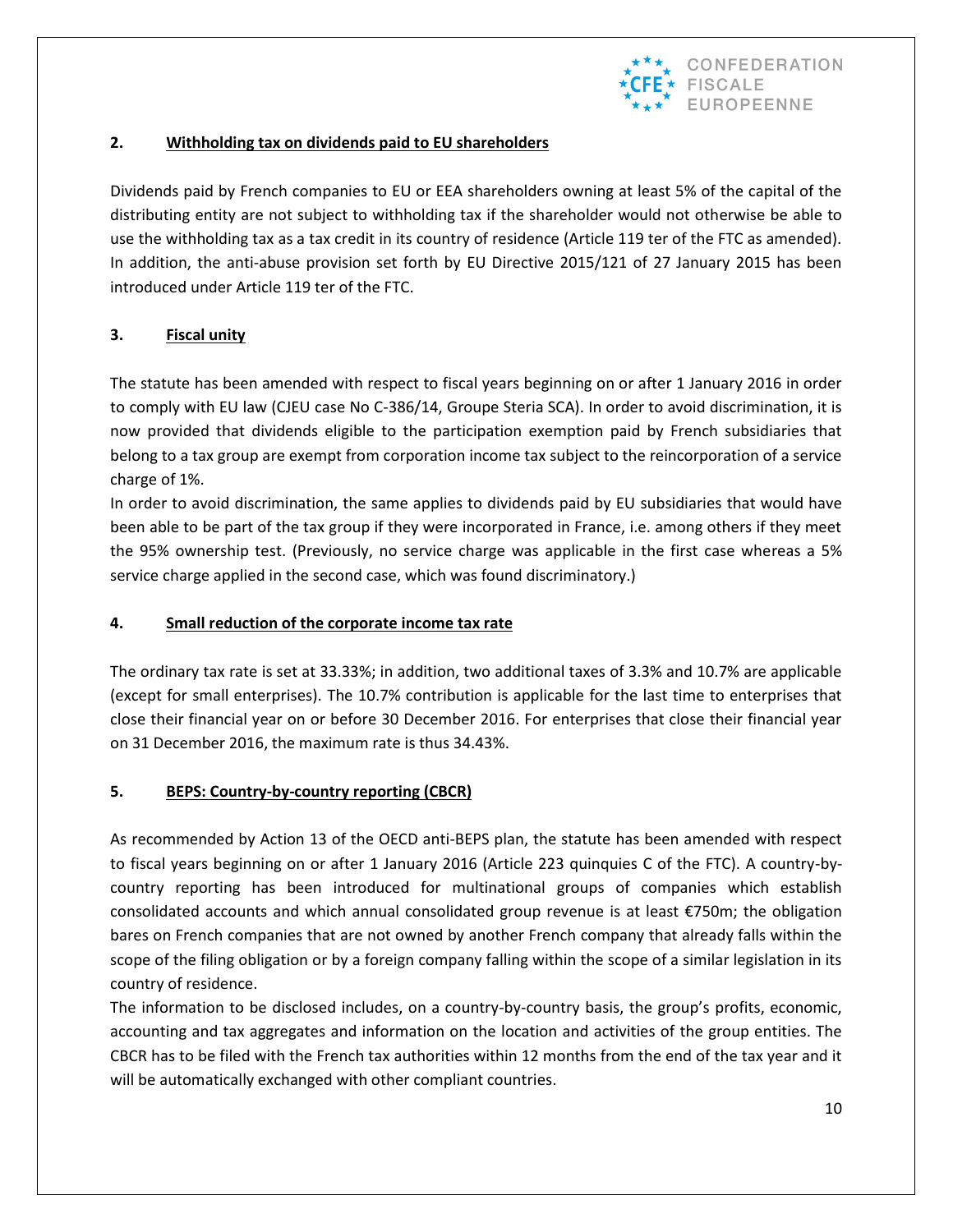

A French company that belongs to a group established in non-compliant country has to file the return for the whole group if it has been designated by the group to that end or if it cannot demonstrate that another group company already files the return for the group.

In case of failure to declare, the maximum penalty will be €100,000 and in case of omission or inaccuracy, the maximum penalty will be  $£10,000$ .

#### **6. Transfer pricing reporting obligations**

The statute has been amended so that e-filing is now compulsory with respect to the annual simplified transfer pricing documentation that large enterprises have to file every year (Article 223 quinquies B FTC). Moreover, in tax-consolidated groups, the parent company will file the annual transfer pricing documentation for itself and for each consolidated entity.

#### **7. Non-residents individuals using French real estate**

Starting with the taxation of the 2015income, non-resident individuals are no longer subject to lumpsum taxation on three times the rental value of their dwelling in France (former Article 164 C of the FTC). This provision was indeed not in accordance with EU law and there were numerous exceptions so that it rarely applied in practice.

#### **8. Tax exempt entities not eligible to treaty benefits**

The highest tax court (*Conseil d'Etat*) has ruled in cases Nos 370054 and 371132 of 9 November 2015 that a person exempt from tax is not a "resident" for tax treaties purposes. The cases dealt with a German pension fund that was not subject to tax in Germany and a Spanish pension fund that was subject to tax at the zero rate. Such entities were not eligible to tax treaty benefits and in particular could not get reduced withholding tax rates on dividends.

#### **9. Undeclared activity in France of a non-resident enterprise**

A foreign enterprise that carries on an activity in France without having disclosed this activity to various administrative bodies, including the tax authorities carries on a hidden activity and is subject to tax penalties. It has been ruled by the highest tax court in case No 368227 of 7 December 2015 that the penalty may not apply if the taxpayer (i) evidences that he has made a mistake (ii) has filed the tax returns due in its country of residence (iii) is resident in a country that levies a tax similar to the French one and has signed with France a treaty providing for exchange of information.

#### **10. CFC legislation**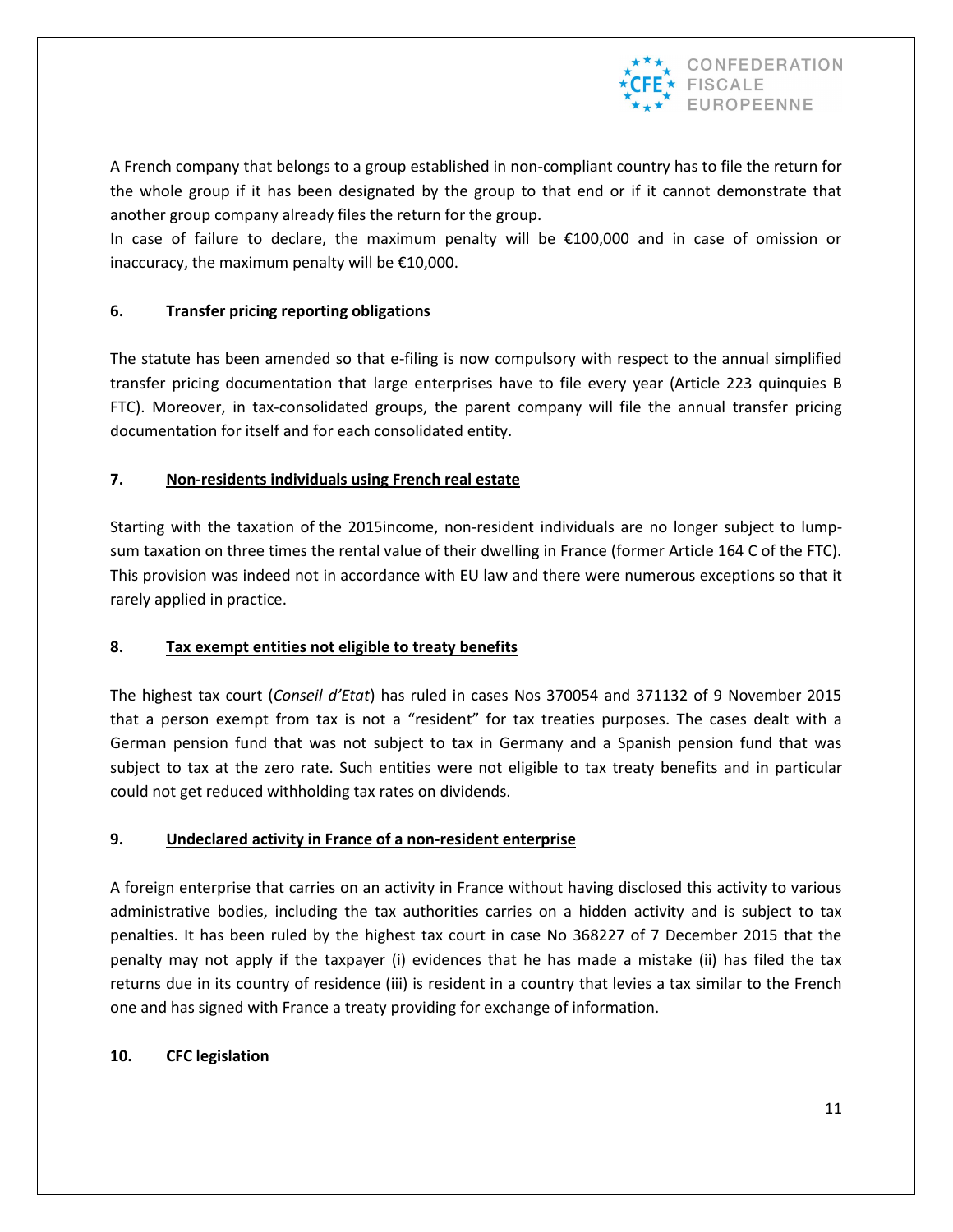

In two recent court cases, the highest tax court has ruled that the CFC legislation (Article 209 B of the FTC) was not applicable (cases Nos 372522 and 372733 of 30 December 2015).

Those cases involved a French bank which indirectly owned subsidiaries established, the first one in Guernsey where it carried out a private banking activity with international clients attracted by the financial and tax regulations and the legal system of Guernsey, and the second one in Hong Kong where it carried out an activity of management of Asian currencies for the group. The fact that the two entities benefited from a privileged tax regime was not in dispute.

It was held that the CFC legislation was not applicable, so that the tax authorities were not authorized to tax in France the foreign income; the basic reasoning of the court is that such activities could not have been carried out in France and accordingly did not cause any prejudice to the French treasury.

*Bruno Gouthière*

**IRELAND**

**\*\*\*\*\***

#### **Summary of Tax Developments in Ireland since September 2015**

Finance Act 2015 was enacted on 21 December 2015. A summary of the key changes introduced by the Finance Act are set out below;

#### **1. Key Domestic Measures**

#### *Income Tax*

- Comprehensive changes to the Ireland's income tax regime through a reduction in the rates of the Universal Social Charge ("USC"). The changes mean that the marginal tax rate for those earning up to  $\epsilon$ 70,044 will be below 49.5% (for the first time since April 2009). The top marginal rate for those earning in excess of €70,044 is still 52% (for employees) and 55% (for the self-employed).
- A new "earned income credit" has been introduced for self-employed workers.

#### *SME Measures*

 The Act introduces Entrepreneur Relief which provides for a reduced rate of capital gains tax of 20% on the disposal of certain business assets (subject to various conditions being met). The normal rate of capital gains tax is 33%.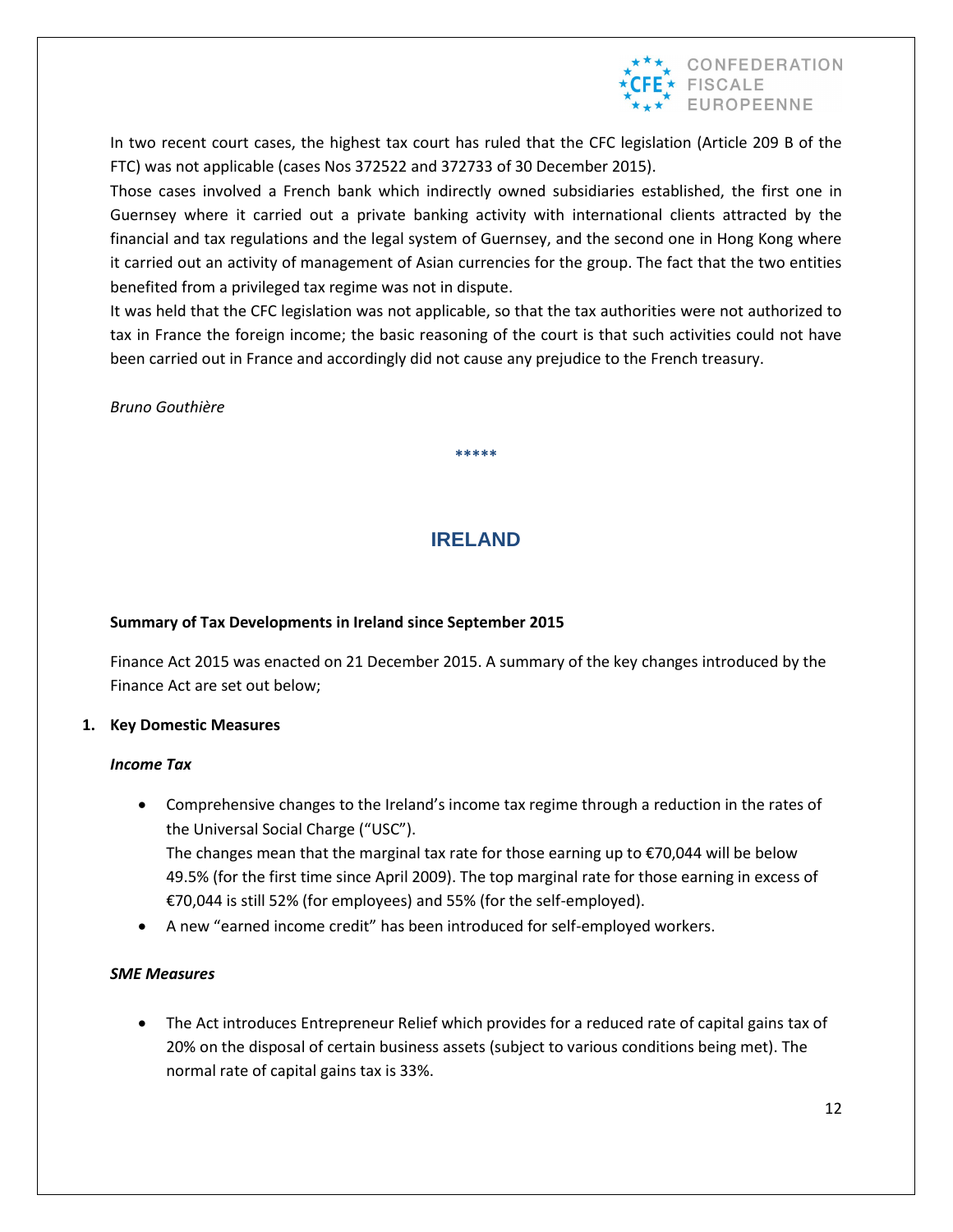

- A number of changes were made to the existing Employment & Investment Incentive Scheme which provides for relief on investments into certain SMEs. In particular, the scheme has been amended to comply with EU General Block Exemption Regulations on State Aid meaning that, in general, it no longer applies to companies who are in operation for more than 7 years.
- Extension of the 3-year relief from corporation tax for start-up companies for a further 3 years. The "start-up companies' relief" applies where the total corporation tax payable for a period does not exceed €40,000. The amount of relief available is linked to employer's PRSI.

#### *Capital Taxes*

- Various anti-avoidance provisions have been introduced to deal with certain income tax and capital taxes. One such change now brings within the charge to Irish tax, non-domiciled individuals who derive income from assets transferred to persons / corporates resident abroad.
- The current Class A Capital Acquisitions Tax threshold has increased from €225,000 to €280,000. The new threshold applies to gifts or inheritances from a parent to a child.

#### **2. International Tax**

#### *Changes on foot of EU Directives*

- A general anti-avoidance provision has been incorporated into Ireland's legislation on the EU Parent-Subsidiary Directive. The amendment provides that the benefits of the Parent-Subsidiary Directive will not apply to a company where *"an arrangement or a series of arrangements… has been put in place for the main purpose of, or one of the main purposes of which is, obtaining a tax advantage that defeats the object or purpose of the Directive".*
- DAC2 has been transposed into domestic legislation. This imposes an obligation on financial institutions to identify non-resident account holders and provide data on reportable accounts to Irish Revenue. This is then exchanged with other tax authorities in the EU.

#### *Update on Ireland's International Tax Strategy 2015*

Ireland's International Tax Strategy was first published as part of Budget 2014 and an updated publication was released as part of Budget 2016.

The updated document provides an update on the core policies and principles underpinning Ireland's international tax strategy in light on the publication of the final BEPS reports and tax reform proposals in the EU. The key measures in the updated document include;

A reaffirmation that Ireland is committed to the 12.5% rate of corporation tax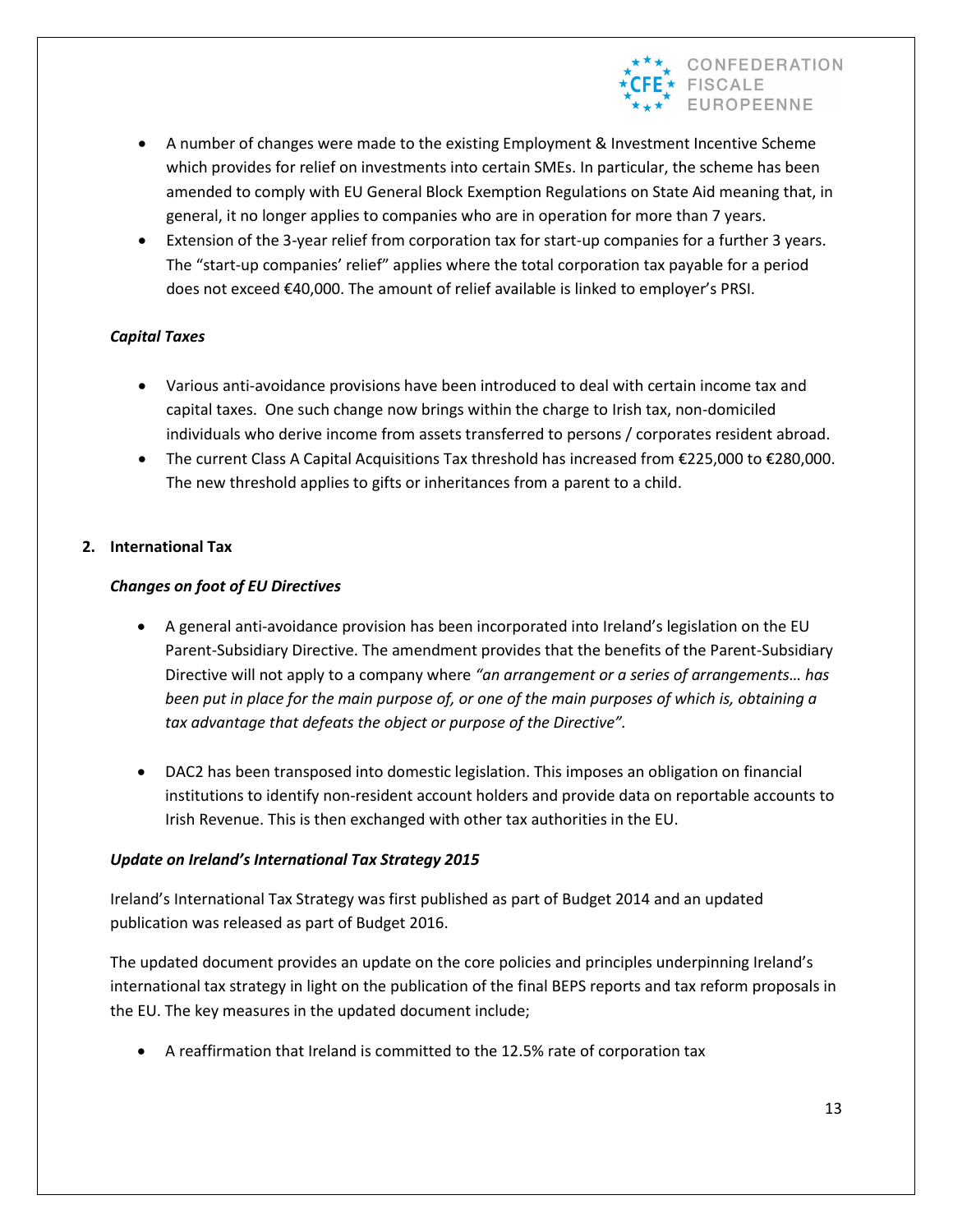

- The introduction of a Knowledge Development Box, an income-based IP regime which is based on the OECD's modified nexus approach (discussed further in the BEPS section below)
- The introduction of Country-by-Country reporting, in line with the OECD's recommendations in BEPS Action 13 (discussed further in the BEPS section below)
- A commitment to support the European Commission's proposals to extend the DAC to facilitate the automatic exchange of tax rulings.

#### *Spillover Analysis*

 As part of the Budget, the government published a spillover analysis of the impact of Ireland's tax system, including the tax treaty network, on the economies of developing countries. The analysis identified very limited flows of capital and trade between Ireland and developing countries, indicating a small likelihood of spillovers from the Irish tax system.

#### **3. BEPS Implementation**

Finance Act 2015 enacted legislation to give effect to two minimum standards proposed by the OECD as part of the BEPS project;

- Action 5: Knowledge Development Box
- Action 13: Country-by-Country Reporting

#### **Knowledge Development Box**

The Knowledge Development Box ("KDB") is an income-based IP regime which is based on the OECD's modified nexus approach.

Under the regime, companies will effectively be subject to a reduced rate of corporation tax of **6.25%** on income qualifying for the KDB. Income qualifying for the regime includes royalties, licenses fees and (apportioned) proceeds from the sale of goods which comprise of qualifying IP. **Gains** arising from the sale of IP do not qualify for the regime.

Assets qualifying for the KDB are IP assets derived from R&D activities, being;

- Patents (including supplementary protection for plant protection products and medicinal products, and plant breeders rights),and
- Copyrighted software

The scope of assets qualifying for the regime includes one **additional category for SMEs**, being "inventions that are certified by the Controller of Patents, Designs and Trade Marks as being novel, nonobvious and useful". This measure is available to companies with a global turnover of less than €50m and who derive income of less than €7.5m annually from IP assets.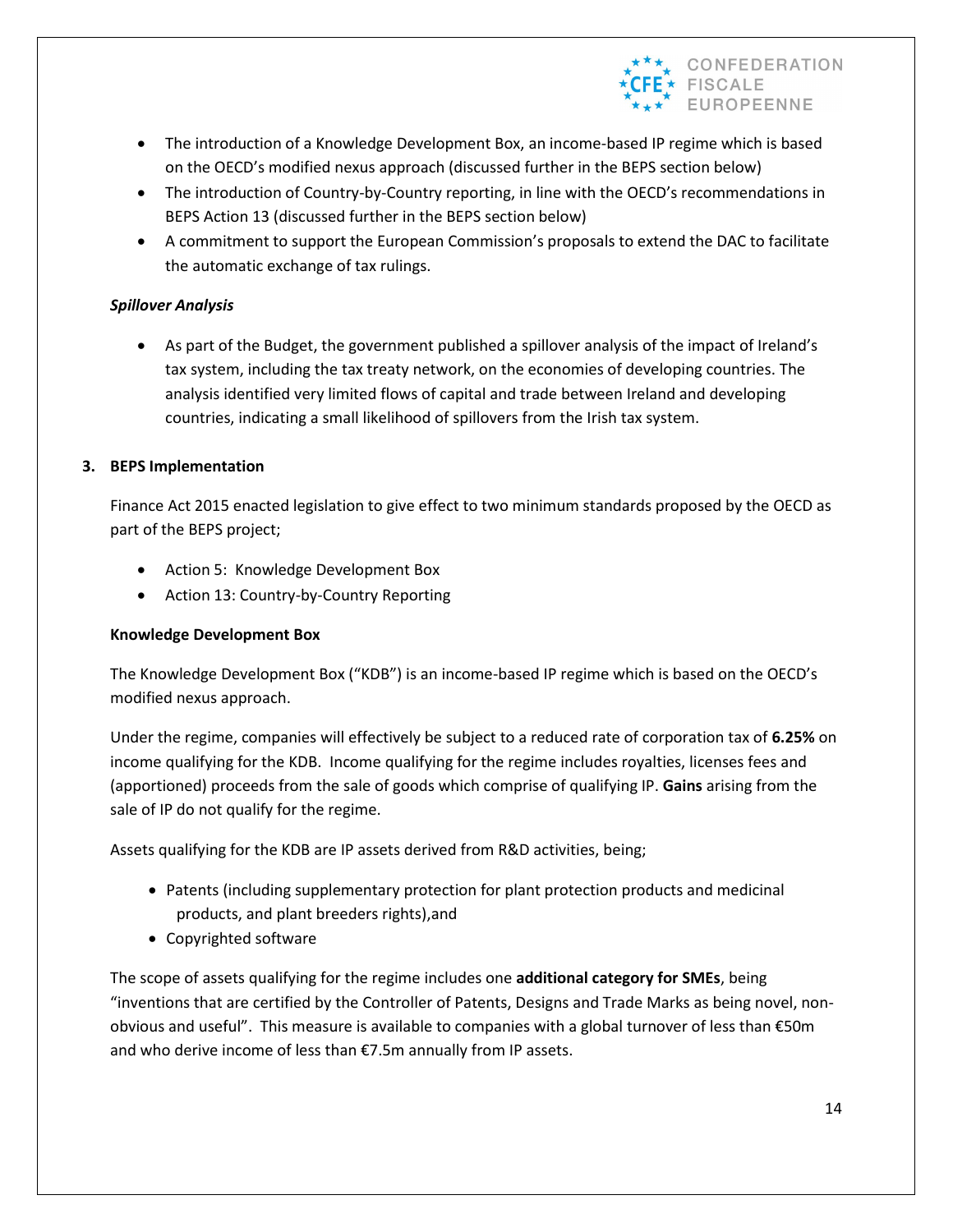

#### **Country-by-Country Reporting**

The Irish legislation is based on the proposals in the OECD's final report on BEPS Action 13.

Irish headquartered MNEs with annual consolidated group revenue in excess of €750 million will be required to provide Revenue with information for each jurisdiction in which the MNE Group operates.

Statutory Regulations have also been introduced which give effect to the "secondary mechanism" which require Irish subsidiaries of foreign headquartered MNE's to file "equivalent country-by-country reports" where they are not filed by the group parent or surrogate. The equivalent country-by-country report consists of the relevant data for all group entities which the Irish subsidiary has the power to obtain. The equivalent country-by-country reports are not exchanged by Irish Revenue.

CbCR (and the secondary mechanism) applies for fiscal years commencing on or after 1 January 2016. EU Member States have since agreed to defer the secondary mechanism until 2017 so it remains to be seen whether Ireland will choose to defer the secondary mechanism on the transposition of the EU Directive.

\*\*\*\*\*

## **ITALY**

#### *Report Update on Recent Developments of Italian Tax Laws (September – March 2016)*

#### *Patent Box Regime*

The 2016 Stability Law amended the Patent Box Regime: the only intellectual property that falls within the application scope of the privileged tax regime is software covered by copyright. Complementary intangibles where jointly used for the realization of a product or process are deemed as a sole intangible for patent box regime purposes.

On 1 December 2015, the Tax Authorities issued a Regulation setting forth the relevant procedures to exercise the option as well as instructions related to the drawing up and the forwarding of the request to access the regime at issue and a Circular on the first clarifications on the matter.

#### *APA*

On March 21 2016, the director of the Italian Revenue Office issued Regulation No. 42295/2016 (the regulation), containing provisions for the application of the rules on advance pricing agreements (APAs) for enterprises with international activities.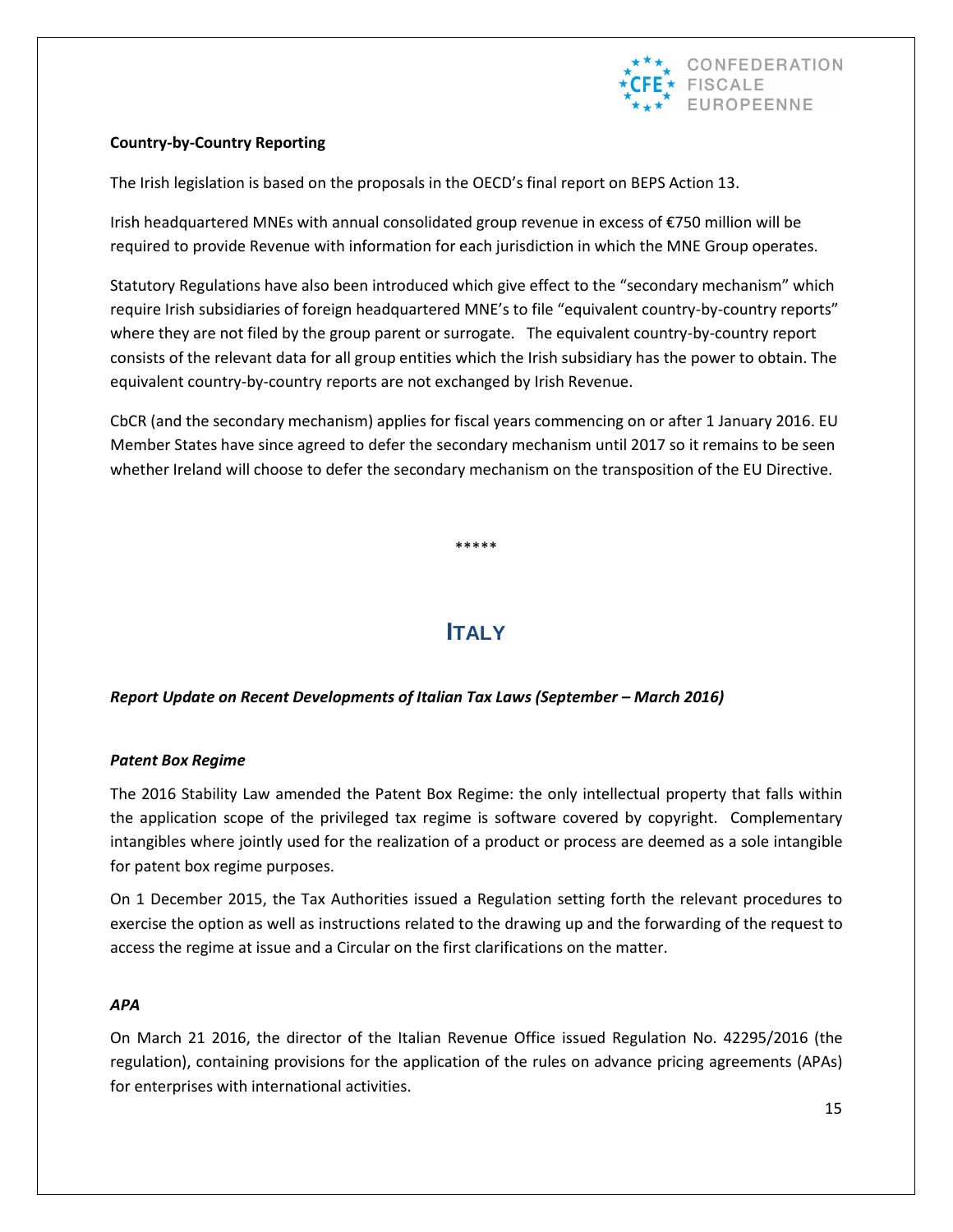

The Regulation clarifies the operative aspects of the procedure which leads to the conclusion of APAs with the Italian tax authorities. The APA institution was introduced into the Italian tax regime by Legislative Decree No. 147/2015 (the Internationalization Decree) providing for tax measures on the growth and development of multinational enterprises (MNEs).

#### *Transfer Pricing: Criminal Relevance*

Following the publication on the Official Gazette of Legislative Decree No. 158/2015 – which reformed the tax penalty system – transfer pricing adjustments deriving from assessments of intercompany relations between an Italian company and a foreign associated company shall not be criminally relevant. Moreover, in application of the *favor rei* principle (confirmed by Ruling No. 40272/2015 of the Italian Supreme Court), the afore-stated criminal irrelevance should be applicable also for the past.

Legislative Decree No. 158/2015 amended Article 4 of Legislative Decree No. 74/2000 at various points: in particular, the substitution under Article 4 of the expressions "fictitious loss elements" with "nonexistent loss elements" entails that no cost actually incurred – notwithstanding its being considered nondeductible – shall be cause for criminal relevance of evaded tax.

In order to exclude any criminal relevance of evaluation-related issues, the new paragraphs 1-*bis* and 1 *ter* were introduced into Article 4 of Legislative Decree No. 74/2000.

#### *VAT Rates*

The 2016 Stability Law (i) postponed the increase of standard rates, expected for 2016 to 2017; (ii) extended the reduced 4% rate also to newspapers, daily newspapers, news agencies' dispatches, books and periodical publications issued through any material support or by means of electronic communication (EU compatible? ECJ C-219/13); (iii) introduced the 5% rate for the healthcare sector services provided by social cooperatives and their consortia (EU compatible? ECJ C-462/05, C-240/05, C-169/00).

#### *Reverse VAT Charge*

The reverse charge mechanism is extended to services provided by member firms of any consortium they might belong to, if such consortium results as the winner of a public organization's tender, to which the consortium is required to issue invoices.

#### *Tax base and adjustments*

Tax base and tax Adjustments (Article 90 of the Directive):

The Stability Law amended the provision on the VAT's adjustment in the event of contract's termination or failure to pay the fee, in line with the Directive's provision.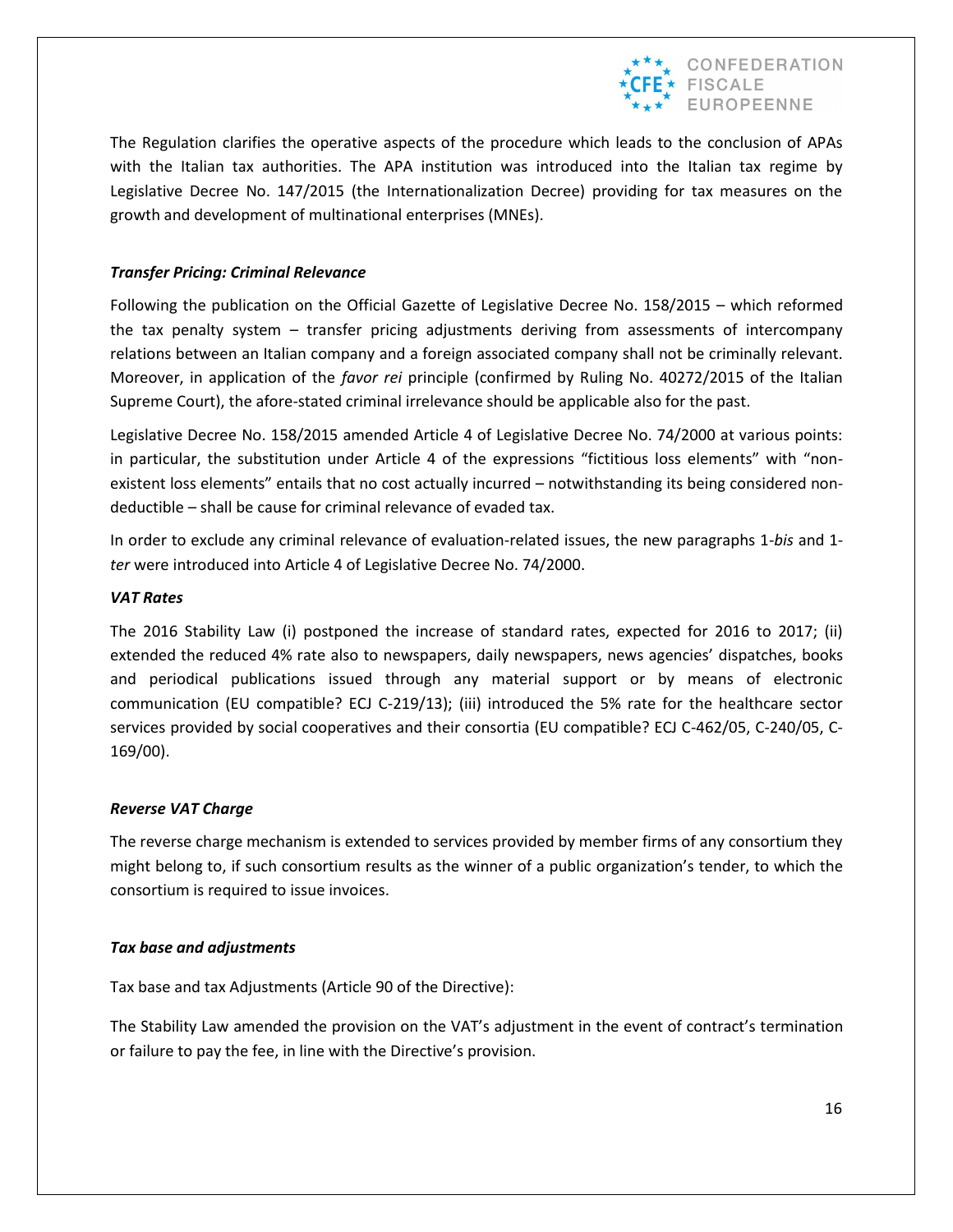

#### *VAT Refunds for Non-EU Citizens*

According to the introduced Tax free shopping, the intermediaries enrolled with the Register of Payment Institutions are allowed to grant VAT refunds for non-EU citizens (Article 147 of the Directive).

#### *Intra community supplies*

With the entry into force of Law 115/2015, national provisions on the goods introduced into a MS for working purposes admitted within the EU have been amended in the light of articles 14 and 140 of the VAT Directive.

#### *VAT Penalties*

With the entry into force of Legislative Decree No. 158 of 2015, punishability threshold for VAT criminal offences was increased: (i) for the criminal offence related to the submission of a discrepant tax return, the threshold is set at Euro150 thousand; (ii) for the criminal offence of omitted VAT payment, the threshold is set at Euro 250,000; (iii) the principle of proportionality is implemented so as to ensure a graduation of penalties based on the negative value of the offending behavior.

VAT penalties related to the application of the reverse charge mechanism provided by article 6 of D. Lgs. 471/97 have been amended by the same legislative decree, in compliance with the proportionality principle and the interpretation provided by the ECJ in cases C-95/07 and 96/07 Ecotrade; C- 272/13 Equoland; C-590/13 Idexx.

#### *CBR – Cross-border ruling*

By Tax Authorities' Regulation of December 29, 2015 Italy participated in a pilot project of Cross-border ruling launched by the European Commission in connection with VAT.

#### **BEPS-Related Actions**

#### *Country-by-Country Reporting*

In line with OECD Guidelines, Law No. 208 of 28 December 2015 (cf. in particular, pars. 145-147 of Article 1of the Law); introduced into the Italian system specific reporting obligations falling on the controlling companies of any multinational group residing in Italy such companies are required to draw up consolidated Financial Statements, if the Group has realized a consolidated turnover volume during the previous tax year of at least 750 million Euro and if the companies are not, in turn, controlled by entities other than individuals. The same obligation is also provided for controlled companies residing in Italy, if the controlling company is resident in a State "*that has not introduced any requirement to submit*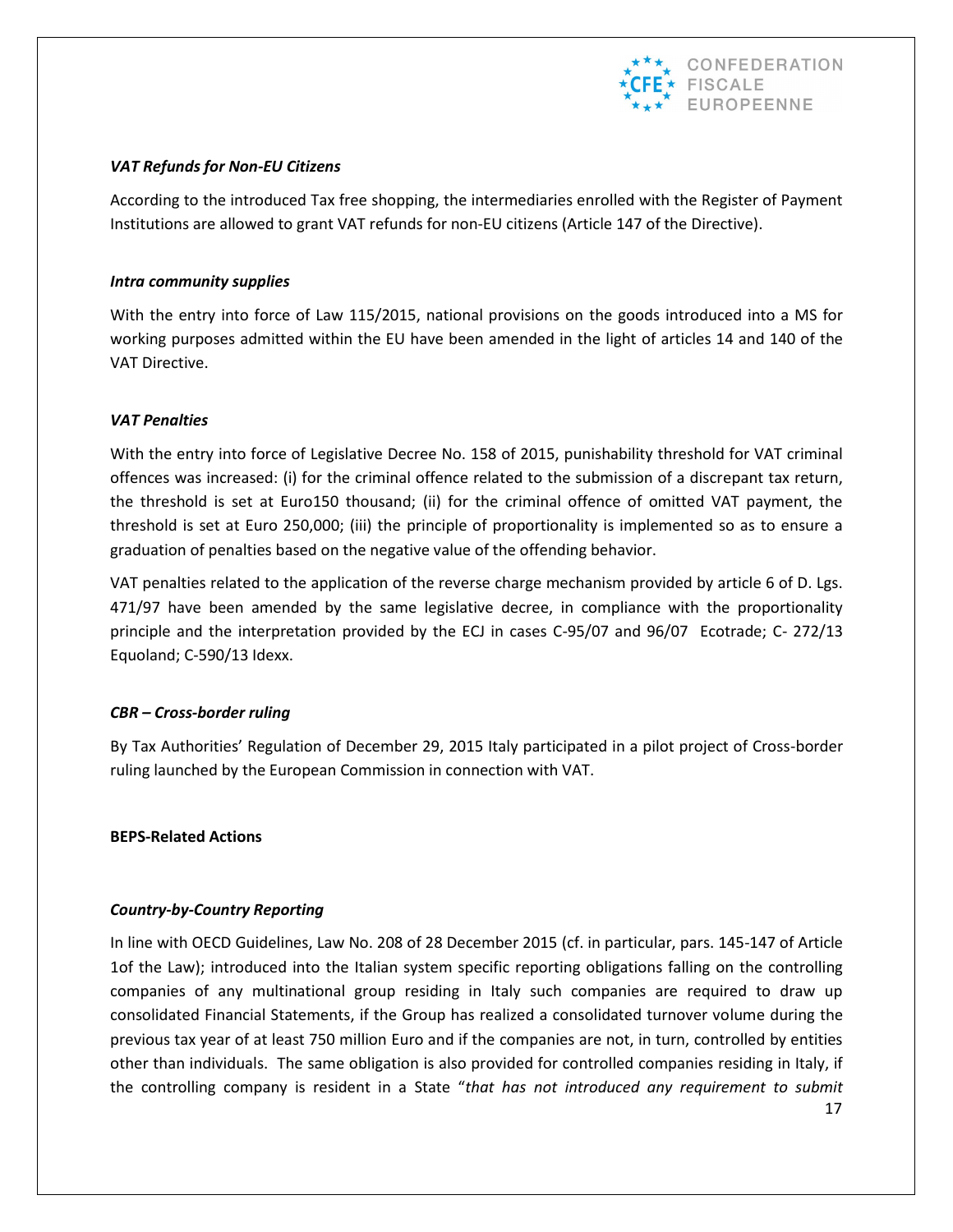

*Country-by-Country reporting, namely, no agreement is in force with Italy such to allow information exchange related to Country-by-Country reporting or, is non-compliant with the requirement to exchange information related to Country-by-Country Reporting*".

*Piergiorgio Valente Raffaele Rizzardi*

*Paolo Centore*

\*\*\*\*\*

## **LUXEMBOURG**

#### **Luxembourg 2016 Budget – Tax changes**

On 17 December 2015, the Luxembourg Parliament accepted several tax measures, introduced through bills n° 6847, 6891 and 6900. The new measures are applicable to corporations and individuals and will enter into force as from 1 January 2016. However, certain provisions have a retrospective effect for the 2015 tax year.

Hereafter, you will find a general overview of these tax changes.

#### **Repeal of the minimum Corporate Income Tax and modification of the Net Wealth Tax regime**

In response to the European Commission´s letter, which considered the Luxembourg minimum Corporate Income Tax (CIT) (incorporated in 2011) to be inconsistent with EU law, the CIT provisions now stand repealed for tax years after 2015. The provisions have instead been replaced by Net Wealth Tax (NWT) as from 2016 tax year. The existing NWT regime is applicable to Luxembourg companies calculated on a base defined by net asset value after adjustments, exemptions and exclusions provided for by the NWT law, at a uniform rate of 0.5%. The new provisions introduce a digressive scale of rates, effective as from 1 January 2016, which are as follows:

- Rate of 0.5% for entities with taxable base of up to EUR 500 million; and
- For entities with a taxable base exceeding EUR 500 million, the NWT due will amount to EUR 2.5 million in addition to a rate of 0.05% levied on the portion of NWT base above EUR 500 million.

All corporate entities with their statutory seat or central administration in Luxembourg will be subject to the new minimum NWT. For entities where the sum of fixed financial assets, transferable securities and cash at bank held by entities exceeds 90% of their total gross assets and EUR 350,000, the minimum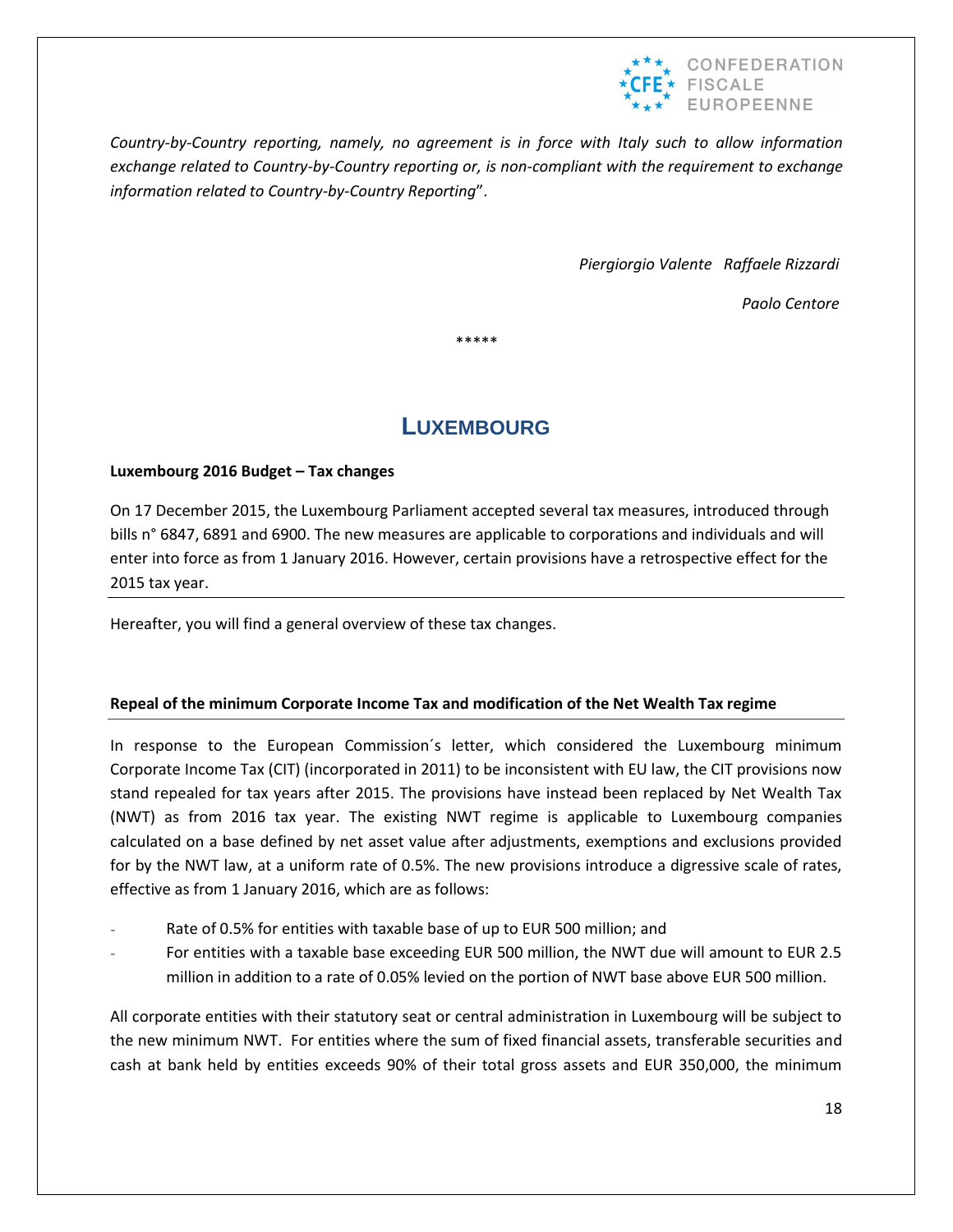

NWT levied would amount to EUR 3,210. For all other entities, which do not fall within the scope of EUR 3,120, the minimum NWT levied would range between EUR 535 and EUR 32,100 depending on the company´s gross total assets. The minimum NWT charge due by a tax unity group is capped at EUR 32,100 (inclusive of solidarity tax).

| <b>Total gross assets</b>         | Minimum Net Wealth Tax (including solidarity |
|-----------------------------------|----------------------------------------------|
|                                   | surcharge)                                   |
| < EUR 350,000                     | <b>EUR 535</b>                               |
| > EUR 350,000 and < 2,000,000     | EUR 1,605                                    |
| > EUR 2,000,000 and < 10,000,000  | <b>EUR 5,350</b>                             |
| > EUR 10,000,000 and < 15,000,000 | EUR 10,700                                   |
| > EUR 15,000,000 and < 20,000,000 | EUR 16,050                                   |
| > EUR 20,000,000 and < 30,000,000 | EUR 21,400                                   |
| > EUR 30,000,000.                 | EUR 32,100                                   |

Securitization vehicles, SICARs, SEPCAVs and ASSEPs will be subject to the minimum NWT as from 1 January 2016.

#### **Modification of the existing tax unity regime**

In conformity with the verdict of the Court of Justice of the European Union (CJEU), given in the SCA Holding case, Luxembourg has widened the scope of its fiscal unity regime. Art. 164bis of Luxembourg Income Tax Law (LITL) provided for a vertical consolidation between the parent company and its subsidiaries, provided certain conditions are met. This provision has now been extended to envelope horizontal consolidation between Luxembourg resident sister companies (that are held directly or indirectly for 75% or 95% by the same parent company, in addition to certain other conditions) to the extent that the common parent company is subject to tax equivalent to Luxembourg CIT and established in a European Economic Area (EEA) country.

Further, the new measures also broaden the scope of eligible subsidiaries, for both vertical and horizontal consolidation, to include Luxembourg permanent establishment of a non-resident company subject to income tax equivalent to the Luxembourg CIT.

The modified regime is effective as from the 2015 tax year.

#### **Transposition of amendments of the EU Parent-Subsidiary Directive into the national law**

In order to combat tax evasion and aggressive tax planning, the anti-hybrid and the general antiavoidance rules (GAAR) amendments of the EU Parent-Subsidiary Directive (2011/96/EU), adopted in July 2014 and January 2015 respectively, have been transposed into the LITL. These additions have been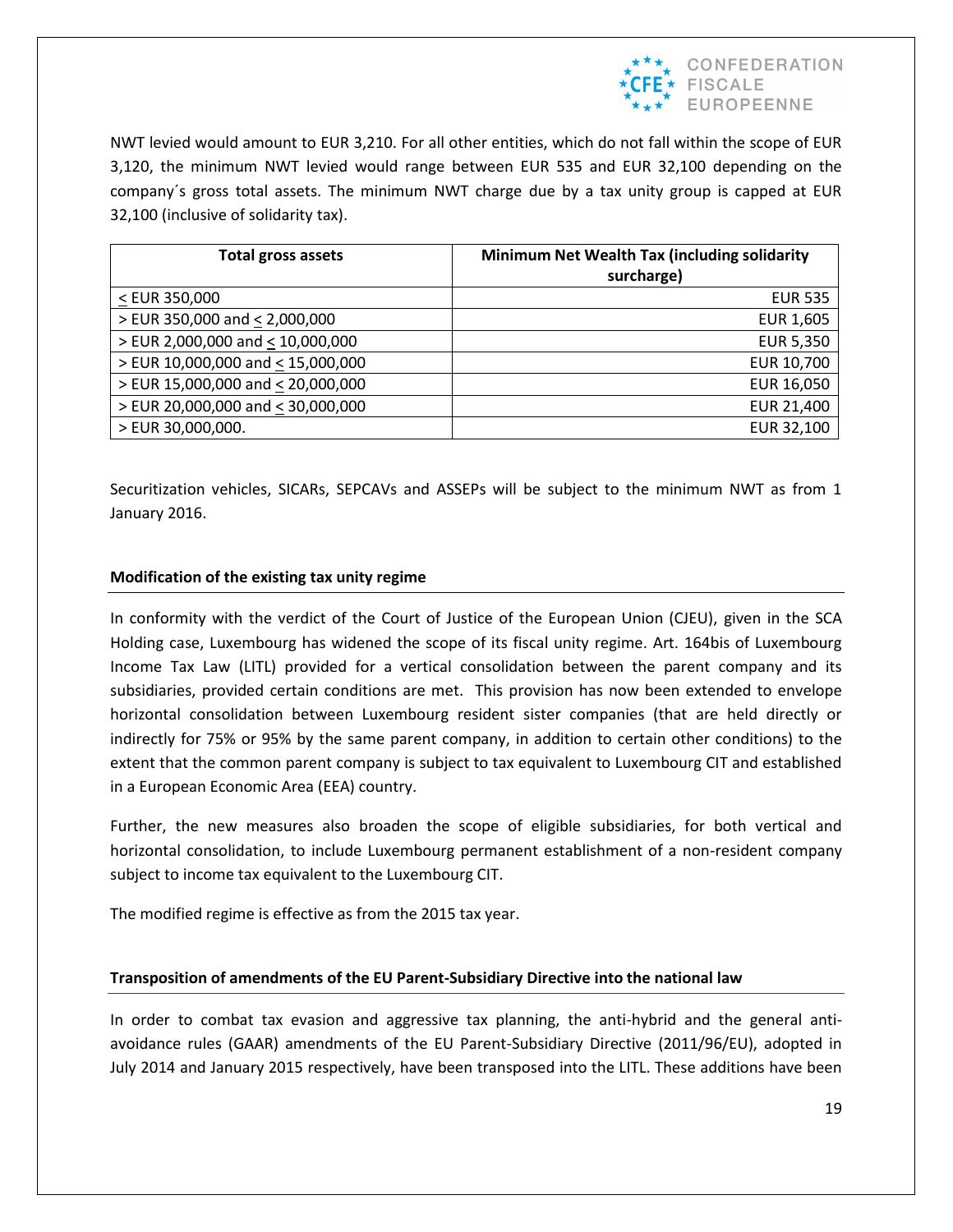

incorporated into the Luxembourg domestic participation exemption regime as under Art. 147 (2) a and d LITL, Art. 166 (2) LITL and § 9 Municipal Business Tax Law (MBTL). Notwithstanding, capital gains under the participation exemption regime and the NWT provisions remain unaffected by these modifications.

The provisions related to GAAR and anti-hybrid mismatches have been included in Art. 166 LITL and §9 MBT Law and will no longer exempt dividends distributed to a Luxembourg parent company by a subsidiary located in another EU Member State to the extent that it is deductible in the latter; or when such a transaction can be characterised as abusive within the GAAR. Nonetheless, other provisions of Art. 166 LITL remain unaffected.

The amended Art. 147 LITL, which now includes GAAR, denies withholding tax exemption to dividends distributed by an eligible Luxembourg entity to an eligible entity in another Member State if the arrangement qualifies as artificial arrangements (i.e., an arrangement which is not genuine and has been structured solely to obtain tax advantage without reflecting the economic reality). Nonetheless, other provisions of Art. 147 LITL remain unaffected.

#### **Repeal of the existing Intellectual Property Regime**

In compliance with the decisions made by the EU´s Code of Conduct for Business Taxation Group in 2014 and the agreement between the EU Member States to adopt the recommendation laid down by OECD in BEPS Action 5, the existing Intellectual Property (IP) regime of Luxembourg, set forth in Art. 50bis of LITL (and §60bis BewG, the existing IP Regime), stands repealed as from 1 July 2016 for CIT/MBT and from 1 January 2017 for NWT. The existing regime grants an 80% exemption from tax on net income and gains derived from qualifying IP. Instead, the new modified nexus approach requires a direct nexus between the income receiving benefits and the activity contributing to it.

Nonetheless, the existing IP regime will continue to be applicable for a transitional period from 1 July 2016 until 30 June 2021. Taxpayers owning IP assets that currently benefit from the existing IP regime (before 1 July 2016) will continue to benefit from it until 30 June 2021, provided that:

- The IP rights are developed or acquired from unrelated parties before 1 July 2016 or are improved before that date;
- The IP rights are acquired (including under any tax neutral transaction) from any related parties (as stated in Article 56 of the LITL) before 31 December 2015;
- The IP rights are acquired (including under any tax neutral transaction), after 31 December 2015 but before 1 July 2016, from related parties that already benefitted from the existing IP regime or from a foreign IP regime similar to the existing IP regime at the time of their acquisition.
- The IP rights acquired (including under any tax neutral transaction) from any related party after 31 December 2015, which did not previously benefit from the existing IP regime or a corresponding foreign IP regime, at the time of their acquisition will only be allowed to benefit from the existing regime until 31 December 2016.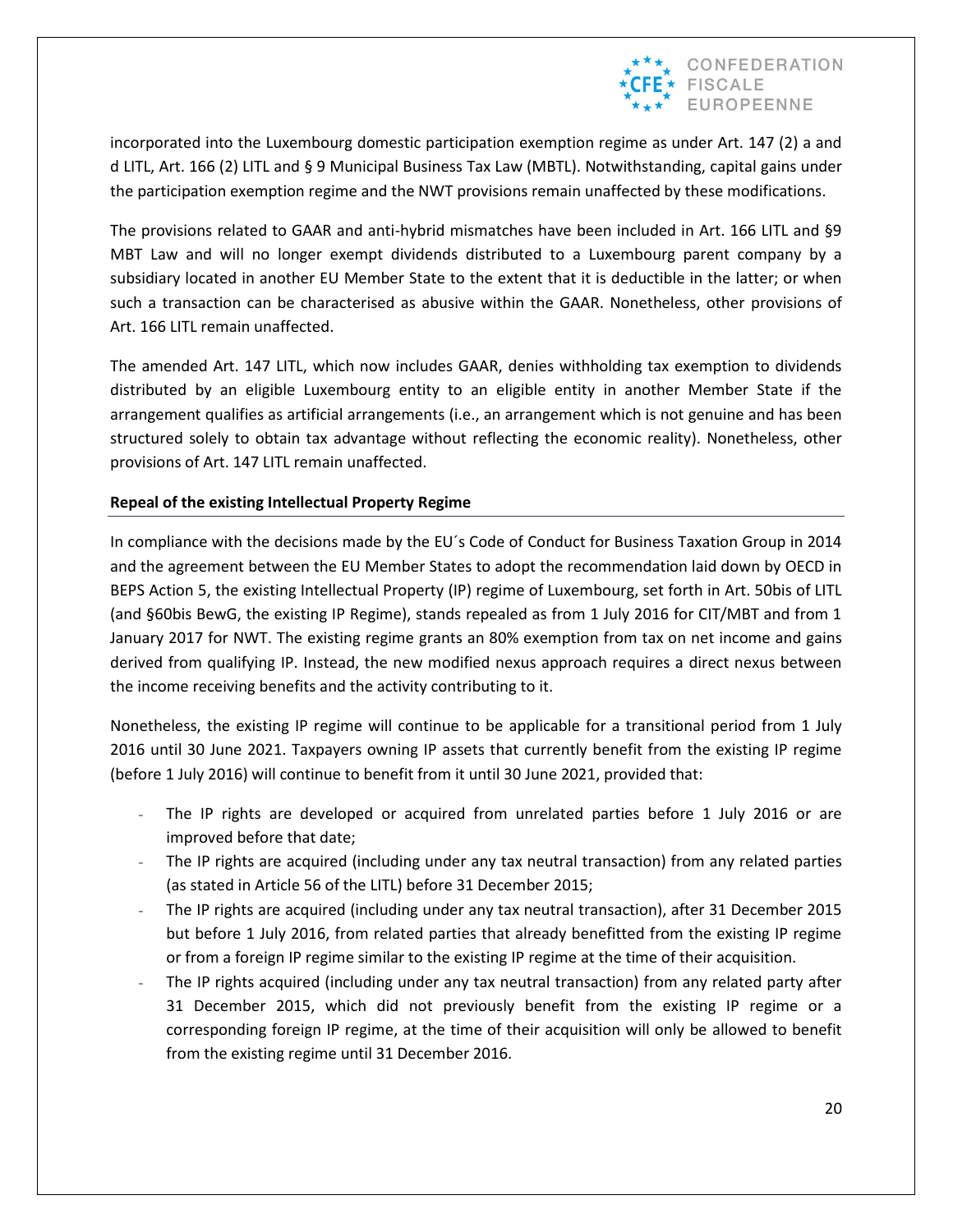

Finally, for IP rights acquired or created after 6 February 2015, the Luxembourg tax authorities will spontaneously communicate the information about the taxpayers benefitting from the existing IP regime to the concerned foreign tax authorities.

#### **Extension of the Luxembourg exit tax deferral**

The scope of exit tax deferral, provided under §127 of Abgabenordnung (AO), has been broadened to include migration of a Luxembourg company or Luxembourg permanent establishment or business assets to countries with which Luxembourg has concluded tax treaty that includes the exchange of information clause in line with Art. 26 of the OECD Model Tax Convention.

#### **Temporary tax amnesty regime for taxpayers**

A temporary tax amnesty regime will be applicable as from 1 January 2016 until 31 December 2017. Under this regime, a taxpayer spontaneously submitting an amended tax return in 2016 incurs a surcharge of 10% on the taxes due in connection with the assets or income which have previously not been reported and a surcharge of 20% on the taxes due if the amended tax return is submitted in 2017.

#### **Step up in value for individuals**

From the 2015 tax year onwards, in order to avoid double taxation, a "step-up" principle has been introduced into the Luxembourg tax law thereby allowing a non-resident taxpayer who holds substantial participations (participation of more than 10% in the share capital) or convertible loans (granted to entities in which a substantial participation) to assess the purchase price of his participations or loans at the fair market value upon becoming a Luxembourg resident taxpayer.

#### **Tax adjustment for individuals resident in Luxembourg for part of the year**

As from tax year 2015, employment income earned by individuals who cannot be considered as Luxembourg tax resident during the whole year will, upon request, be taxed as if they had been resident in Luxembourg during the whole year. This amendment allows the taxpayers to obtain a tax reimbursement of potentially excessive withholding tax collected on salaries or pensions.

## **NETHERLANDS**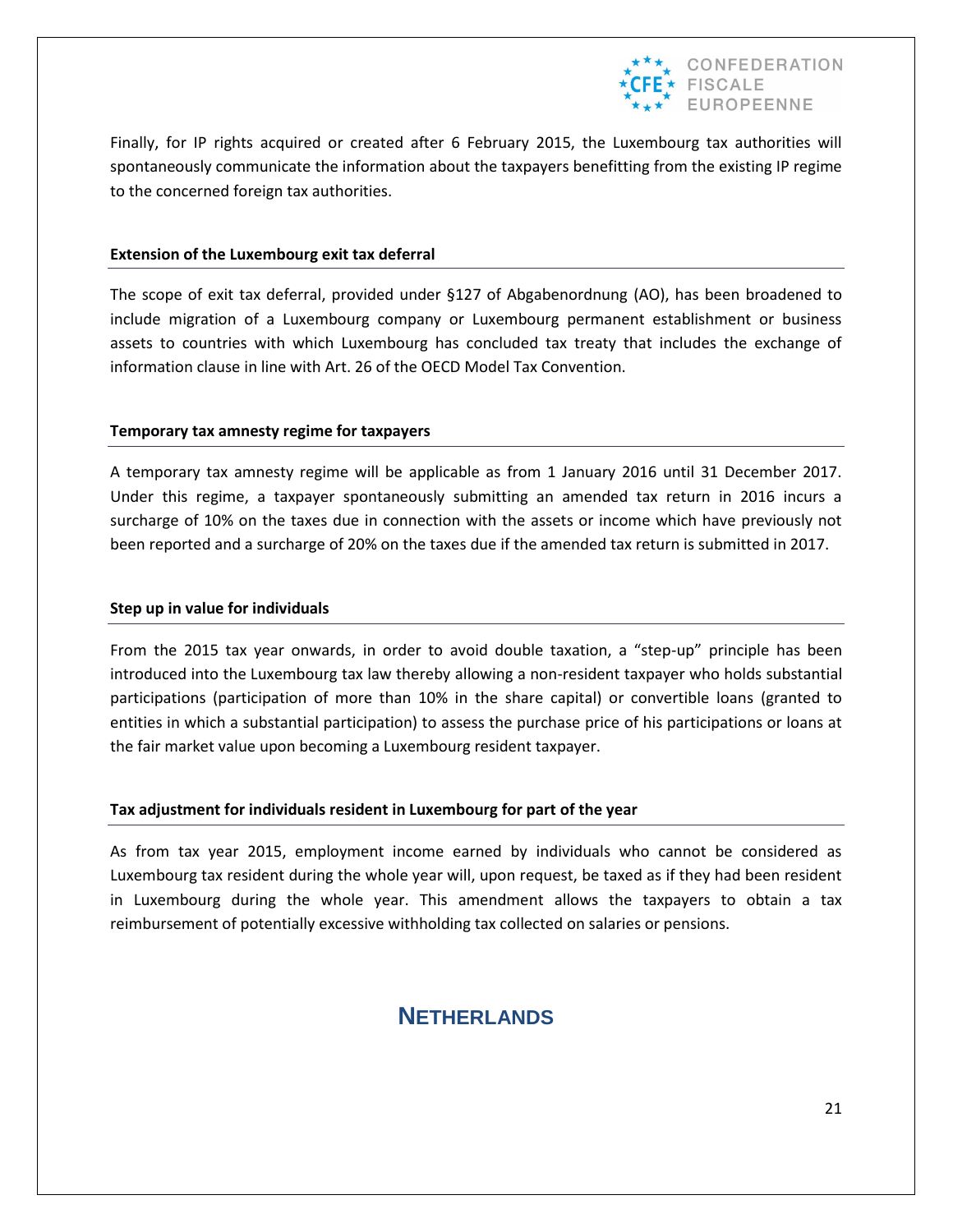

In the period from September 2015, there are several developments with regard to Dutch tax law. The following can be mentioned:

#### **30%-ruling**

The long awaited decision of the Supreme Court on the 150-kilometer criterion in the 30%-ruling has been published. It has decided that the 150-kilometer criterion in the 30%-ruling is not in contradiction with EU-law. As a result, the 30%-ruling can only be applied if the employee was living more than 150 kilometers from the Dutch border during a period exceeding two-thirds of the 24-months period preceding to the start of the employment.

#### **Abolition VAR, introduction model-contracts**

If the relation between a client and a contractor should be considered to be a relation such as one between an employer and an employee, the client should withhold wage tax. If the contractor has a certain type of VAR, (a statement of the Tax Office) the client does not have that obligation however. On May 1, 2016, the VAR will cease to exist and will no longer have effect from that moment. A new system is introduced, being a system of model-contracts. These model-contracts can be downloaded from the Tax Office website. The implementation period of the new system will run until May 1, 2017. Until then, clients and contractors have time to adapt their practices and work with the model contracts.

#### **No extension 30%-facility due to exceeding of three-month period**

If employees change their withholding agents during the period when the 30% facility applies, they may file a joint request together with their new withholding agent to have the 30% facility continued for the remaining period. This is, however, subject to the condition that the period between the end of the employment with the former withholding agent and the signing of the employment contract with the new withholding agent is no more than three months (three-month period). It was disputed whether a period during which the employee was not available for the labor market, should still be included in the three-month period of the 30% facility.

In the particular case an employee started his employment with a new employer four months after his last employment had been terminated. He applied for a continuation of the 30% facility, which was rejected by the inspector. On appeal, the Arnhem-Leeuwarden Court of Appeal rejected the employee's position that the three-month period should be interpreted as being the period during which a new job needed to be found and during which he needed to be available for the labor market. Recently, the Supreme Court confirmed the judgment of the Arnhem-Leeuwarden Court of Appeal and has decided that there is no other way of interpreting the three month period than being a period of three months between terminating the employment with the former employer and signing the employment contract with the new withholding agent. Extension of the 30% facility is not possible if more than three months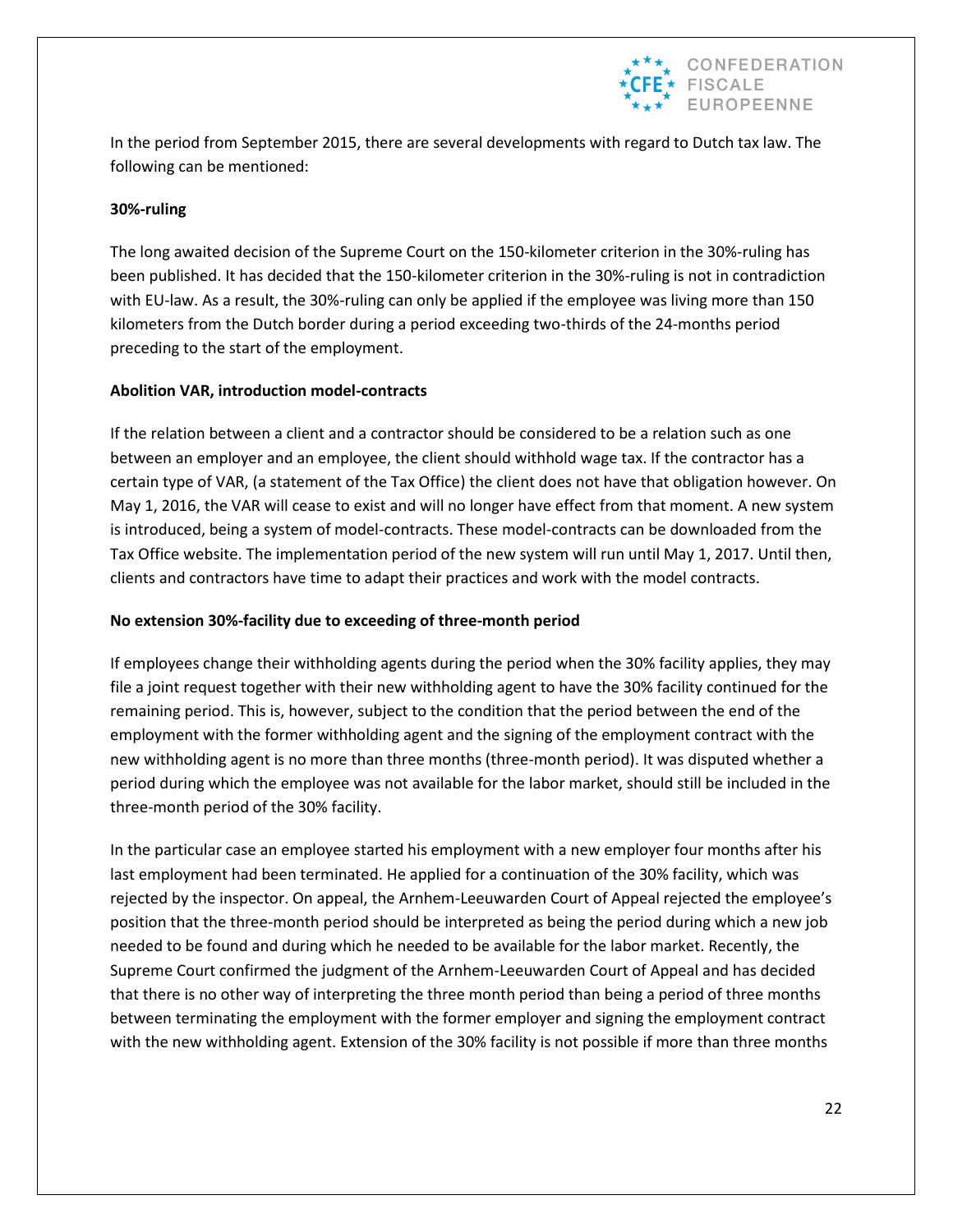

have passed between the termination of an employment with a former employer and the signing of an employment contract with a new employer.

#### **Withholding dividend tax**

The Dutch Supreme Court has, in the cases Miljoen, Société Generale and X, ruled that in some cases withholding dividend tax may be in breach of the free movement of capital. This is the case when the tax burden on dividends for a foreign shareholder is higher than for a Dutch resident. In three judgements the Supreme Court clarified how the comparison between a foreign shareholder and a Dutch shareholder should be made.

A resident portfolio shareholder may credit the dividend withholding tax against the personal or corporate income tax. A foreign portfolio shareholder cannot do so because a foreign portfolio shareholder is not subject to Dutch personal income tax or Dutch corporate income tax.

If the company, or the private shareholder, receives dividend contributions from a Dutch portfolio shareholding which are subject to dividend withholding tax, then the Dutch tax burden should be compared with the tax that would have been borne by a Dutch resident shareholder in a similar situation. If the current tax burden is higher, the difference should be restituted. If the company receives the dividends a comparison should be made with a Dutch resident company that is subject to corporate income tax. Costs that are directly linked to the dividend income should be taken into account when making the comparison. If the private shareholder receives the dividend, a comparison should be made with a Dutch individual that receives the dividends from a portfolio shareholding. In order to compare if a foreign private shareholder has a higher tax burden on the dividends than a resident shareholder, the personal income tax levy of box 3 should be compared with the dividend withholding tax. For this comparison the capital exempted from income tax may be fully attributed to the shares. This means that the capital exempted from income tax does not have to be pro rate attributed against all other capital of the shareholder.

In the cases Miljoen and Société Generale the Supreme Court concluded that there was no discrimination, because the tax burden on the dividends would have been higher if the shareholders would have been a resident of the Netherlands. However, the Supreme Court found the taxation of dividends in the case of X to be more burdersome compared to the tax to be borne if X had been a resident of the Netherlands. According to the Supreme Court the difference had to restituted.

#### **Box 3**

As from January 1, 2017, substantial changes to taxation of Box 3 income will take place. Then, the notional return on box 3 assets is calculated on the basis of ascending fixed percentages:

- 2,9 percent on assets with a total value of EUR 25,000 to EUR 100,000.
- 4,7 percent on assets with a total value of EUR 100,000 to EUR 1,000,000.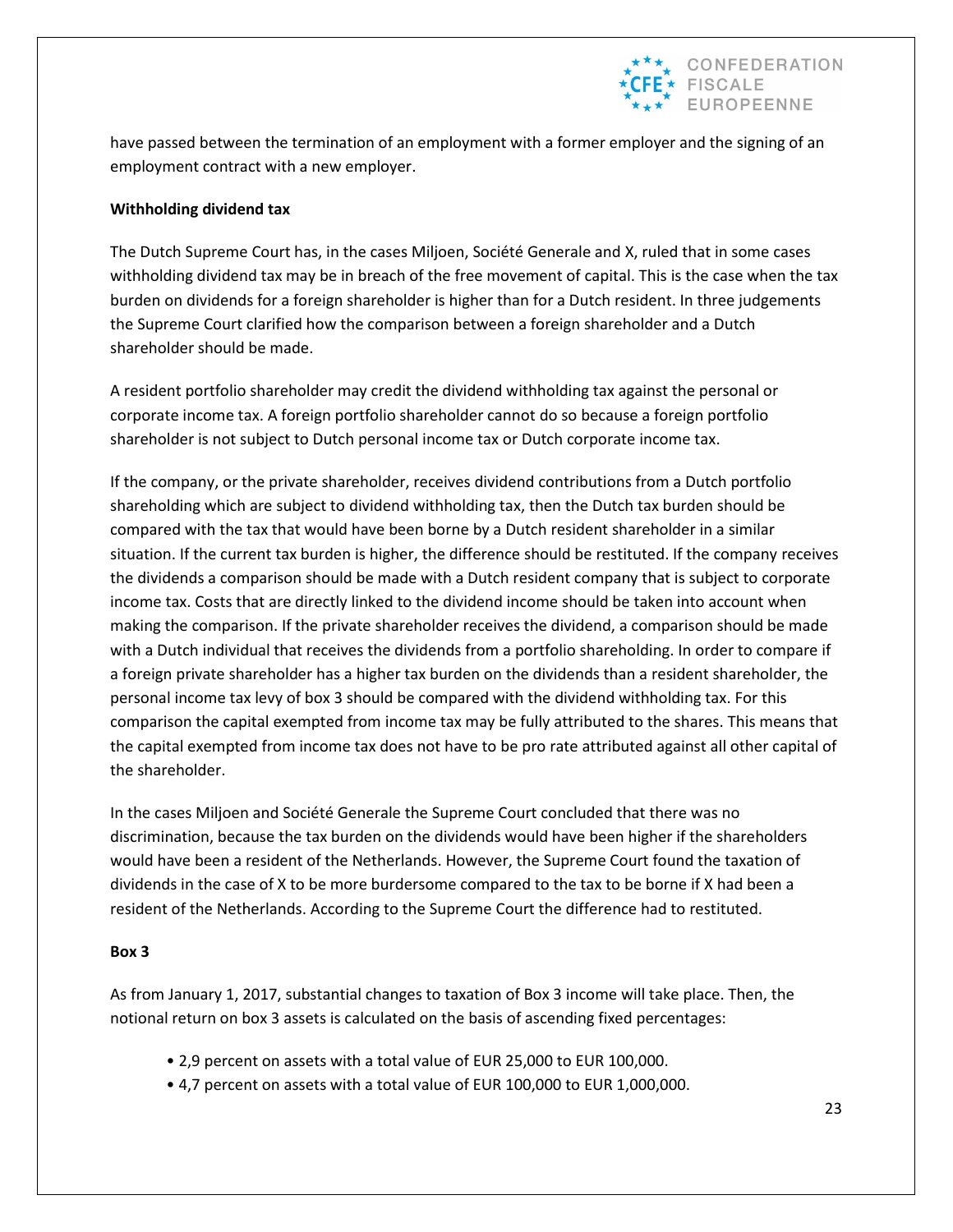

• 5,5 percent on assets with a total value exceeding EUR 1,000,000.

Currently, the effective rate is 1.2 percent on the assets (4 percent notional return, taxed at a rate of 30 percent. As from January 1, 2017, assets with a value not exceeding EUR 25,000 (currently: EUR 21,330) will be exempt from box 3 taxation. Tax partners may allocate their joint box 3 assets (after deduction of the tax-exempt assets of EUR 50,000) to their partner. This allocation may affect the box 3 tax burden due to this ascending notional return. Each year the percentages will be determined on the basis of relevant market information on interest and investment results. This method seeks to align box 3 taxation more to actual yields. The asset mix is evaluated three years after the new regulation enters into effect and thereafter every five years.

#### **Gift tax**

According to the approved Dutch tax plan 2016, as per January 1, 2017, a gift intended for the purchase of a private home is exempted up to EUR 100,000. The recipient of the gift must be between the ages of eighteen and forty and the exemption applies only once in the relationship between giver and the recipient. The exemption applies within and outside the family relationship. The increased exemption applicable to a gift for a private home up to EUR 100,000 also applies for a gift intended for repayment of an old residual debt that dates from before 29 October 2012. This means that the private home can also be located outside the Netherlands.

#### **Emigrating substantial shareholders**

According to the approved Dutch tax plan 2016, the legislator has taken measures against emigrating director/substantial shareholders who aim to avoid the Dutch personal income tax on share interests in their private companies. According to the old rules, an emigrating director/substantial shareholder who also moved the place of effective management of his company to another country, shakes off the tax claim in respect of his share interest by satisfying the ten years waiting period. The tax legislator found this highly undesirable and took several measures:

- The ten years waiting period for the release of the precautionary tax assessment will be abolished. This means that the precautionary tax assessment will remain in force without any time limitation.
- Any distribution of profit (dividend) will immediately lead to the (partial) collection of the precautionary tax assessment, to an amount of 25 per cent of the amount of the distribution. Up until now, it was possible to distribute up to 90 per cent of the company's reserves without triggering collection of the precautionary tax assessment.
- After moving the place of effective management of the company to another country, the company will, under certain conditions, still be considered to be based in the Netherlands, as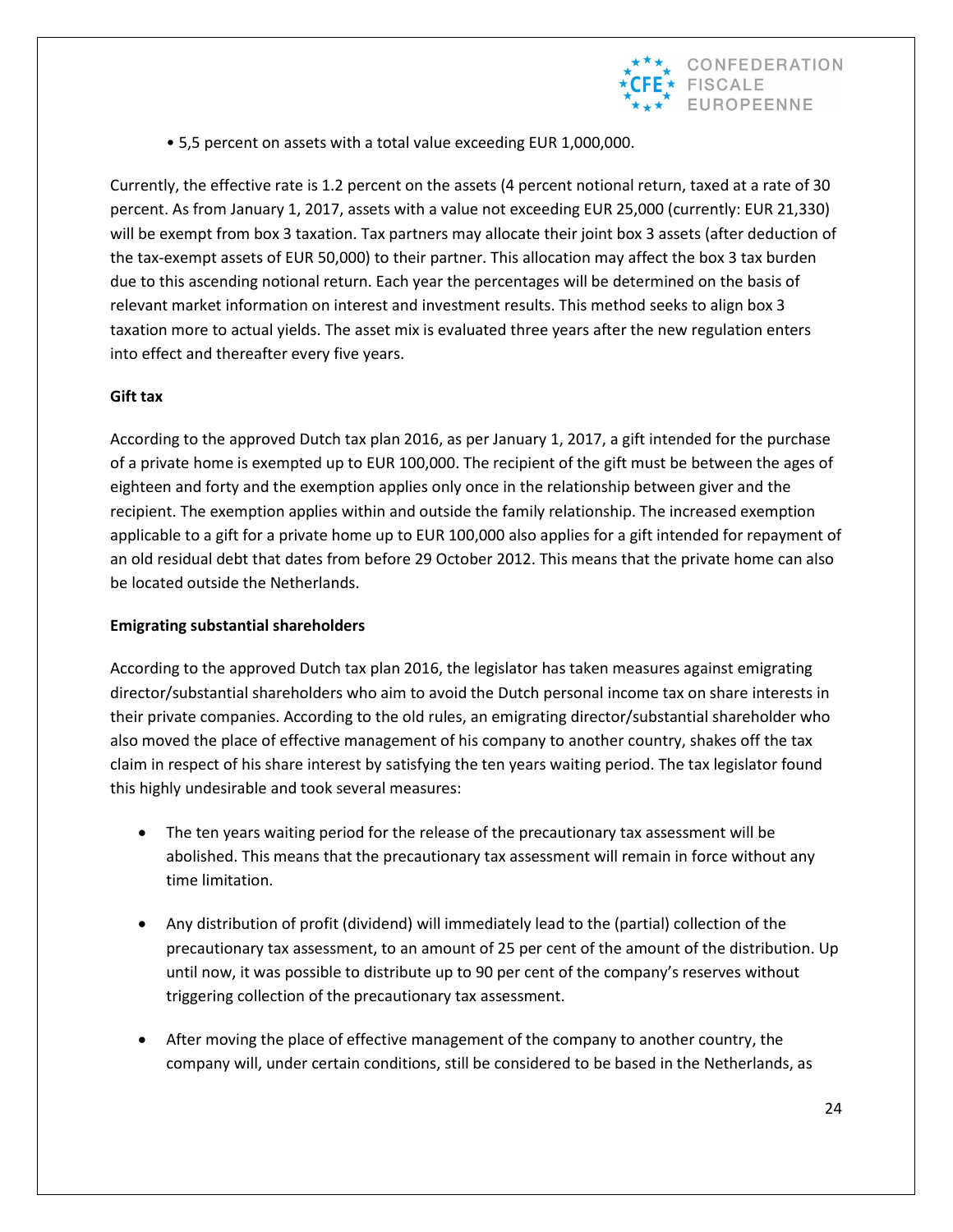

long as the precautionary tax assessment is still (partly) in force. Because of this, the Netherlands will retain its legal power to levy personal income tax in respect of dividend distributions even after the transfer of the place of effective management of the company.

- In order to prevent double taxation, the precautionary tax assessment is not claimed if a dividend distribution is actually taxed in the Netherlands or abroad.
- These changes in respect of the precautionary tax assessment became applicable directly following the publication of this proposal (that is on 15 September 2015 at 15:15). In respect of director/substantial shareholders who have already emigrated, the previous legislation will remain applicable as it was.

#### **BEPS**

In its capacity as president of the [EU Council] during the first half of 2016, the Netherlands is supposed to act as "honest broker". Therefore, the Netherlands has the intention in that position to remain neutral and with respect to the proposals of the EU Commission to refrain from expressing opinions that are specifically in its interest.

The Dutch government takes the position that it will actively participate in finding international solutions in both the context of the OECD/G20-BEPS-project and in the EU context. In the latter context, it is arguing in favor of taking measures against European tax avoidance by adopting binding rules ("hard law") in order to achieve certainty from a legal perspective and uniform implementation so that a "level playing field" can be guaranteed.

In some areas, the Netherlands has the ambition to take a "pioneering" role and has proactively amended its laws and tax treaties. For example, the Netherlands in 2015 enacted legislation with respect to country-by-country reporting. In addition, it entered into a Memorandum of Understanding regarding the exchange of tax rulings under its tax treaty with Germany. Furthermore, it has proposed 23 developing countries to include anti-abuse provisions in their tax treaties with the Netherlands. On the other hand, the Dutch government continues to defend the strong elements of the Dutch tax system, the extensive treaty network, the participation exemption, the absence of withholding taxes on interest and royalties, a efficiently operating tax administration and dispute resolution procedures. It has indicated that it will strengthen these points by taking measures to combat abuse. The budgettary revenues to be derived from the anti-abuse measures will be used for the improvement of competitiveness of the Netherlands in tax matters.

*Adjay Pahladsingh*

**POLAND**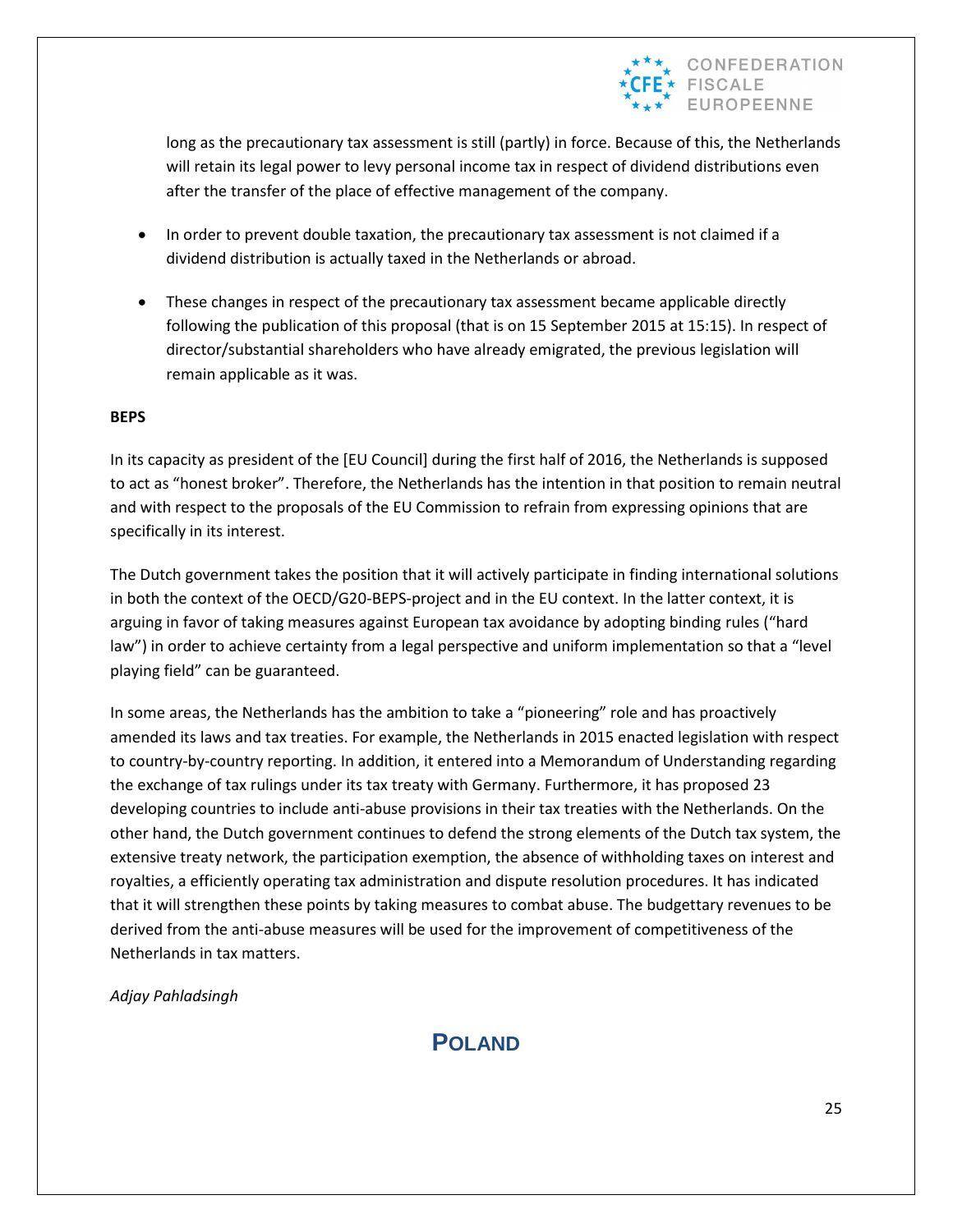

#### *1. Adoption by the Sejm of amendments to the Act on profit shifting*

The purpose of the Act amending the Act on personal income tax, the Act on corporate income tax and certain other Acts, adopted by the Sejm in its ultimate wording on Friday, 9 October 2015, is to make it difficult for related companies to shift their profits overseas. The Act implements EU rules of levying taxes on income of companies that have equity-based relations with headquarters located in different Member States. It changes the rules of taxing dividends paid between such companies. The amending Act contains more precise regulations pursuant to which an exempt will not be applicable in cases where dividends are paid as a result of fictitious arrangements which do not reflect the economic facts but are aimed mainly at obtaining a tax exemption. The Act also contains provisions implementing the Directive pertaining to exchange of information on income from savings disbursed to natural persons. A chapter which comprehensively regulates the rules of obtaining and providing information on payments of interest was added to the Act on PIT. Also, standards for documenting transactions between related entities were introduced into the Polish legal system. One of the purposes thereof is to hinder shifting profits overseas.

## **2.** *Presidential signing of the Act of 10 September 2015 amending the Tax Ordinance and certain other Acts, which introduces regulations aimed at simplification of tax procedures for companies and tightening up of the tax collection system*.

The amending Act provides for a possibility to introduce, apart from a special power of attorney to handle a specific matter, a general power of attorney enabling its holder to represent the taxpayer in all tax matters. Not only tax consultants, but also attorneys-at-law and legal advisors will be allowed to act as temporary special attorneys. There will be a possibility to electronically submit a power of attorney to a central register. Such a submission will not be subject to stamp duty.

#### *3. Publication of amendments to the Act on payment deadlines in commercial transactions*

On 9 November an Act amending the Act on payment deadlines in commercial transactions, the Civil Code and certain other Acts was published (Dz. U. [Journal of Laws] item 1830). The Act introduces a standardized mechanism for accruing interest under civil law transactions and brings the maximum interest level closer to the market interest rates.

The amending Act implements certain provisions of Directive 2011/7/EU of the European Parliament and of the Council on combating late payment in commercial transactions and changes the rules of accruing interest under civil law transactions.

The most important changes provided for in the Act are as follows:

1) introduction of a mechanism for accruing default interest in professional transactions - the NBP reference rate + 8 percentage points;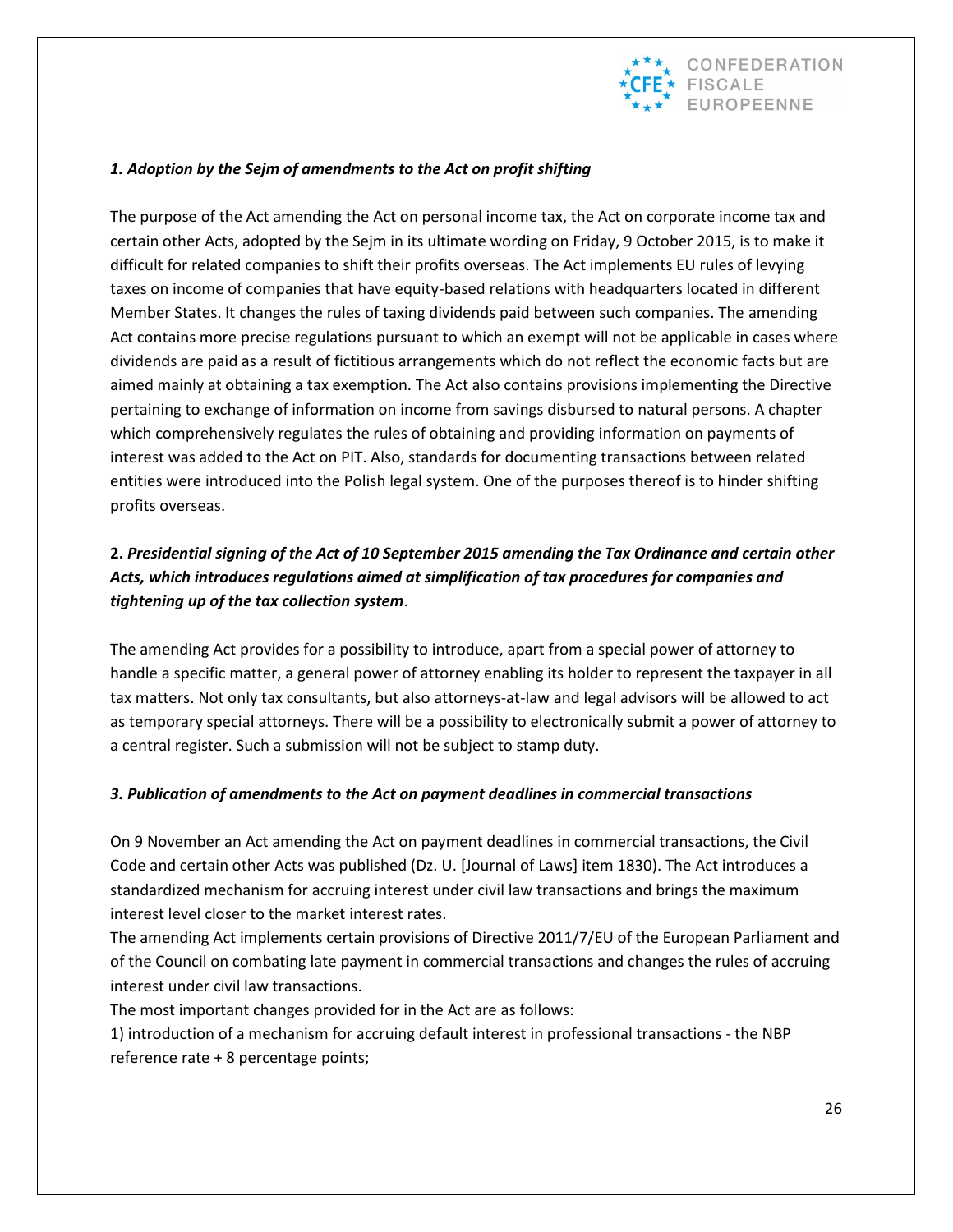

2) a new mechanism for accruing statutory interest under the Civil Code and diversification of the amounts of the said interest:

3) a new mechanism for accruing maximum interest, which will be equal to twofold statutory interest (on principal) or statutory default interest, respectively.

In addition, the Act adjusts some of the used terms to the wording of the Directive and specifies more clearly the provisions whose practical application is difficult (e.g. calculating the so-called compensation in a situation where multiple invoices are issued under a single contract).

#### *4. Publication of an Act introducing tax allowances for innovations*

Into regulations concerning PIT and CIT, the Act amending certain Acts related to supporting innovation introduces an allowance to deduct the costs incurred in relation to research and development activities from the tax base.

The Act of 25 September 2015 (Dz. U. [Journal of Laws] item 1767) specifies which cots are deemed to be eligible costs that can be deducted. Pursuant to the Act, not all costs, but a part of them would be deductible, starting from 30% of remuneration costs for all taxpayers, 20% of the other costs for microenterprises, small or medium enterprises, and 10% of the other costs for all taxpayers. Eligible costs incurred as a part of research and development activities will also be subject to deduction. It will be possible to deduct costs incurred as a part of both development works and applied or industrial scientific research. In the case of basic research, the costs will be deductible only in a situation where such research is conducted under a contract or an arrangement with an academic unit. As regards facilitations pertaining to taxes, the Act abolishes taxes on contributions of intellectual and industrial property, on the condition that such a contribution is made to a company within the next two years, that is in 2016 or in 2017. The Act provides also for preferential taxes for the so-called venture capital companies.

#### *5. Introduction of changes in taxation of related entities*

Adjustment of the Polish fiscal regulations to the EU regulations in the area of taxation of savings income and a common system of taxation applicable to related companies is the main purpose of the Act of 9 October 2015 amending the Act on personal income tax (published yesterday), the Act on corporate income tax and certain other acts (Dz. U. [Journal of Laws] item 1932).

The EU regulations introduced in the years 2014-2015 provide for common for the EU Member States approach to requirements for documenting transactions between related entities.

#### **6. Amendments to the Act on VAT in 2016**

Several amendments have been introduced into the VAT Act. They include new rules of deducting input tax in relation to purchased goods and services used for mixed purposes, or of establishing the competence of tax authorities in cases related to VAT.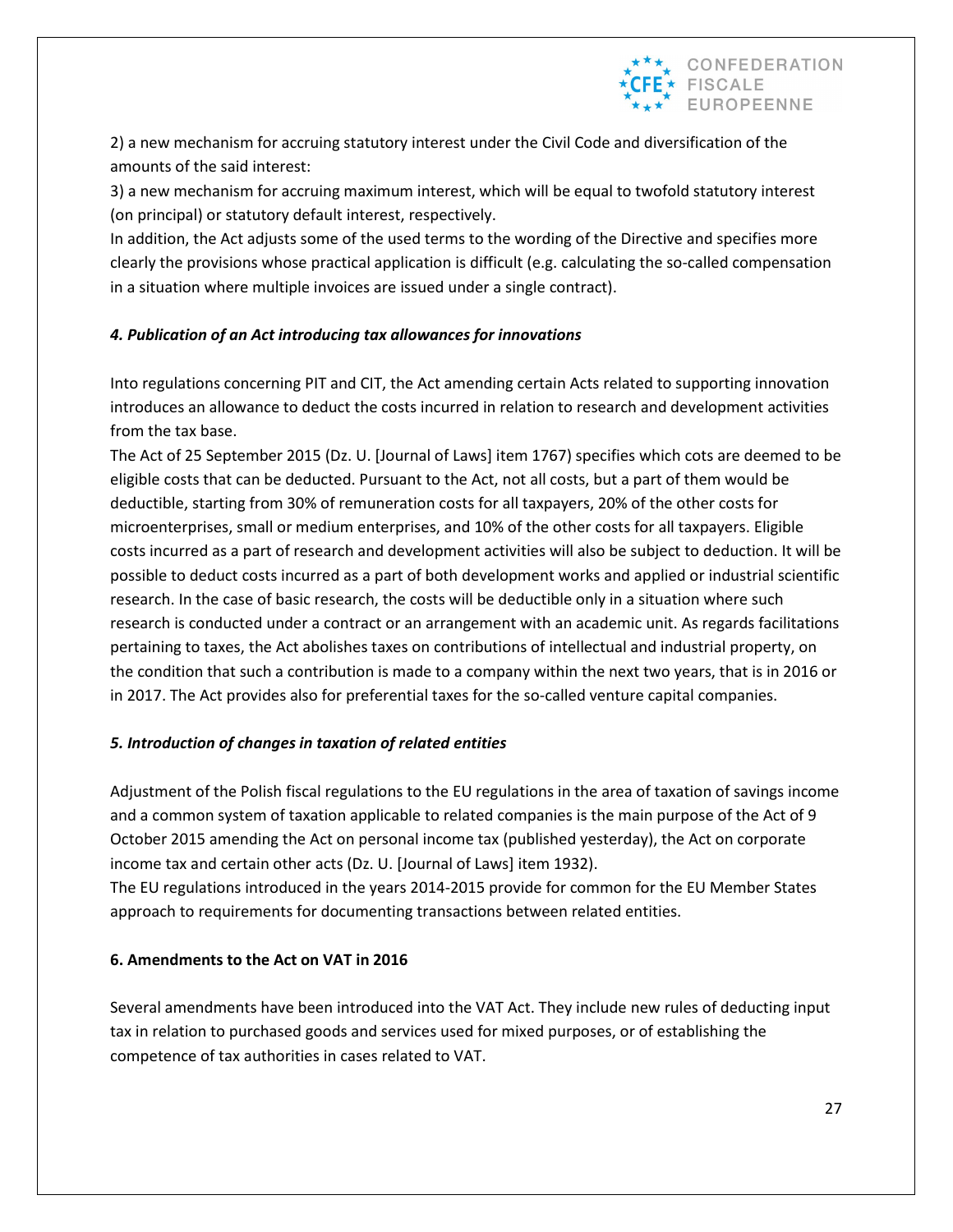

Deduction of VAT in relation to purchased goods and services used at the same time for activities subject and not subject to VAT. Proportions have been established for VAT deduction in respect of expenses related both to economic activities subject to VAT, and to activities not subject to VAT. The hitherto applicable regulations did not contain any provisions concerning this matter, and the practical handling thereof was based on the statements contained in a resolution of the Supreme Administrative Court. The change pertains to determination of the amount of VAT levied on expenses incurred in relation to both types of activities, which cannot be included in their entirety only in one of the two categories. Establishing the proportion in such a situation is expected, in the opinion of the Minister of Finance, to result in determination of the amount of VAT deduction in a way which represents in the best possible way the taxpayers and the specific character of their activities. The amendment may impact the amount of VAT deduction both for local government units (which perform their own tasks not subject to VAT, and activities under civil law agreements subject to VAT), and for foundations or natural persons conducting economic activities (in which case the economic activity sphere intertwines with the private sphere).

Most regulations providing for detailed rules of establishing the competence of tax authorities in cases pertaining to VAT, including Article 3 item 1 of the Act on Goods and Services Tax, have been repealed. It means that from now on, as a rule, pursuant to Article 17 paragraph 1 of the Tax Ordinance of 29 August 1997 (consolidated text in Dz. U. [Journal of Laws] of 2015, item 613), heads of tax offices competent for the place of residence or the registered office of a taxpayer have become the tax authorities competent for VAT payers.

A regulation providing for relevant application of the added on 1 January 2016 provisions of Article 65 items 6a and 6b of the Customs Law of 19 March 2004 has been included in Article 37 item 1a of the Act on Goods and Services Tax. That amendment enables application of increased or lowered default interest rates and makes the amount of interest applicable in respect of VAT on imported goods equal to the interest accrued pursuant to the Customs Law. The introduced amendments leave amongst the competences of the head of customs office the establishment of the amount and reimbursement of overpayment of VAT for imported goods. That is because in a situation where the amount of tax on goods and services for import of goods is established by the head of customs office, it is reasonable that the same body determines the overpayment and disposes of it in accordance with the rules stipulated in the Tax Ordinance.

A new procedure, i.e. a restructuring procedure, has been provided for in the regulations on the socalled allowance for bad debts. The earlier regulations did not provide for any restructuring procedure at all.

#### **7**. *One-time funds for commencement of economic activities exempted from PIT*

Benefits received under employment support, as well as one-time funds for commencement of economic activities granted to graduates will be exempted from personal income tax till the end of 2016. A regulation of the Minister of Finance on abandonment of collection of income tax from natural persons in respect of certain income (revenue) received pursuant to regulations concerning promotion of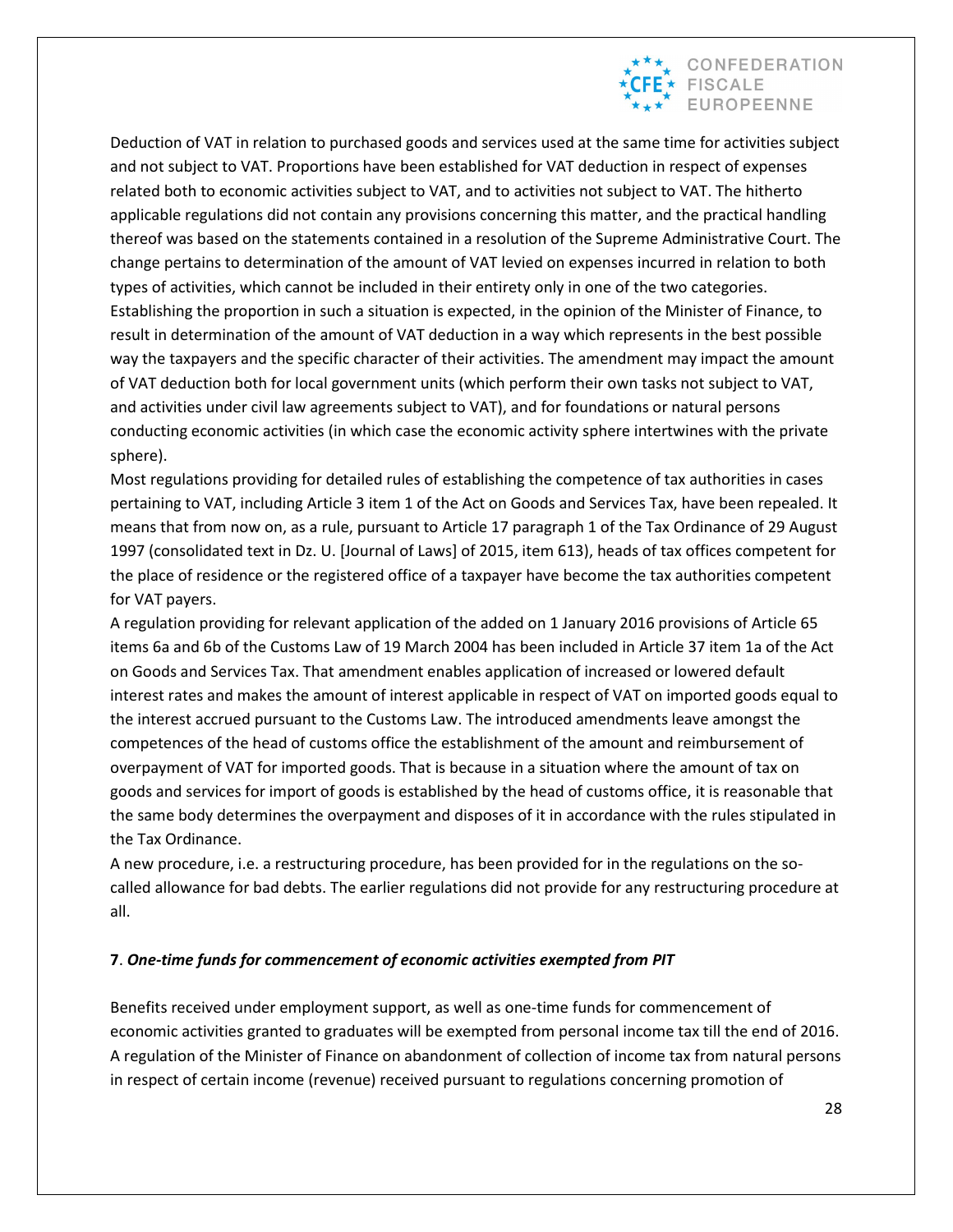

employment and labour market institutions (Dz. U. [Journal of Laws] item 194) has already been published. The new regulations are a continuation of the regulation of the Minister of Finance dated 19 December 2014 on abandonment of collection of personal income tax in respect of certain income (revenue) of personal income tax payers (Dz. U. [Journal of Laws] item 1931).

## *8. 1 January 2016 as the effective date of the last package of amendments introduced with the Act of 9 April 2015 amending the Act on goods and services tax, and the Public Procurement Law (Dz. U. [Journal of Laws] item 605).*

The Ministry of Finance has prepared a brochure explaining the rules of deducting VAT in the case of goods and services used for mixed purposes (economic activities and purposes not included in the VAT system) and new rules of deducting VAT on expenses related to motor vehicles. According to explanations provided by the Ministry of Finance, in a situation where a taxpayer incurs expenses related to motor vehicles which pertain both to their economic activities and purposes other than economic activities (not being private purposes):

- the amount arising from an invoice, a customs document, an import declaration and from decisions issued by the head of customs office, or

- the amount of output tax due in relation to intra-community purchase of goods, import of goods covered by simplified procedure, resulting from a customs document, import of services and a supply where the buyer is the taxpayer

should be decreased proportionately in accordance with a proportion calculated pursuant to a method for determining such proportion adopted by the taxpayer.

#### *9. Amendments to the Act on personal income tax and to the Tax Ordinance*

The amendments to the Act on personal income tax and to the Tax Ordinance, to become effective at the New Year, is of key importance for taxation of income (revenue) from undisclosed sources. The 75% tax rate will remain in force. However, it will not apply in a situation where in the course of tax proceedings or audit proceedings the source of undisclosed revenues is determined. If that is the case, such revenues will be taxed in accordance with the rules prescribed for the source of their origin. The proof that an expense incurred by a taxpayer has been covered with income taxed or not subject to taxation will rest with the taxpayer. If the taxpayer does not have at their disposal any proof confirming that taxed revenue or revenue not subject to taxation was yielded, and such revenue falls under the statute of limitations, lending credence to the yielding of such revenue will be sufficient. If yielding of revenue (income) is not proven or no credence is lent to it, such revenue (income) is deemed to be revenue from an undisclosed source.

#### *10. Works on introduction of the so-called law avoidance clause into the regulations*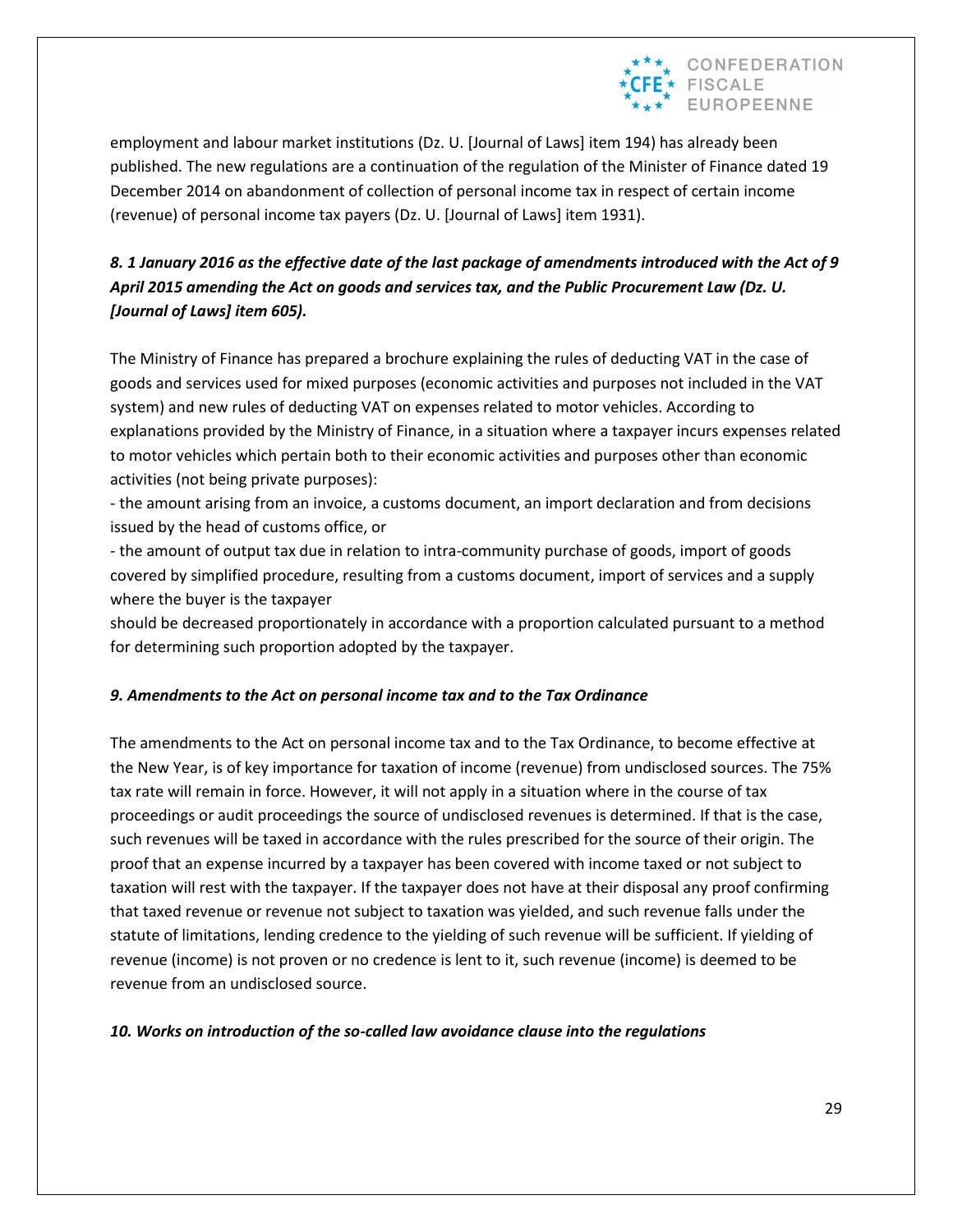

On 30 December 2015 a governmental Bill amending the Tax Ordinance and certain other Acts (hereinafter referred to as "the Bill") was published. The Bill provides for, amongst others, introduction into the Tax Ordinance of a so-called general anti-avoidance rule (GAAR). The Bill has been sent for consultations between Ministries. The first reading of the Bill in the Sejm took place on 13 April 2016.

**\*\*\*\*\***

## **ROMANIA**

#### **Report Update on Recent Developments of Romanian Fiscal Code**

#### **1. VAT - 1 st of January 2016:**

- **reduction of the standard VAT rate from 24% to 20%**;

#### - **reduction the VAT rate:**

- from 9% to **5%** for school-books, books, newspapers and magazines and for services consisting in admission to castles, museums, memorial houses, fairs, exhibitions, cultural events etc.;
- **•** from 24% to 9% for drinking water and irrigation water in agriculture;
- from 24% to **5%** for admission to sporting events;
- Increase to 450.000 from 380.000 lei the threshold that serves as a reference for classification of a house as social housing, for applying the reduced VAT rate of 5%.

#### - **extending the reverse charge mechanism** for:

- taxable supply of buildings, parts of buildings and land;
- the following supplies of goods, if the value of invoice, excluding VAT, exceeds the threshold of 22 500 lei:
- *supplies of mobile telephones, being devices made or adapted for use in connection with a licensed network and operated on specified frequencies, whether or not they have any other use;*
- *supplies of integrated circuit devices such as microprocessors and central processing units in a state prior to integration into end user products;*
- *supplies of game consoles, tablet PC's and laptops.*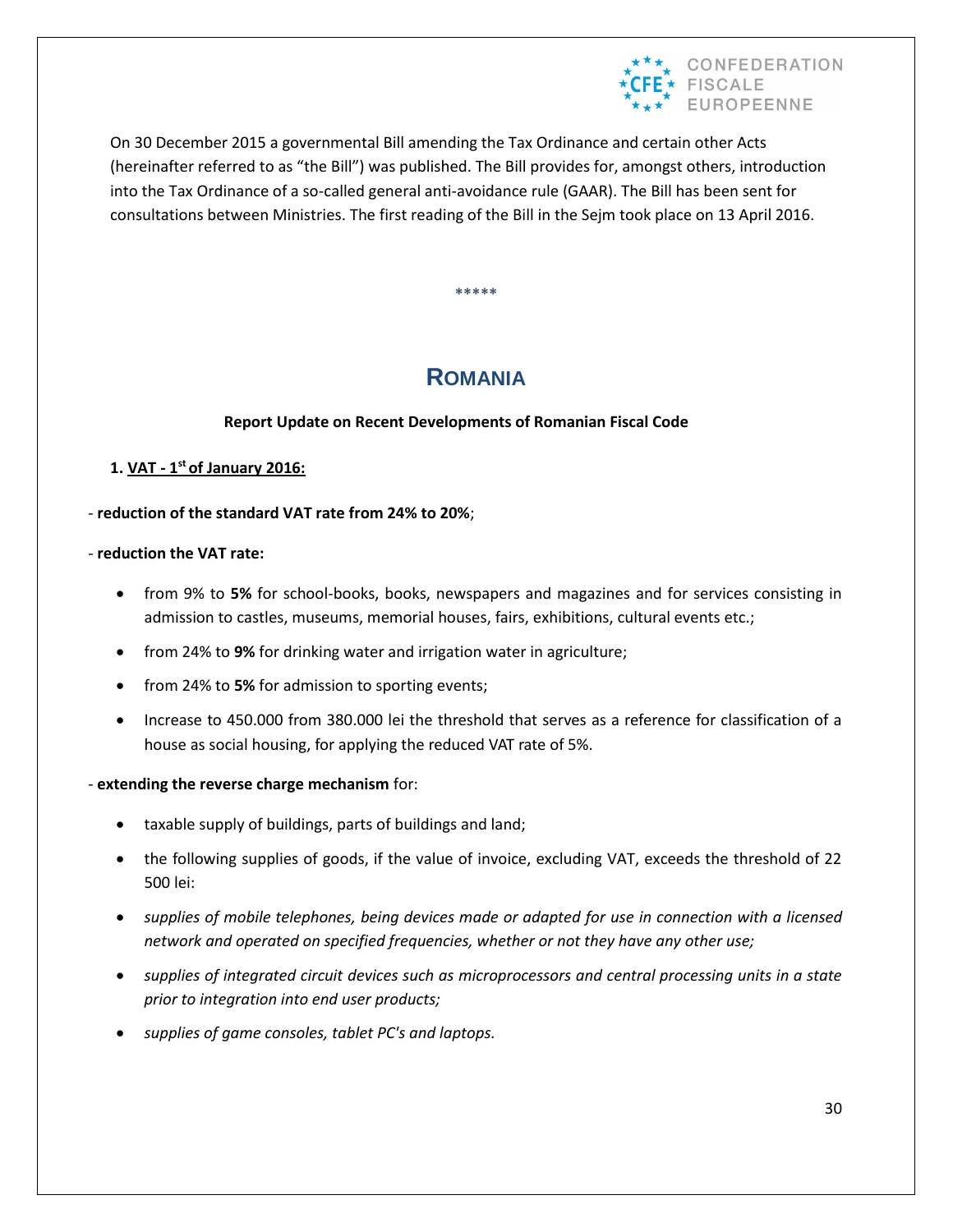

#### **2. Excises - 1 st of January 2016:**

- realignment of the excise duty rates for alcohol and alcoholic beverages, as follows:
	- increasing the excise duty rates for still fermented beverages;
	- decreasing the excise duty rates for beer, intermediate products, sparkling wines, sparkling fermented beverages, ethyl alcohol.
- removal the tax on crude oil from domestic production
- removal from the field of excise duty of the "other excisable products" category
- including in the field of non-harmonised excise duty of e-liquid with nicotine intented to be used for electronic cigarettes and heating tobacco products.

#### **3. Corporate income tax and other direct taxes:**

- extending the tax exemption concerning invested profit in technological equipment, also for invested profit in computers and peripheral equipment, machines and cash registers, control and billing, as well as software products and/or purchased, including those under finance leases and put into operation, used within the business purposes;
- starting with  $1<sup>st</sup>$  of January 2016, the tax rate on dividends paid by a Romanian legal person to another Romanian legal person is 5%;
- starting with 1<sup>st</sup> of January 2016, for micro-enterprises having revenues up to 100.000 euros, it was introduced a differentiated tax rate system by employees number:
	- 1% for micro-enterprises having 2 employees, inclusive;
	- 2% for micro-enterprises having 1 employee;
	- 3% for micro-enterprises without employees;

Also, it was set up a differentiated tax rate of 1% for the first two years of activity for new microbusinesses, constituted for a period greater than 48 months and having at least one employee;

 $\bullet$  starting with 1st of January 2016 it was eliminated from the taxable base the construction value of the agricultural buildings.

#### **Income tax**

- reduction of the tax rate on dividends from 16% to 5% as from 1 January 2016;
- increase the level of personal deductions granted (between 300 lei up to 800 lei /month) based on the number of dependents, if the gross income does not exceed 1.500 lei/month;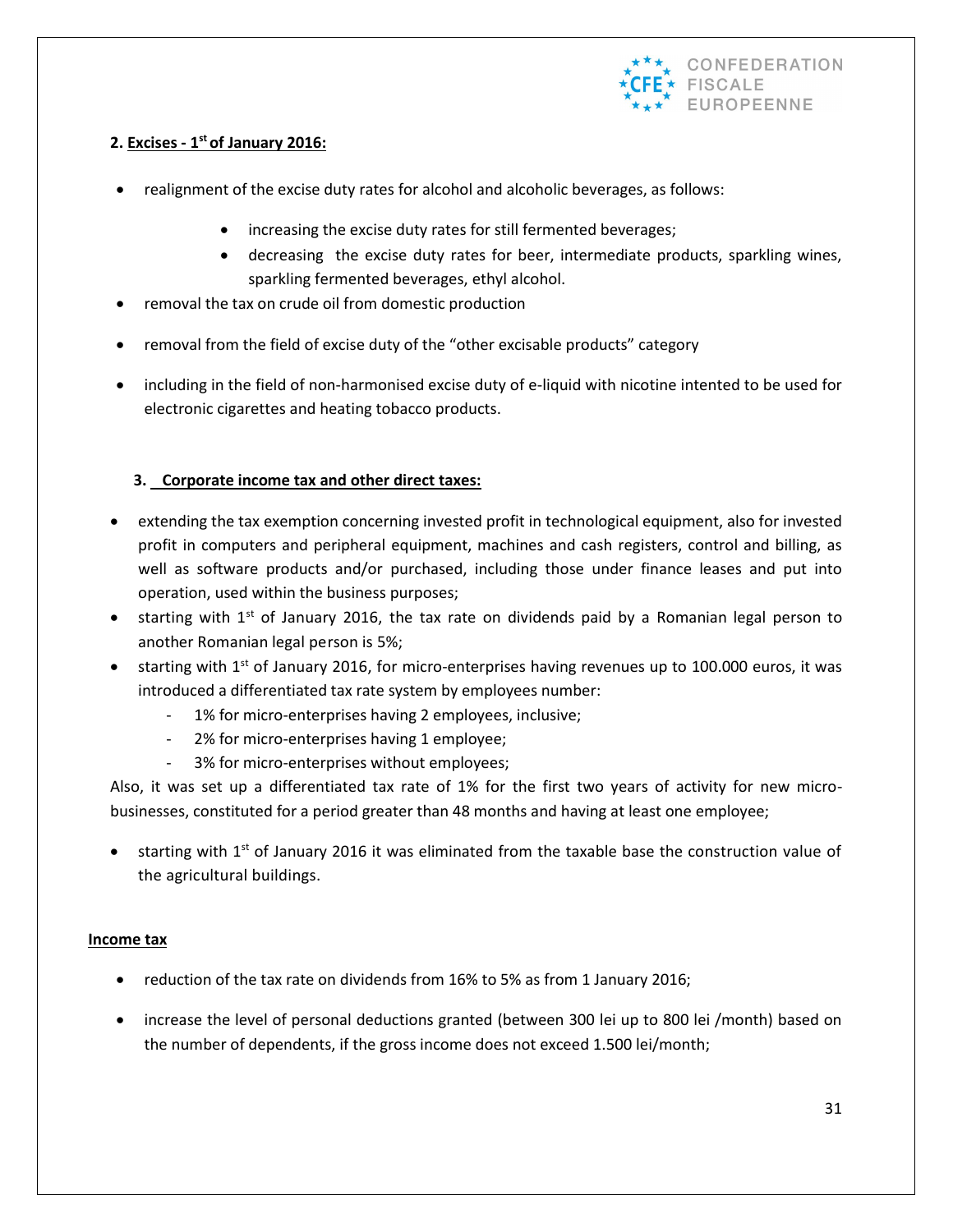

**In the field of non-residents taxation**, the main measure is the reduction of the tax rate to 5% to dividend derived from Romania by non-residents, from 1 January 2016.

#### **Local taxes and fees:**

- the tax on buildings is assessed according to the use of the property rather than the ownership;
- the property taxes are established on annual basis, taking into consideration the ownership and use of the property as of 31 of December of the previous year; the measure should lower the administrative compliance efforts for taxpayers and local administration;
- the new Fiscal Code provides for an increasing autonomy of local administration authorities.

#### **Romania - Implementation of BEPS Actions in Romania's legislation**

## *BEPS Action 2 – "Neutralising the Effects of Hybrid Mismatch Arrangements" and BEPS Action 6 – "Preventing the granting of treaty benefits in inappropriate circumstances"*

#### *Anti-hybrid and GAAR rules*

The new Fiscal Code (Law 227/2015) which entered into force in Romania as of 1 January 2016 incorporates the general anti avoidance rules (GAAR) and the anti-hybrid provisions of the European Directive no. 2011/96/EU, on the common system of taxation applicable in the case of parent companies and subsidiaries of different Member States with its amendments.

The anti-hybrid rule states that income received by a Romanian entity from its qualifying subsidiary will not be tax exempt if such dividend was treated as a deductible expense by the subsidiary.

The GAAR states that Member States shall not grant the benefits of the Directive to an arrangement or a series of arrangements which, having been put into place for the main purpose of obtaining a tax advantage that defeats the object or purpose of the Directive, are not genuine having regard to all relevant facts and circumstances.

#### *BEPS Action 4 – "Limiting base erosion involving interest deductions and other financial payments"*

#### *Tightened restrictions on interest deductibility*

The restrictions on the deductibility of interest expenses and foreign exchange losses for non-bank loans have been tightened: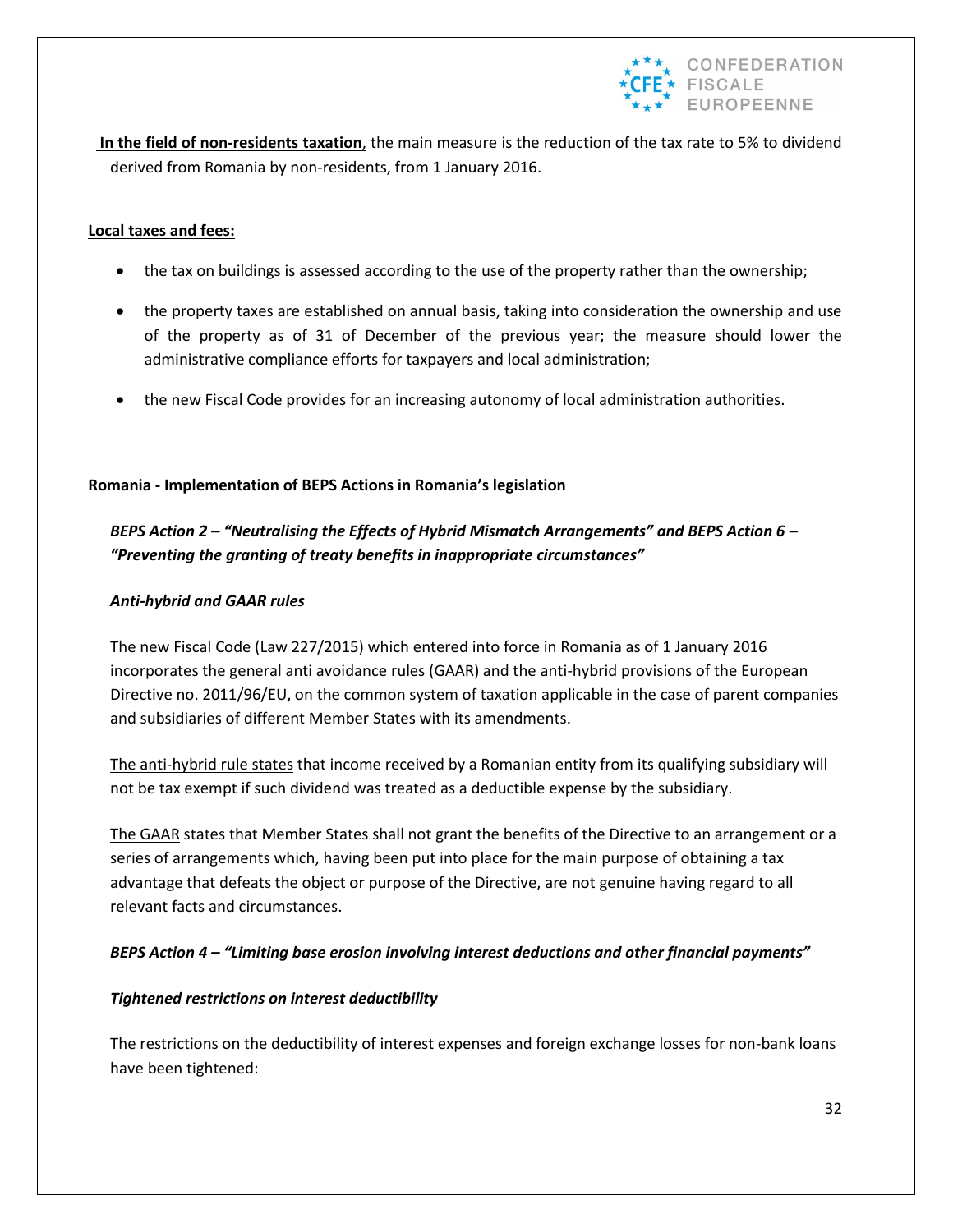

- The deductible rate of loan interest has been reduced to 4% (previously was 6%).
- For purposes of calculating the debt-to-equity ratio, loans with a repayment term of longer than one year for which no interest is due under the loan instrument now will be taken into consideration.

#### *BEPS Action 5 – "Countering harmful tax practices more effectively, taking into account transparency and substance" and BEPS Action 6 – "Preventing the granting of treaty benefits in inappropriate circumstances"*

#### *Substance over form*

The definition of cross-border artificial transaction was introduced in the new Fiscal Code as well as the possibility of a cross-border transaction or a group of cross-border transactions being reclassified by the tax authorities in order to reflect their true nature. The Romanian anti-abuse rules in the New Fiscal Code define "artificial cross-border transaction" as a transaction or series of transactions without economic substance that normally would not be used as part of normal business practices and is intended to avoid tax or obtain tax benefits that otherwise could not be achieved. The anti-abuse rules provide that for such transactions advantage of double tax treaties cannot be taken.

Also the new Fiscal Code brings clarifications regarding the application of the 50% withholding tax rate for income paid in a state with which Romania does not have a legal instrument in place for the exchange of information. Specifically, the 50% rate will apply only in situations where the income is paid as part of a transaction deemed artificial.

#### *Transparency - Exchange of information*

Romania will implement the OECD Common Reporting Standard ("CRS"). The Romanian Minister of Finance signed the Declaration to comply with the provisions of the Multilateral Competent Authority Agreement (MCAA) on Automatic Exchange of Financial Account Information. Moreover, the Convention on Mutual Administrative Assistance in Tax Matters was enforced.

In February 2016, the Romanian government approved the draft law ratifying the MCAA. This agreement is consistent with the laws of our country and the corresponding policy promoted in the field of exchange of information. Once in force, this agreement will allow Romania to exchange information to identify individuals or companies that evade tax by transferring money to foreign accounts.

Further on, Romania will sign bilateral agreements with other states with which the exchange of financial account information will be performed. At this stage, no such agreements have been signed. For Romania, the exchange of information will be made as of September 2017.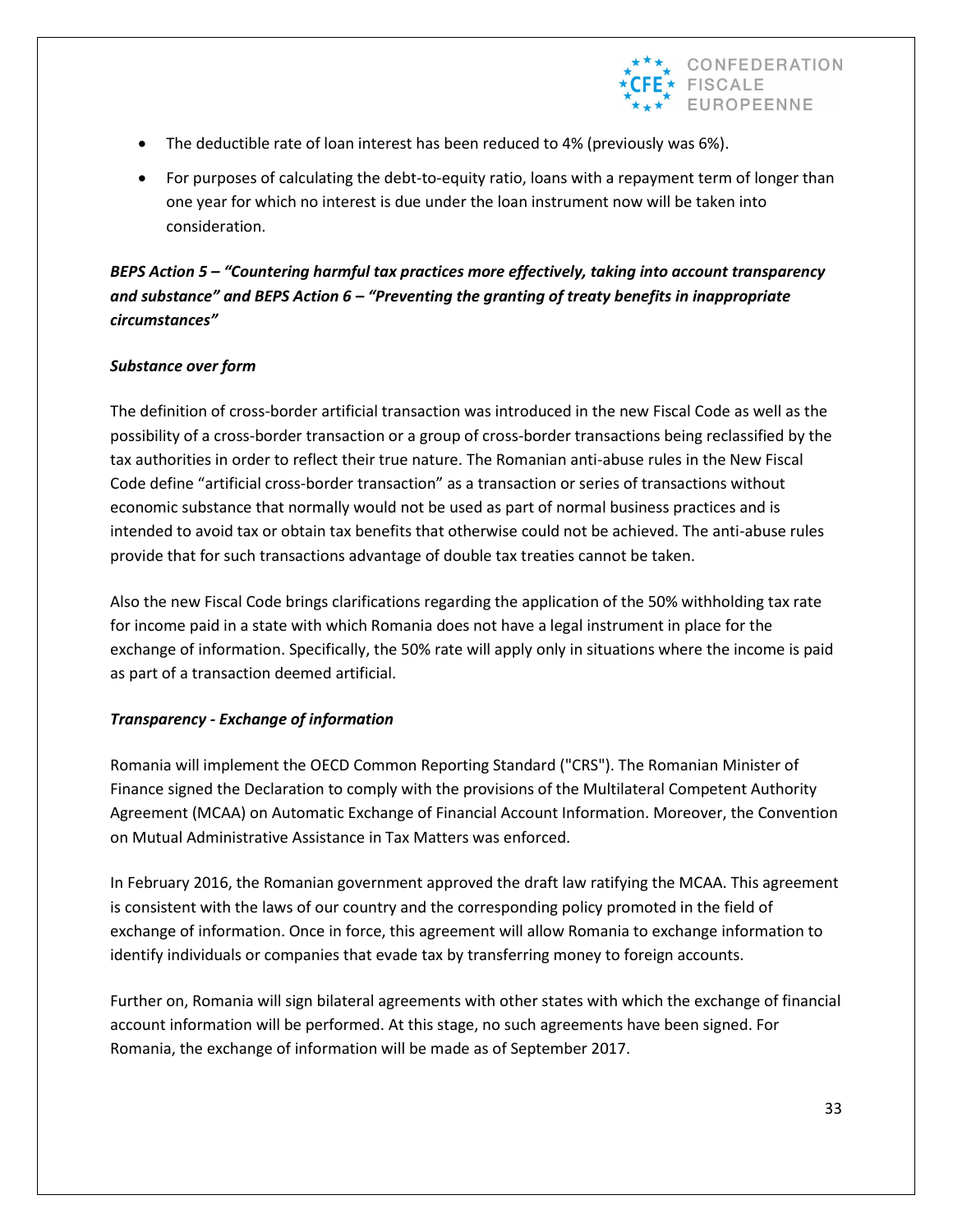

The exchange of information will include, inter alia, identity information (name, address, tax identification code); information on the account number; the name and identification number (if any) of the financial institution reporting the information about the balance or the account value. For custodian accounts, the information to be provided is: gross amount of interest, dividends or other income for the assets in the account or the gross amount of the proceeds from the sale or redemption of financial assets. All these reporting obligations were already introduced in the new Fiscal Procedural Code, which transposed the provisions of Directive 2011/16/EU on administrative cooperation in the field of taxation.

#### *BEPS Action 13 – "Transfer pricing documentation and country-by-country reporting"*

#### *Transfer pricing (TP)*

A legislative act (Order 442/2016), bringing a number of significant changes in respect with the local TP documentation requirements, the TP documentation content and the procedure for adjustment to, or estimation of transfer prices has been published. According to this order, certain taxpayers have to file contemporary documentation. The Order provides for specific TP documentation requirements based on certain materiality thresholds and makes a distinction between:

- Large taxpayers with a total annual value of inter-company transactions equal to or above the euro 200,000 – euro 350,000 materiality threshold, based on the type of transaction;
- The rest of large taxpayers with a total annual value of inter-company transactions equal to or above the euro 50,000 – euro 100,000 materiality threshold, but under the euro 200,000 – euro 350,000 materiality threshold, based on the type of transaction, and
- Small and medium-sized taxpayers with a total annual value of inter-company transactions equal to or above the euro 50,000 – euro 100,000 materiality threshold, based on the type of transaction.

In addition, the content of the TP documentation was amended so that now it includes the elements referred to in Chapter V: Documentation of the OECD Transfer Pricing Guidelines, in its latest version.

\*\*\*\*\*

## **SLOVAKIA**

#### Major developments

#### **INCOME TAX**

An amendment to Slovak Income Tax Act, which came into effect on 1 January 2016, introduced inter alia the following changes: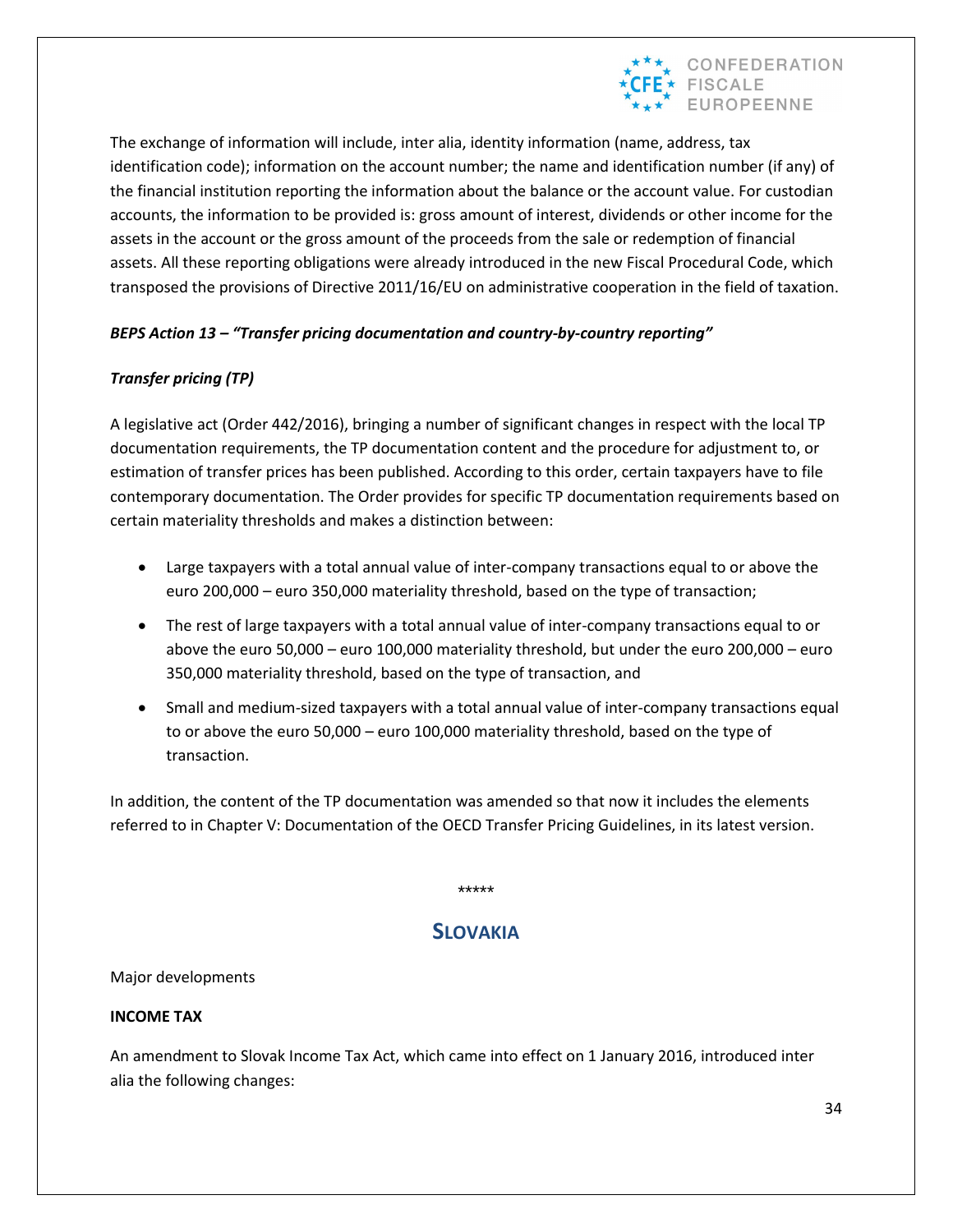

#### *Special tax rate on incomes from capital assets*

As of 1 January 2016 income of individuals from capital assets (e.g. interests and other incomes from securities) is included in the separate tax base taxed by flat 19% tax rate. Prior to this amendment, such income from capital assets was included in the "general" tax base with other incomes of an individual, and thus taxed by progressive tax rate, i.e. 19% or 25% based on the amount of income. This may have resulted in different tax treatment of incomes from domestic sources (which in general are subject to withholding tax at 19% rate) and sources from other EU Member States. Therefore, the change in taxation of capital assets was adopted in order to eliminate the potential incompatibility of the Slovak Income Tax Act with EU freedom of movement of capital.

#### *Exemption from the taxation of income from the sale of securities*

Income of individuals from the sale of securities accepted for trading on regulated market or similar foreign regulated market is subject to exemption from taxation. This exemption applies only if the period between the acquisition and sale of the securities exceeds at least 1 year.

#### *Change in taxation of dividends*

Since 2004 dividends (both inbound and outbound) are not subject to income tax in Slovakia. However, as of 1 January 2016 only those dividends which are not considered a tax deductible expense for the taxpayer making the payment are not subject to tax. As under Slovak law dividends may be paid only from net profit of a business company after tax, the change of regime of taxation might theoretically apply only to inbound dividends.

#### *Specific anti-abuse rule*

As of 1 January 2016, an anti-abuse rule was implemented to the Slovak Tax Income Act, stating that if the tax payer obtains dividends based on an arrangement or a series of arrangements which, having been put into place for the main purpose or one of the main purposes of obtaining a tax advantage that defeats the object or purpose of the Slovak Income Tax Act, such dividends will be subject to tax in Slovakia.

#### *Changes in transfer pricing*

As of 1 January 2016, certain procedural changes reacting to application problems regarding the submission of request for transfer pricing method approval were implemented. Among other changes, the relevant tax authority may unilaterally approve transfer pricing method applied according to double tax treaties, if after negotiations with competent authorities of a state that is party to double tax treaty, no bilateral or multilateral Advance Pricing Agreement was reached.

#### **VALUE ADDED TAX ("VAT")**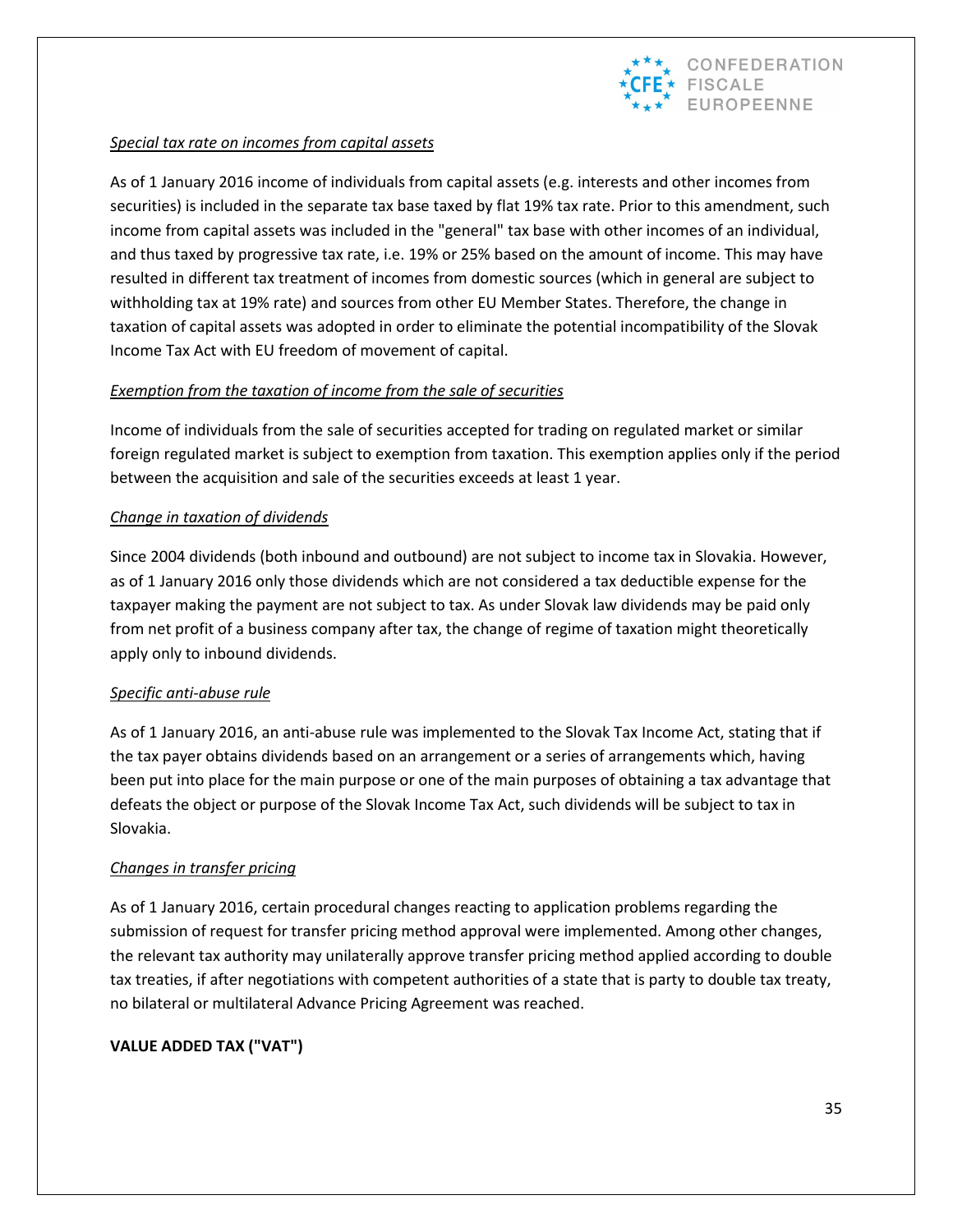

As of 1 January 2016, the amendment Slovak Act on VAT is effective implementing, among others, the following changes:

#### *New regime of VAT payments*

VAT taxpayer may decide on application of special provisions of the Slovak Act on VAT, according to which the obligation to pay VAT for supply of goods or services in the Slovak Republic will arise as of the date of accepting the payment for these goods or services (and not as of the date of supply of goods / services, even if such date is earlier).

This new regime may be applied only by those, who fulfil required criteria such as the amount of turnover (turnover of VAT payer cannot exceed EUR 100,000) and VAT taxpayer cannot be in liquidation or bankruptcy proceedings. In this regard the Slovak Act on VAT stipulates also other requirements regarding the content of invoices, tax deductions, etc. The date of application of this special regime has to be notified by the VAT taxpayer to relevant tax authority in writing until the end of month, when it started to apply this regime.

#### *Decreased VAT rate on certain type of food*

As of 1 January 2016 VAT rate applicable on the supply of selected types of food such as meat, fish, bakery products, milk and butter, was decreased from 20 % to 10 %.

#### **BASE EROSION AND PROFIT SHIFTING (BEPS)**

As of today there have not been any initiatives made public that should result in implementation of BEPS in the Slovak Republic.

*Miriam Galandova*

*Slovak Chamber of Tax Advisors*

\*\*\*\*\*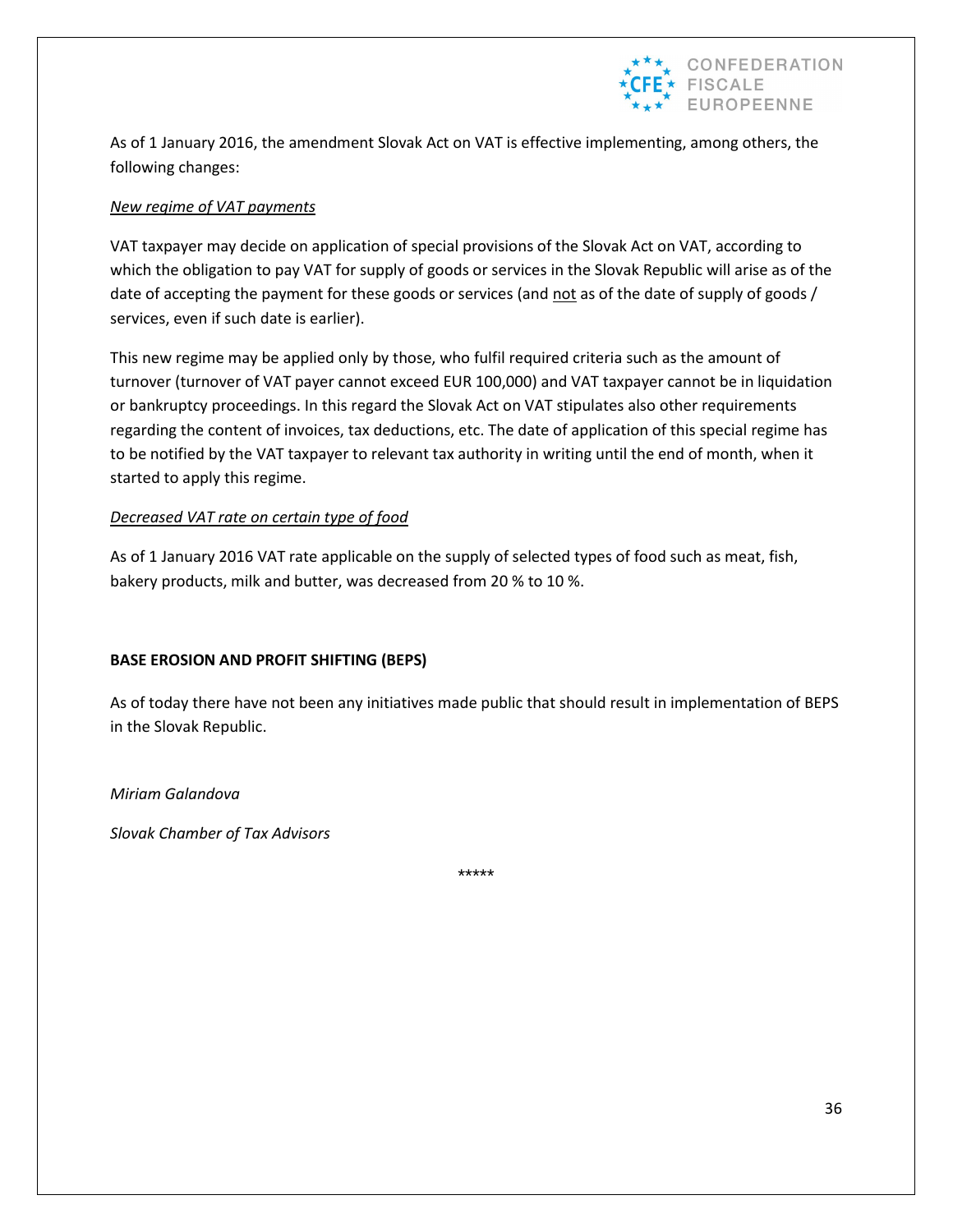

## **SPAIN**

#### **General tax law**

Law 34/2015 ("**Law 34/2015**"), which partially amends Spanish General Tax Law 58/2003 ("**GT Law**"). The main tax developments of Law 34/2015 are as follows:

#### a) Conflict in the application of tax law

Law 34/2015 introduces the punishment of the situation of conflict in the application of tax law. If the tax authorities consider that a taxable event has been totally or partially avoided by implementing artificial instruments which eventually lead to the same result as the original transaction, but with less adverse tax costs or implications, the tax authorities could punish this conduct.

#### b) Statute of limitations

Although the Spanish general statute of limitations is 4 years, the statute of limitations to review generated losses and tax credits has been extended to 10 years.

#### c) Extension of the duration of the tax audit process

Formerly, the deadline for completing a tax audit was 12 months. However, Law 34/2015 extends this deadline to 18 months and allows taxpayers who must audit their financial statements or who form part of a tax consolidated group a possible extension leading to a deadline of 27 months.

#### d) Limited verification procedure

Tax authorities can examine all types of records except for commercial accounting records. However, if in a course of the procedure, a tax payer voluntarily files accounting documentation, tax authorities can examine this documentation without being subject to limited verification procedures.

e) Invoice as a privileged proof

Invoices for the provisions of services and for the buying or selling of goods are generally considered as a privileged proof. However, tax authorities could consider that the invoices are not sufficient to prove the transaction, which means that the tax payer would need to seek another way of proving that the transaction took place.

f) Valuation report/expert appraisal

The request for a valuation report/expert appraisal will suspend the initiation or continuance of the penalty procedure.

#### g) Economic-administrative appeals

The main legislative change relates to the fact that the Spanish Central Tax Court now has jurisdiction to hear a claim when the claimant's tax domicile is outside of Spain.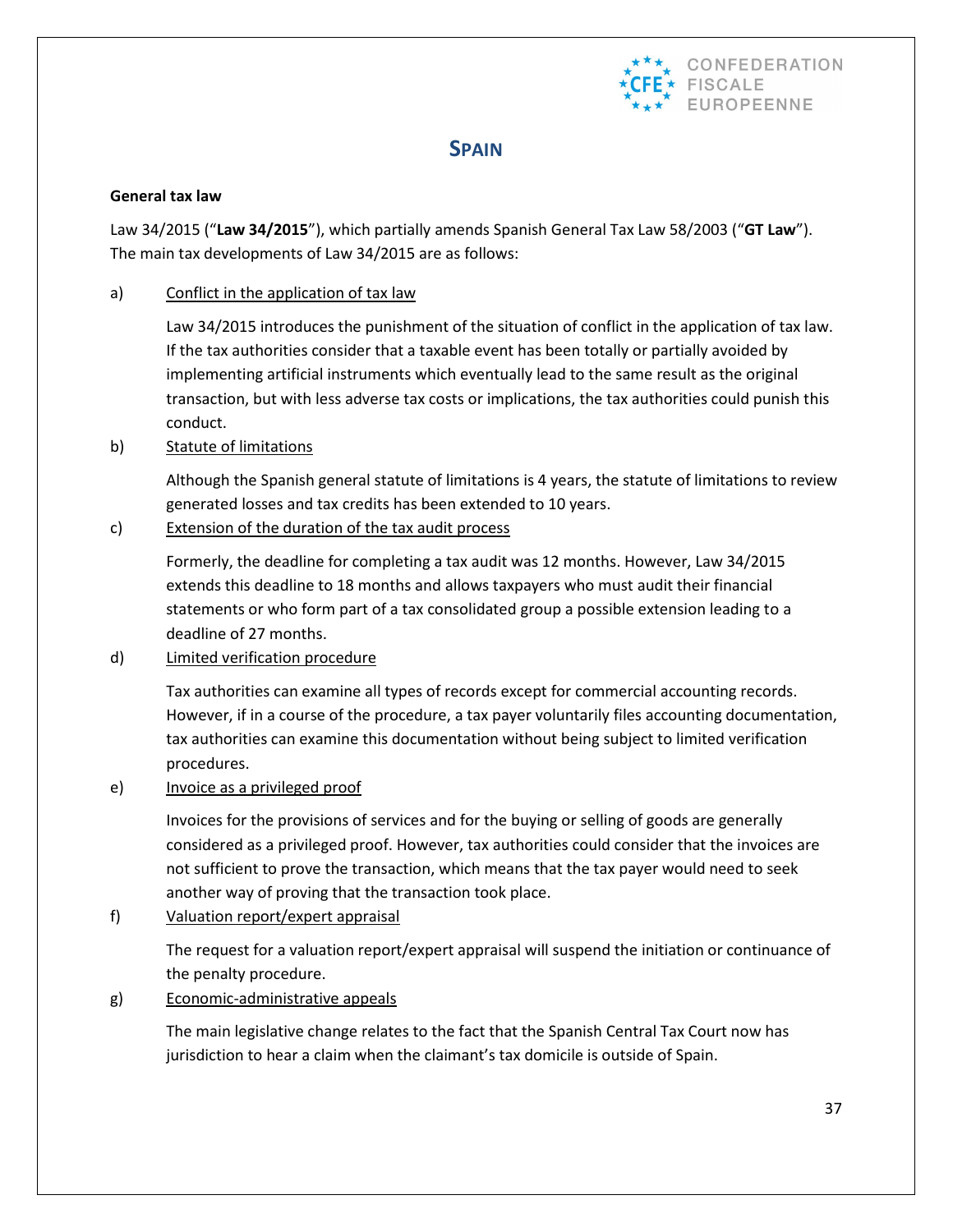

In addition, all the tax courts can now request a preliminary ruling before the Court of Justice of the European Union (the "**CJEU**"). If a tax court requests a preliminary ruling, the proceedings and the statute of limitations will be suspended until the resolution of the CJEU.

#### h) Exchange of information obligations

Law 34/2015 implements Council Directive 2014/107/EU of 9 December 2014. This modification forces financial entities to identify the residence of the owner or the person who controls certain financial accounts.

#### **Corporate Income tax**

Law 27/2014 of 27 November on Corporate Income Tax (the "**CIT Law**") has been partially amended by (i) Law 34/2015; and (ii) Law 48/2015 of 30 November 2015 ("**Law 48/2015**").

#### a) Patent Box

The CIT Law has been modified to implement BEPS' criteria for the Patent Box. However, this amendment enters into force on 1 July 2016. See section 4 for a further explanation (BEPS Implementation).

#### b) Deferred tax assets

This modification has been in force since 1 January 2016. It mainly allows the conversion of certain Deferred Tax Assets ("**DTA**") into tax credits directly enforceable against the Spanish Treasury, provided that several circumstances are met. Despite this possibility, Law 48/2015 establishes a limitation whereby the DTA to be converted cannot exceed the tax due in the tax year in which it was generated.

#### c) Venture capital fund

Law 34/2015 extends the 99% exemption for any capital gains obtained by a venture capital fund that derives from the transaction of the participation in other company.

#### **PERSONAL Income tax**

a) Health insurance

Up to EUR 500 of an employee's salary will be exempt from personal income tax if it is used to pay for an employee's and his or her family's health insurance. However, if an employee's family member is disabled, this amount would be increased to up to EUR 1,500.

#### **BEPS implementation**

a) Patent Box

As mentioned, the Patent Box amendment enters into force on 1 July 2016.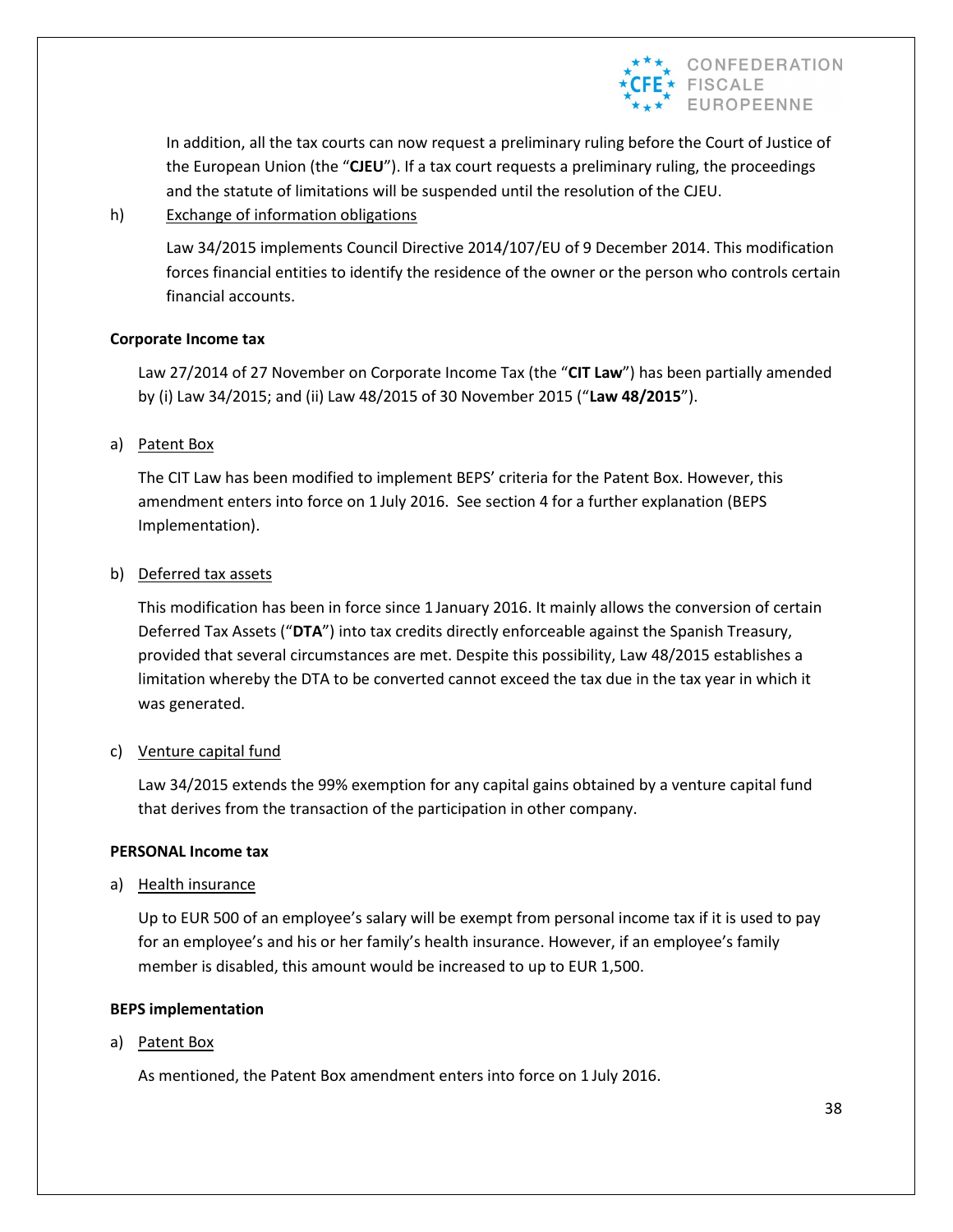

The CIT Law establishes a 60% reduction on net income deriving from licensing qualifying Intellectual Property (the "**IP**"), which will only apply to the proportion of the income resulting from the following ratio:

- i. the expenses (excluding any financial expenses and the depreciation of buildings) incurred by the licensing entity which directly relate to the creation or development of the IP assets, including those deriving from outsourcing to third parties. These expenses will be increased by 30% with the limit of the amount included in the denominator; divided by
- ii. the expenses (excluding any financial expenses and the depreciation of buildings) incurred by the licensing entity relating to the creation of the IP, including those deriving from outsourcing, and if applicable, from the acquisition of such IP.

\*\*\*\*\*

## **SWITZERLAND**

#### **Corporate Tax Reform III – Update**

As mentioned in the "National Report Switzerland" dated 30 September 2014 as well as in our update dated 15 September 2015, Switzerland has been under international pressure for some years because of its cantonal regimes for holding, domiciliary and mixed companies. In the framework of the Corporate Tax Reform III (CTR III) the cantonal tax regimes are to be abolished and substituted by new competitive and internationally accepted measures.

In March 2016, the National Council decided on the draft bill on the CTR III. The wording of the draft bill of the National Council grants a high level of discretion to the cantons on the following measures. The only limiting factor set by the National Council is the restriction that the overall combined tax relief shall be restricted to a maximum percentage of 80%.

#### Patent box

As mentioned in our last report, the package includes a patent box. The draft bill is in line with the initial proposal and still includes the mandatory introduction of a patent box at the cantonal level. The patent box aims to promote the development and the use of intellectual property rights, which confirms the modified nexus-approach of the OECD. However, the National Council left the limitation of a maximum level of permissible tax relief out.

#### Input promotion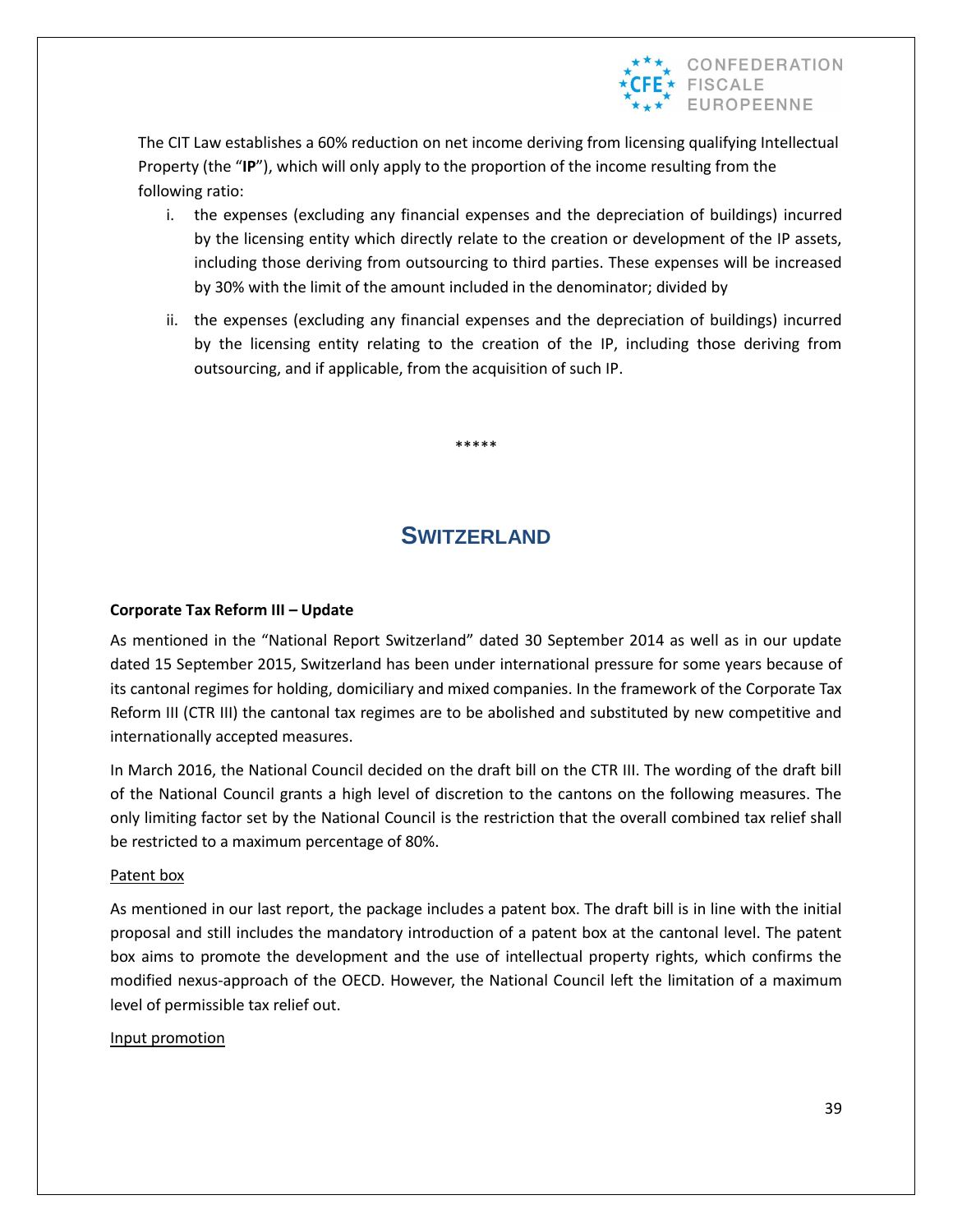

Moreover, the draft bill of the National Council hold on to the introduction of a input promotion, where the cantons should have the possibility to allow increased tax deductions for research and development expenditures at the cantonal level, which complies with the OECD Guidelines. In contrast to the initial proposal, the draft bill does not limit the deduction to a maximum of 150% anymore. Cantons shall be free to decide which level they consider as appropriate, subject to the overall combined limit of 80%.

#### Notional interest deduction (NID)

Furthermore, the National Council supports the introduction of an interest-adjusted corporate income tax on above-average equity (NID). It is proposed that this measure become mandatory at federal level and optional at the cantonal level. The tax relief under the NID shall be subject to the overall combined tax relief limit of 80%.

#### Disclosure of hidden reserves

The draft bill of the National Council provides rules for the tax neutral disclosure of built-in gains (including goodwill) upon migration to Switzerland or upon change of tax status from a preferential taxation to ordinary taxation. The disclosure becomes highly relevant in connection with abolishment of the cantonal tax regimes. Given the abolition of the cantonal tax regime, the companies must be allowed to transfer form privileged to ordinary taxation without immediately increasing their tax burden.

#### Tonnage tax

Contrary to the previous proposals, the draft bill of the National Council introduces a so called tonnage tax applicable to the shipping industry at the federal and cantonal level. This measure would allow shipping companies to calculate their taxable profit based on the shipping space rather than on their profits recorded in their financial accounts, which could lead to a lower tax burden for companies engaged in the shipping industry.

#### Abolition of one-time capital duty

In contrast to the previous version of the draft bill, the National Council proposes the abolishment of the one-time capital duty as initially proposed by the Swiss Federal Council. However, the National Council wants to include this measure into a separate bill, distinct from the already existing bill, in order not to endanger the acceptance of the CTR III.

#### Partial taxation of qualifying dividend income

The National Council also rejected the proposal of the Swiss Federal Council regarding the harmonization of the partial taxation of qualifying dividend income for individuals at the federal and cantonal level (i.e., limitation of the tax relief to 30%). Accordingly, this measure is finally rejected and the existing and more flexible legal situation shall be maintained.

As a next step the draft bill will again be discussed by the Council of States and its technical commission. The remaining differences between the two Councils (National Council and Council of States) should be eliminated in the next parliamentary summer session with the possibility that the final vote on the CTR III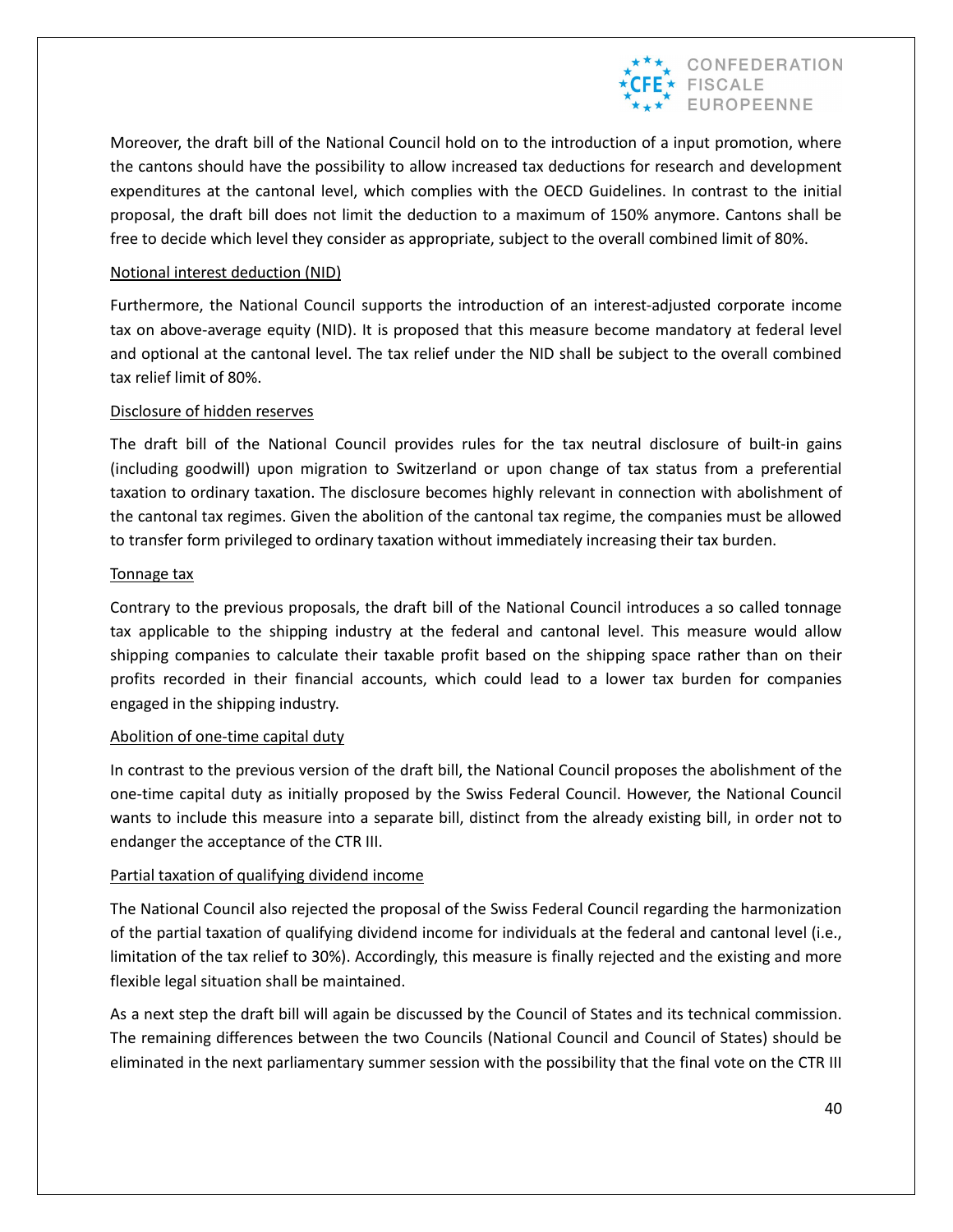

will be held at the earliest during the same session. In case no referendum is called, the new federal and cantonal tax laws could take effect, at the earliest, at the beginning of 2019.

*Ernst & Young Ltd Walo Staehlin/Alexander Seewer*

# **UNITED KINGDOM**

\*\*\*\*\*

#### **Report on UK developments September to April 2016**

#### **Autumn Statement**

On 25 November 2015 there was an Autumn Statement, which is equivalent to a mini-Budget, and draft clauses were published shortly afterwards for inclusion in Finance Bill 2016.

#### **Budget 2016 and Finance Bill 2016**

The annual Budget was on 16 March 2016 and the Finance Bill was published a week later on 24 March. It contains quite a few measures that had been consulted on over summer 2015 and in respect of which draft clauses were published after the Autumn Statement last November. Detailed scrutiny of the Finance Bill by Parliament will take place in July and the Bill is expected to become a Finance Act in October 2016 which is a few months later than is normal.

#### **Direct tax**

#### **The corporation tax rate**

In the July 2015 Budget the Chancellor announced that the headline rate which was reduced to 20% from April 2015 would come down to 19% from April 2017 and then to 18% from April 2020. In the March 2016 Budget it was announced that the 2020 rate is actually going to be reduced to 17%, rather than 18%.

#### **Implementing BEPS**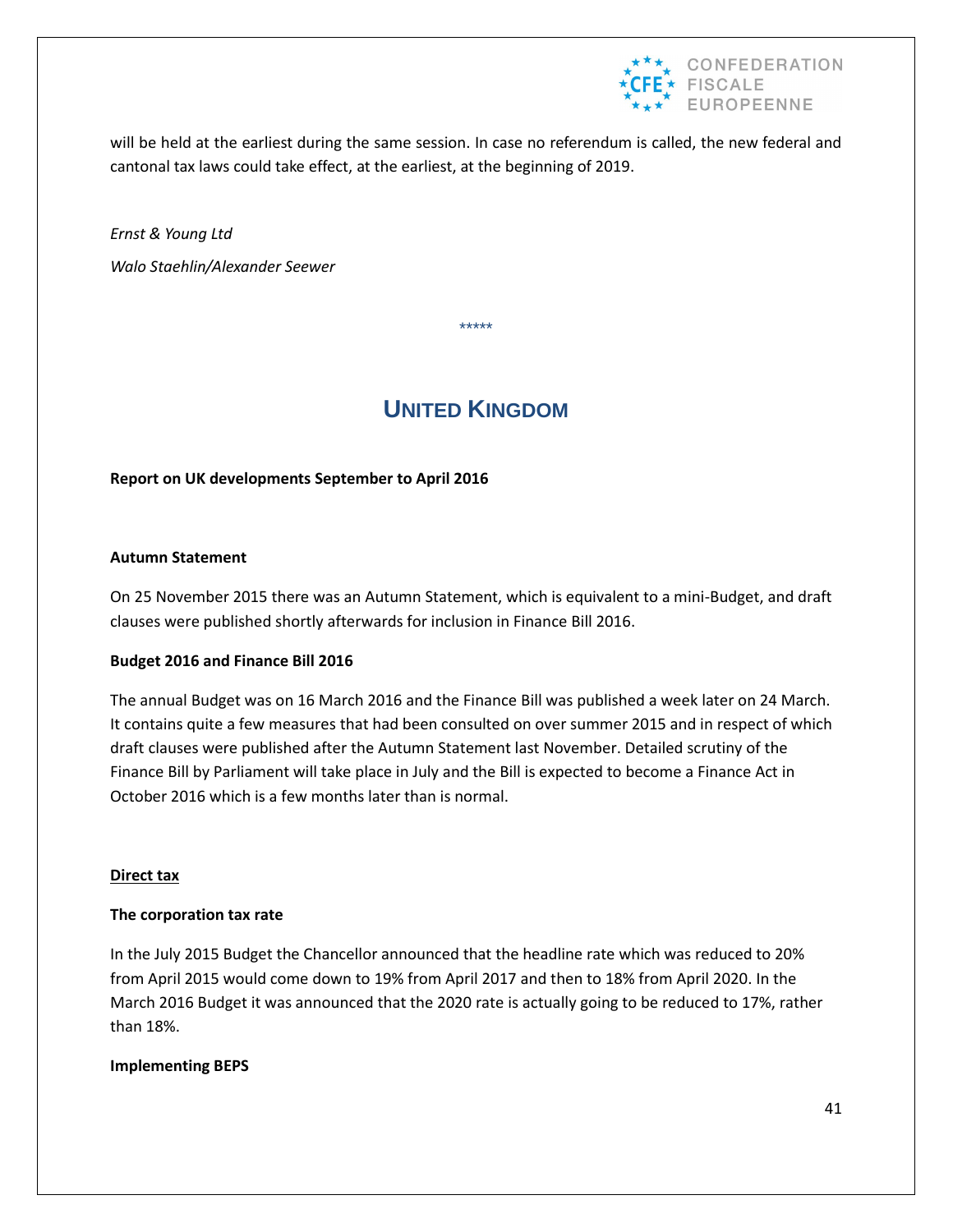

The government is keen to introduce a number of measures in accordance with the OECD BEPS Action Plan endorsed by the G20 last November. It is consulting on limitations in interest deductibility to 30% of group earnings together with a group ratio subject to a £2m *de minimis* threshold. This change is not to be introduced before 2017 but there will be immediate changes to combat hybrid mismatches. Hybrid mismatch provisions are also going to be introduced.

#### **Diverted Profits Tax**

The Diverted Profits Tax was enacted with effect from April 2015. It will tax international business on UK based profits which those businesses have sought to "divert" from the UK by not creating a Permanent Establishment in the UK or using artificial means to ensure the profit does not arise in the UK under existing rules. This new law applies from 1 April 2015.

#### **Business tax road map**

On Budget Day 2016 the government published a road map of its plans for business tax in the current Parliament to 2020 and beyond. The main themes are reducing tax rates and supporting small business, tackling avoidance and aggressive tax planning and simplifying and modernising the tax regime.

#### **Large Businesses to publish their tax strategies**

The largest businesses in the UK, about two thousand, will have to publish details of their tax strategies to cover the approach of the UK group to risk management and governance arrangements in relation to UK taxation, the attitude of the group towards tax planning (so far as affecting UK taxation), the level of risk in relation to UK taxation that the group is prepared to accept and the approach of the group towards its dealings with HMRC.

#### **Indirect Tax**

On the legislative front the following has been announced:

- (i) proposals to zero rate sanitary products;
- (ii) HMRC to have an ability to direct overseas businesses to appoint a UK VAT representative to account for the tax, and greater flexibility to require security from an overseas business, either in addition to or instead of appointing a VAT representative. HMRC will also have the power to issue a notice to the online marketplace making them jointly and severally liable for the VAT debts of an overseas business in relation to sales made through that marketplace.
- (iii) A broadening of the eligibility criteria for the VAT refund scheme for museums and galleries;
- (iv) legislation to ensure charities subject to the jurisdiction of the High Court of the Isle of Man are capable of qualifying for UK VAT charity reliefs;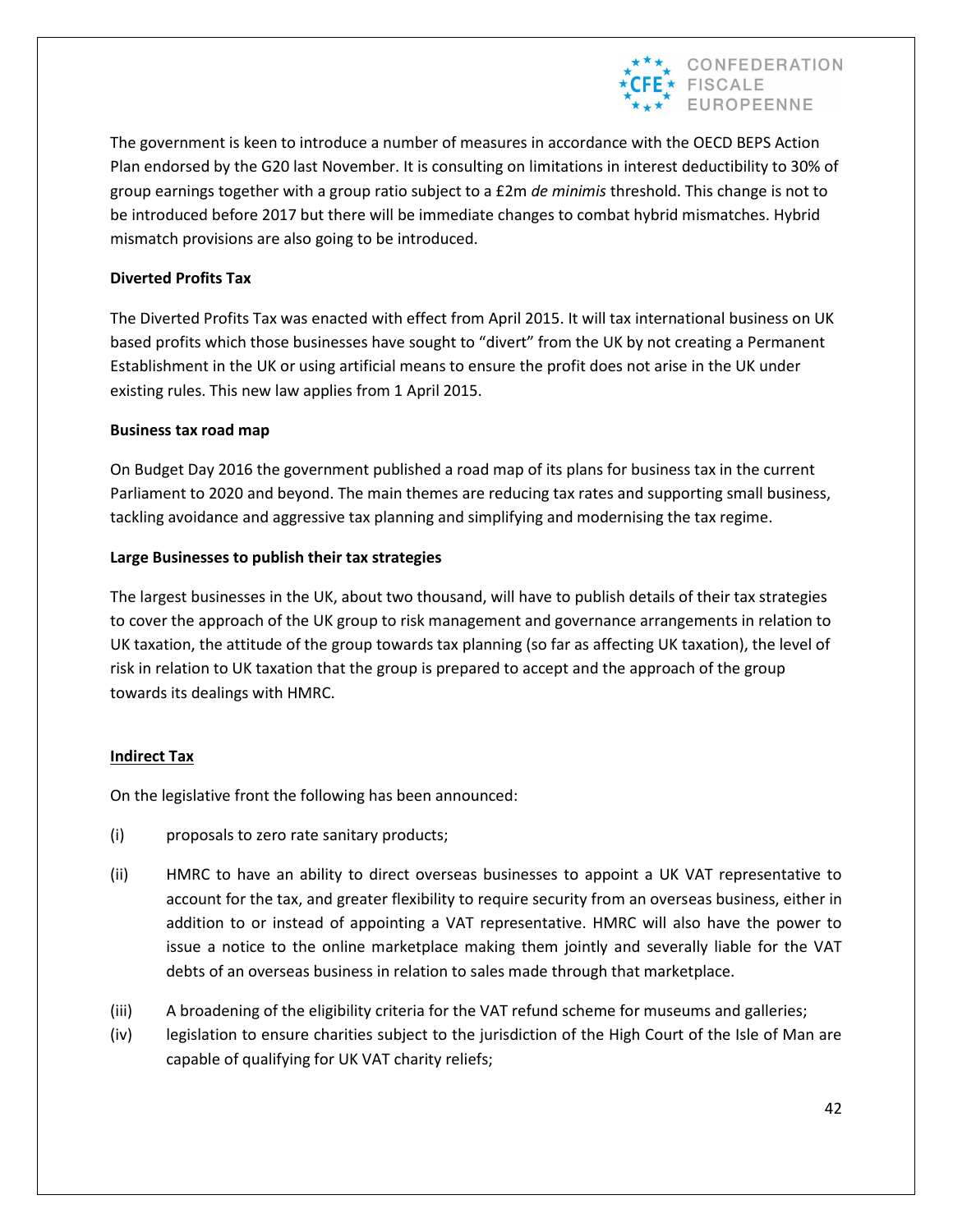

(v) From 1 February 2016 a reverse charge procedure for wholesale supplies of electronic communication services has been introduced as part of its drive to deal with missing trader intracommunity (MTIC) fraud.

The following judicial development have arisen

(i) In *HMRC v Finmeccanica* the Upper Tribunal (UT) states F has no right to make 8th Directive VAT refund claims because its supplies in connection with exhibiting space at the Farnborough Airshow in 2008 and 2010 were made in the UK.

(ii) In *English Bridge Association v HMRC*, a reference has been made to the CJEU on the question of whether bridge is a sport eligible for VAT exemption.

(iii) In *Mercedes Benz Financial Services v HMRC* a reference has been made to the CJEU on how to interpret VAT Directive article 14(2)(b) to the CJEU. The question concerns car leasing arrangements (arising from a dispute with) and the extent to which one can regard a particular agreement as leading to the transfer of ownership in the normal course of events.

- (iv) In *HMRC v Brockenhurst College* the Court of Appeal decides to refer questions to the CJEU concerning whether restaurant and performance charges levied by a college to customers who had meals or attended performances undertaken by the students as part of their educational and vocational training courses come within the exemption from VAT for educational and vocational training services.
- (vi) In *HMRC v Associated Newspapers Ltd (ANL)* the Upper Tribunal considered that ANL's supply of vouchers free of charge with their newspaper was for business purposes so output tax charge by the intermediary could be recovered. It was also agreed that ANL did not have to charge output VAT on the vouchers because they were being provided as part of a business promotion schemes. However it considered that ANL had no right to recover any input VAT on the goods or services that the vouchers were used to pay for. These constituted supplies to the users of the vouchers.
- (vii) The Supreme Court grants permission to appeal in a case concerning *Littlewoods* about the recover compound interest. This follows an earlier reference to the CJEU.
- (viii) In *Finance and Business Training Limited v HMRC* the Court of Appeal rejected FBT's appeal that its education services provided to students should be treated for VAT purposes similarly to those provided by universities. This contrasts with the EJEU decision in Case C-319/12 *Minister Finansow v MDDP sp z oo Akademia Biznesu, sp komandytowa)*, a Polish case, which appears to permit a wider application of the exemption.
- (ix) In *Findmypast Ltd v HMRC* the Upper Tribunal (UT) has held that unredeemed credits in the period September 2008 to May 2012, that were available for use on a website run by providing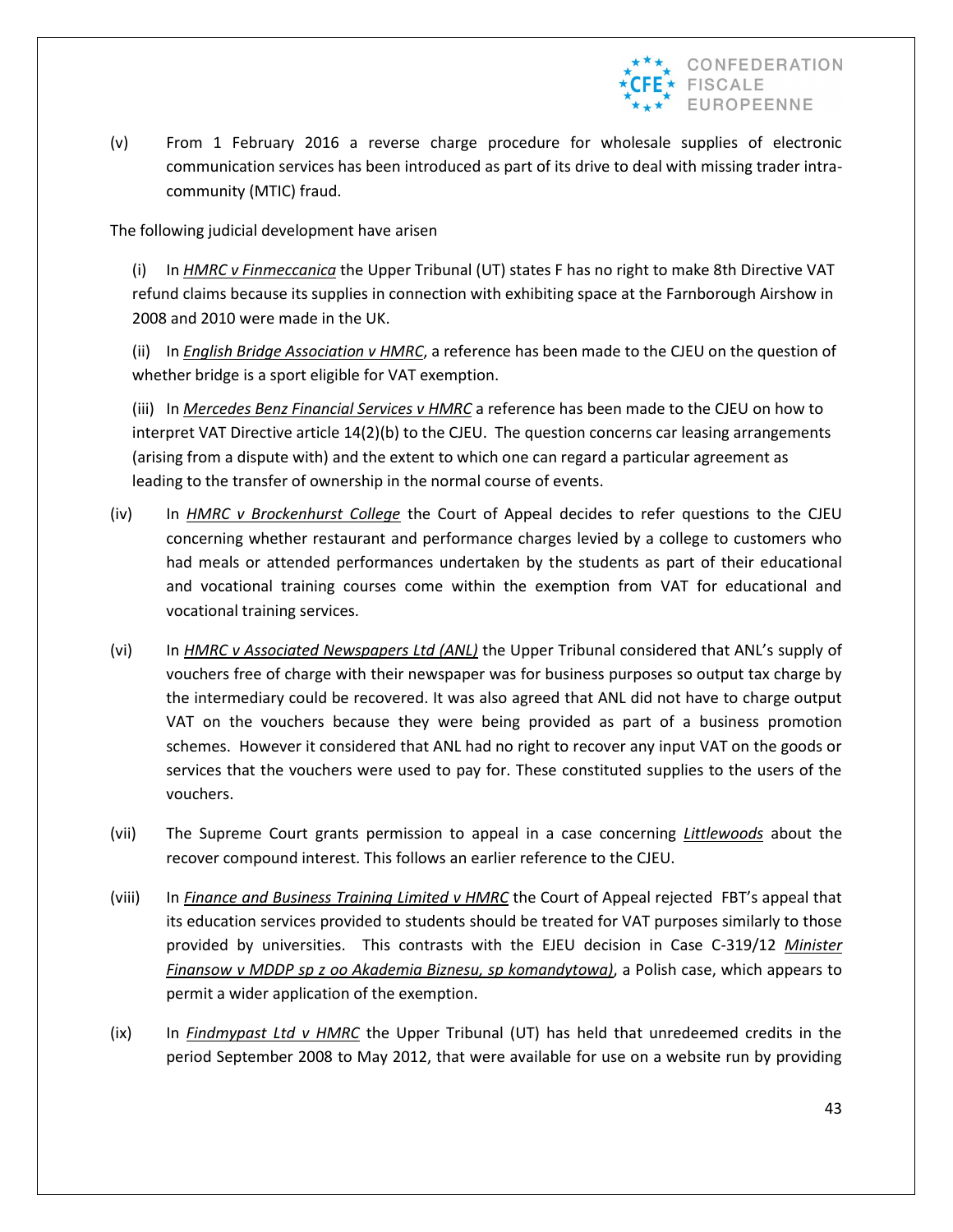

online access to genealogy and ancestry information, did not represent taxable supplies at the time of payment, resulting in VAT repayments.

- (x) In *Norseman Gold plc v HMRC* the Upper Tribunal (UT) has agreed with the First-tier Tribunal (FTT) that NG was not carrying on economic activity during the relevant period because it was not making, nor did it have an intention to make in the future, supplies to its subsidiaries for consideration for VAT purposes. The case highlights the need to document cross border intercompany arrangements and associated pricing in order to evidence the intention to provide supplies for a consideration.
- (xi) In *BBC v HMRC* the Court of Appeal considers that the BBC's supplies to the Open University of broadcasting programs were eligible for exemption.

The following policy documents and guidance have been announced

- (i) The British Private Equity & Venture Capital Association issues an update on dialogue with HMRC Policy on establishing principles for recovering VAT in private equity-backed acquisitions ('Bidco'). HMRC now accept that Bidco should generally be considered to be a recipient of the services of advisers.
- (ii) HMRC issues customs information papers on changes arising from the introduction of the Union Customs Code (UCC) with effect from 1 May 2016.
- (iii) HMRC issues Brief 18/2015 and 23/15 concerning changes to the UK VAT treatment of intra group supplies following the CJEU *Skandia* decision (C-7/13).
- (iv) HMRC publishes a consultation on draft legislation (SI 2016/1234) introducing a use and enjoyment provision to counter tax avoidance involving the provision of repair services, carried out under a contract of insurance, to insurers located outside the EU.
- (v) As a result of the *Larentia + Minerva and Marenave* judgement (CJEU cases C-108/14 and C-109/14) HMRC Brief 3/2016 indicates that the government expects to make changes to UK law and VAT grouping provisions. These will include extending VAT grouping to noncorporate bodies and identifying rules to determine close economic, financial and organisational links.
- (vi) Brief (22/15) on the CJEU decision in *Credit Lyonnais* (C-388/11) with consequent changes to the operation of partial exemption rules from 1 Jan 2016.
- (vii) HMRC announces that from 1 May 2016, the current trade facilitation measure given by HMRC of issuing one economic operator registration and identification number (EORI number) concerning customs declarations, to exhibition event organisers to cover an entire event will be withdrawn. This is because it presents security and fiscal risks to the EU and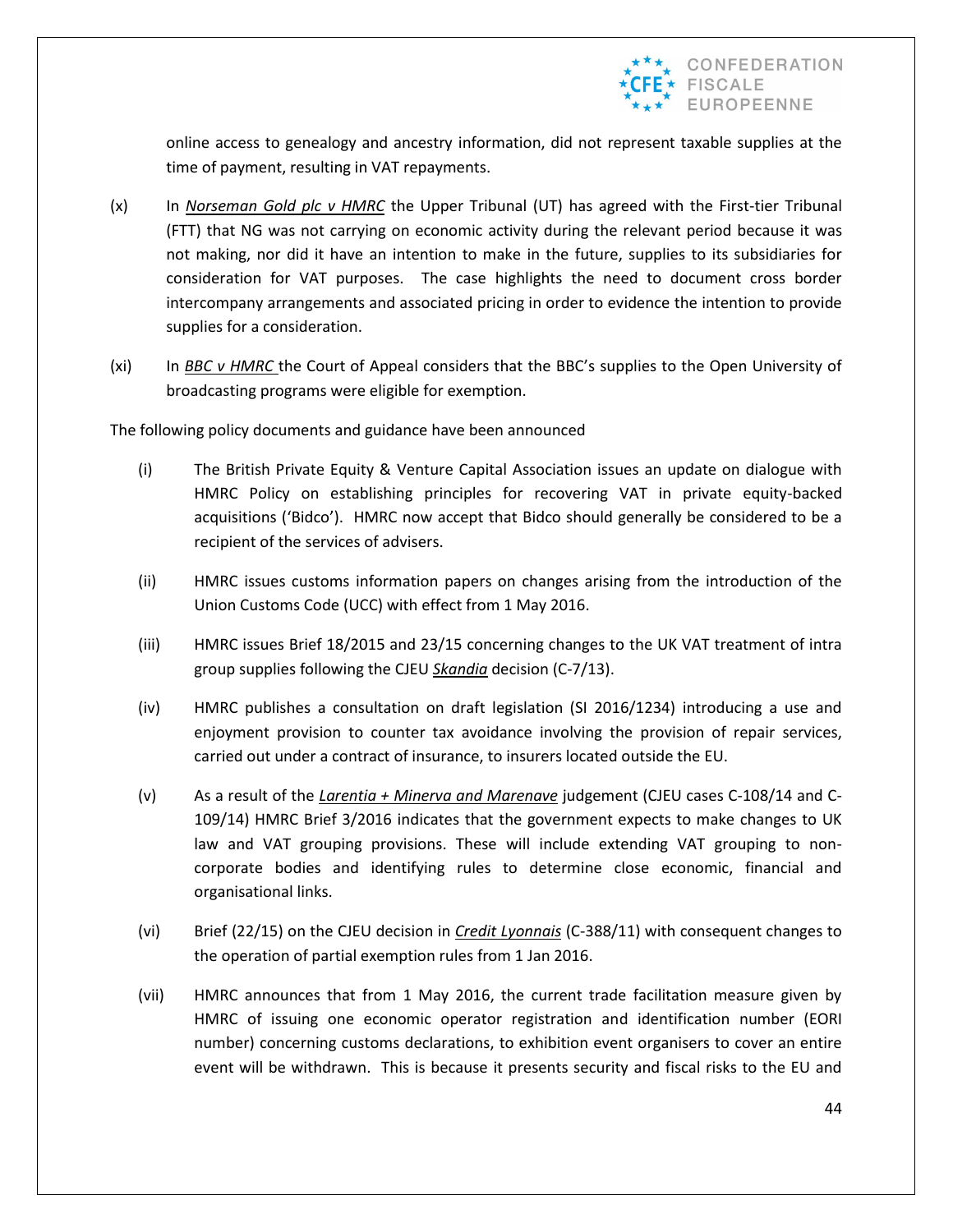

UK. The trade facilitation measure will continue only for private individuals when using a designated status identifier until new digital services are launched.

- (viii) Contrary to what they were previously saying, HMRC are not now proposing to issue further written guidance setting out which pension products qualify for VAT exemption on pension fund management services following the CJEU decision in *ATP* (C-446/12). Backdated claims will be dealt with on a case by case basis, applying the four tests set out in their Brief 44/2014.
- (ix) VAT fulfilment house due diligence: a consultation on the 'fit and proper' standards that fulfilment houses will need to meet in order to operate. Fulfilment houses will have an obligation to register and maintain accurate records once online registration opens in 2018. They will also have to provide evidence of the due diligence they have undertaken to ensure overseas clients are following VAT rules.
- (x) Consultation on a new penalty for participating in VAT fraud in spring 2016 to be legislated in FB 2017

#### **Stamp duty land tax (SDLT) and land & buildings transaction tax (LBTT)**

- From 6 October 2015 there is an exemption from LBTT in Scotland on the conversion of an authorised unit trust to an OEIC and on the amalgamation of an AUT with an OEIC.
- An additional 3% SDLT charge to apply to acquisition of dwellings in the UK by companies and by individuals who already own a dwelling unless the dwelling is one they live in and sell within 3 years. Applies to all residential SDLT rates, including the 0% rate. Similar changes apply for LBTT in Scotland, though there are some differences in the way the rules work.
- From the date of Royal Asset for FB 2016 there will be SDLT seeding relief for a seeding relief for Property Authorised Investment Funds (PAIFs) and Co-ownership Authorised Contractual Schemes (CoACSs). Changes also to be made to the SDLT treatment of CoACSs investing in property so that SDLT does not arise on the transactions in units.
- reliefs available from the 15% SDLT charge for equity release schemes (home reversion plans), property development activities and properties occupied by employees from 1 April 2016.
- SDLT non-residential rates to be reformed from a slab to a slice system from 1 April 2016. The new rates for the different bands of consideration are:

£0 - £150,000 – nil

£150,001 - £250,000 – 2%

Over £250,000 – 5%

The SDLT rates applying to property lease rentals with a net present value exceeding £5m will increase from 1% to 2%.